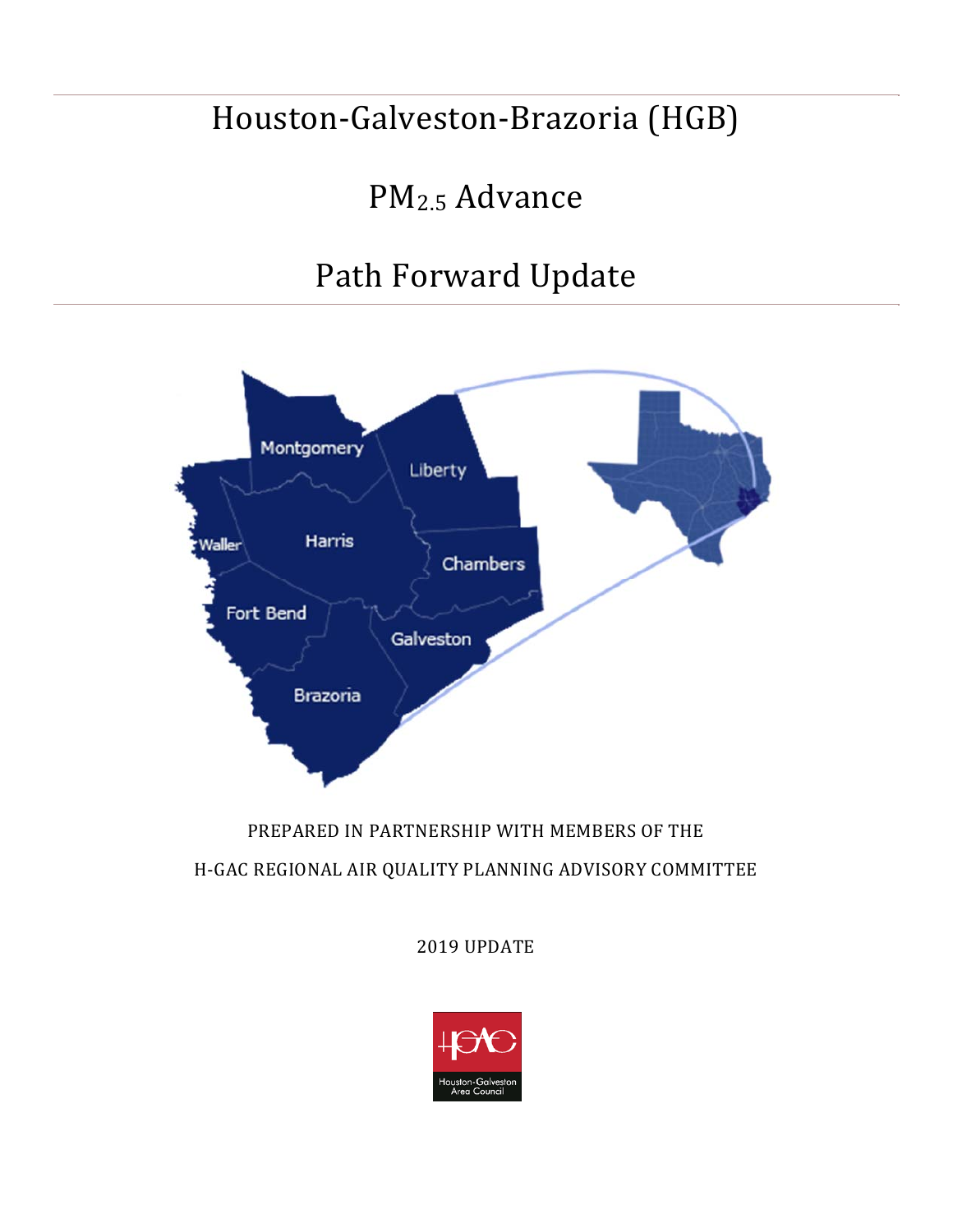## HOUSTON-GALVESTON-BRAZORIA (HGB) PM2.5 ADVANCE PATH FORWARD 2019

| CONTENTS         |  |
|------------------|--|
| Acknowledgements |  |
|                  |  |
| Introduction 7   |  |
|                  |  |
|                  |  |
|                  |  |
|                  |  |
|                  |  |
|                  |  |
|                  |  |
|                  |  |
|                  |  |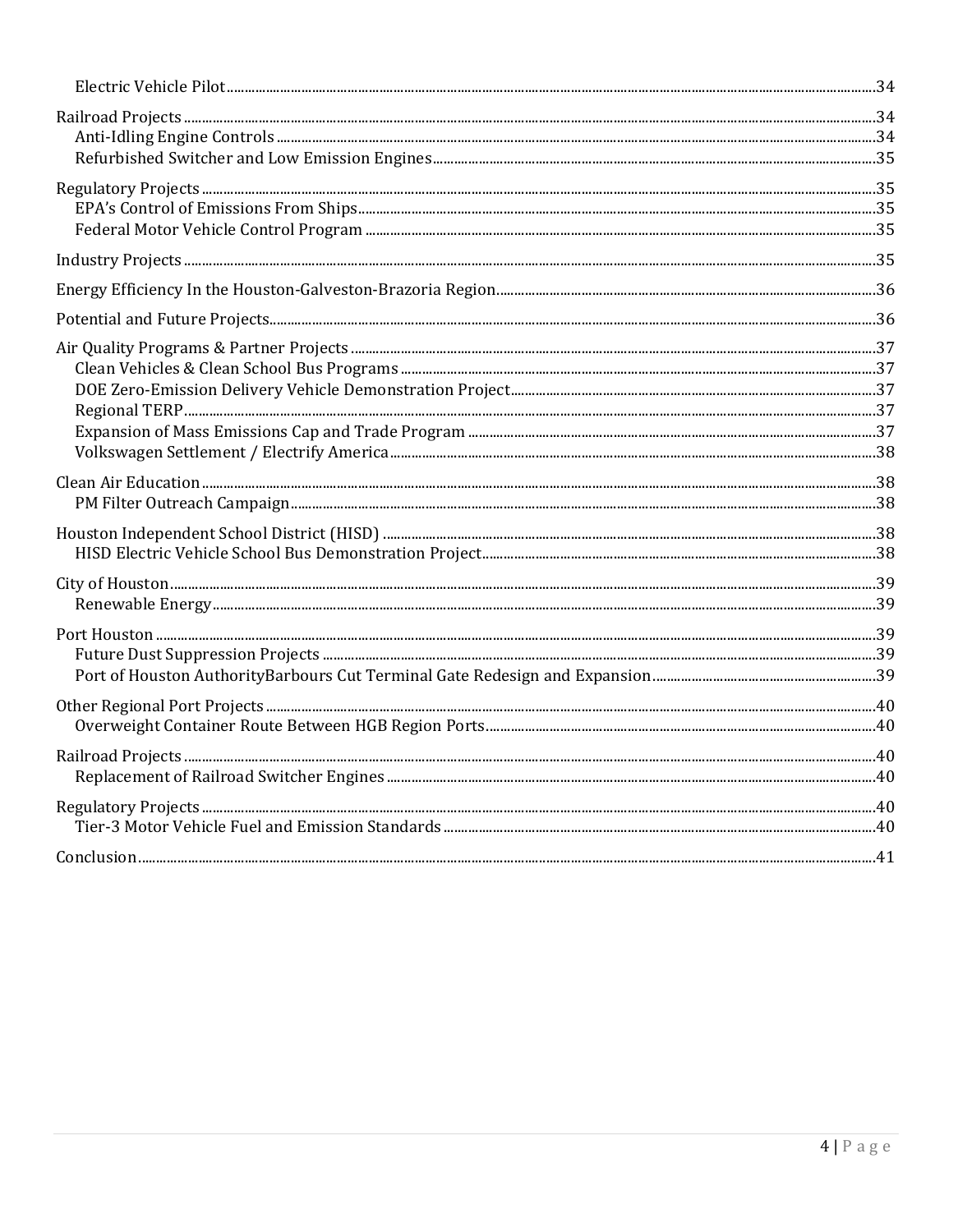RAQPAC Members & Alternate Members

- 1. Andy Mao, TxDOT / Charles Airiohuodion (Government)
- 2. Bakeyah Nelson, Air Alliance Houston / Harrison Humphreys (Citizen/Environmental)
- 3. Craig Beskid, EHCMA / Steve Smith (Business/Industry)
- 4. Dale Kornegay, Associated General Contractors / Marc Anderson (Business/Industry)
- 5. Edmund Petry, METRO / Vincent Sanders (Local Government)
- 6. Elena Craft, Environmental Defense Fund / Maia Draper (Citizen/Environmental)
- 7. Gary Scoggin, Regional / Jose Boix (Citizen/Environmental)
- 8. Jacque Darbonne, Harris County Precinct 2 / Matt Van Vleck (Local Government)
- 9. Jeff Goebel, Montgomery County / Tim Weems (Local Government)
- 10. Joe Ripple, Brazoria Region / Christina Moore (Citizen/Environmental)
- 11. Kaitlyn Murphy, Greater Houston Partnership / Steven Will (Business/Industry)
- 12. Kristen Gauthier, City of La Porte
- 13. Laura Blackburn, League of Women Voters of the Houston Area / Kathryn Campbell (Citizen/Environmental)
- 14. Loren Hopkins, City of Houston / Nguyen Ly (Local Government)
- 15. Mustapha Beydoun, Houston Advanced Research Center (Citizen/Environmental)
- 16. Luis LaRotta, City of Houston / Don Richner (Local Government)
- 17. Paulette Wolfson, American Lung Association (Citizen/Environmental)
- 18. Richard Brown, Liberty County / Sandra Pickett (Local Government)
- 19. Richard Zientek, Union Pacific / Tomanicka Morris (Business/Industry)
- 20. Sherman Hampton, ExxonMobil Baytown / Kelly Coppola (Business/Industry)
- 21. Trae Camble, Port Houston / Ken Gathright (Business/Industry)
- 22. Will Nipper, Dow Chemical Company / Liane M. Platt (Business/Industry)
- 23. Win Colbert, City of Houston / Lara Cottingham (Local Government)

EPA Staff Carl Young

Laura Bunte

H-GAC Staff Charles Wemple Alan Clark Patrick Mandapaka Sandra Holliday Andrew DeCandis

TCEQ Staff Allison Stokes

Donna Huff Melanie Rousseau Walker Williamson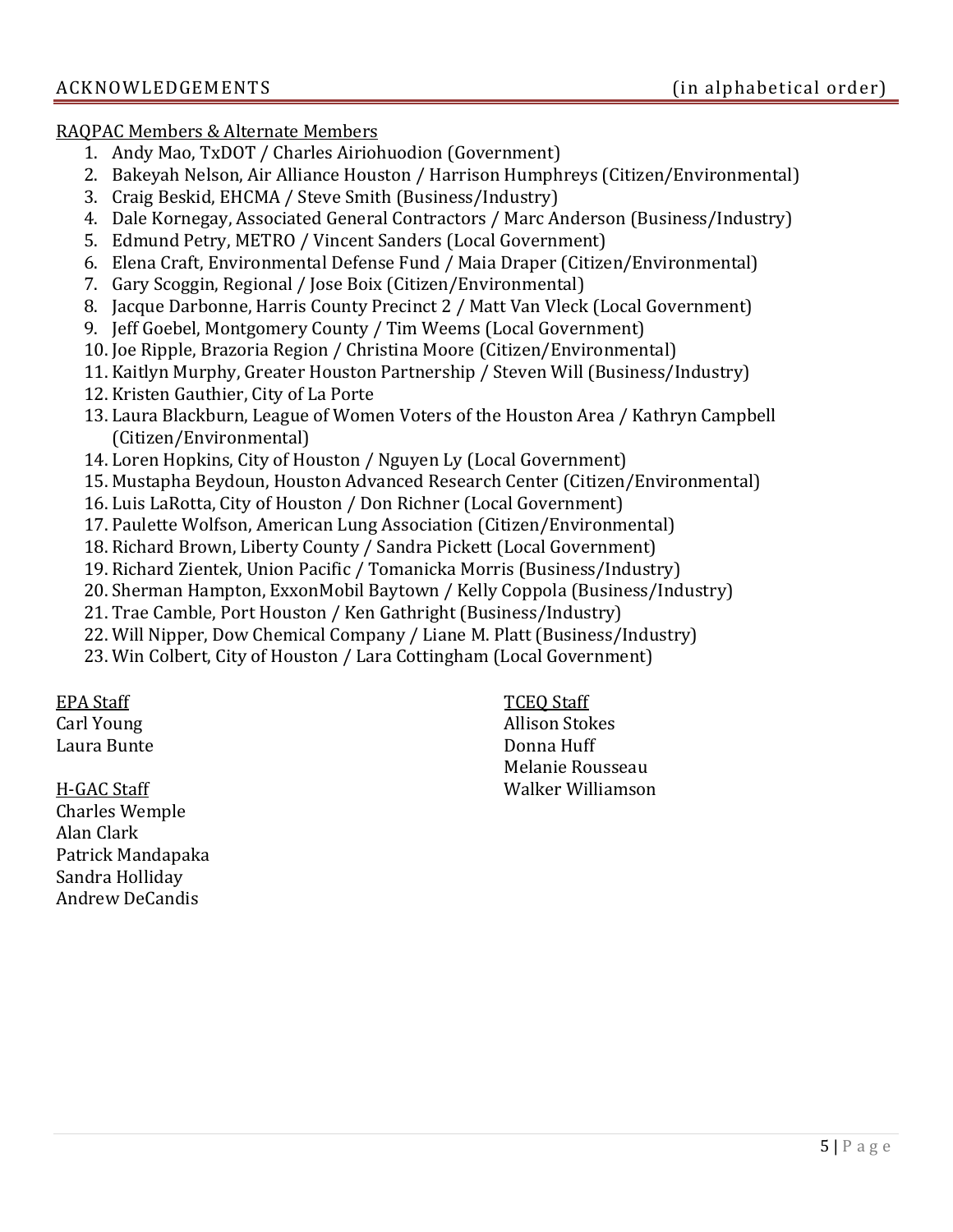#### EXECUTIVE SUMMARY

H-GAC has developed the following Path Forward update in partnership with the Regional Air Quality Planning Advisory Committee (RAQPAC), as part of our involvement in the voluntary EPA Particulate Matter (PM) Advance Program. Participation in this program is a result of significant collaboration between local governments, key citizen/environmental groups, industry representatives, and other regional stakeholders to assist our region in meeting the PM2.5 air quality standard.

This Path Forward Update includes a variety of voluntary regional air quality improvement efforts. These projects range from the replacement of older heavy-duty truck and marine engines with newer, cleaner models, to funding electric vehicle charging equipment, to voluntary industry and local government air quality initiatives. H-GAC programs alone have resulted in PM2.5 reductions in our region. Over 50 current H-GAC and partner programs and projects as well as nearly 20 additional potential future initiatives presented in this document will continue to achieve reductions. This report documents these ongoing projects as well as details new and expanded PM2.5 reducing programs that are operating within the Houston region.

On January 12, 2015, the EPA designated the Houston-Galveston-Brazoria (HGB) region as "unclassifiable/attainment" for the 2012 primary annual PM2.5 annual NAAQS. The HGB region remains below the National Ambient Air Quality Standard for fine particle pollution. By maintaining and expanding regional collaboration on voluntary projects, our region continues to reduce PM2.5 concentrations and position itself to avoid a nonattainment designation under the current standard while remaining prepared for potentially more stringent future standards.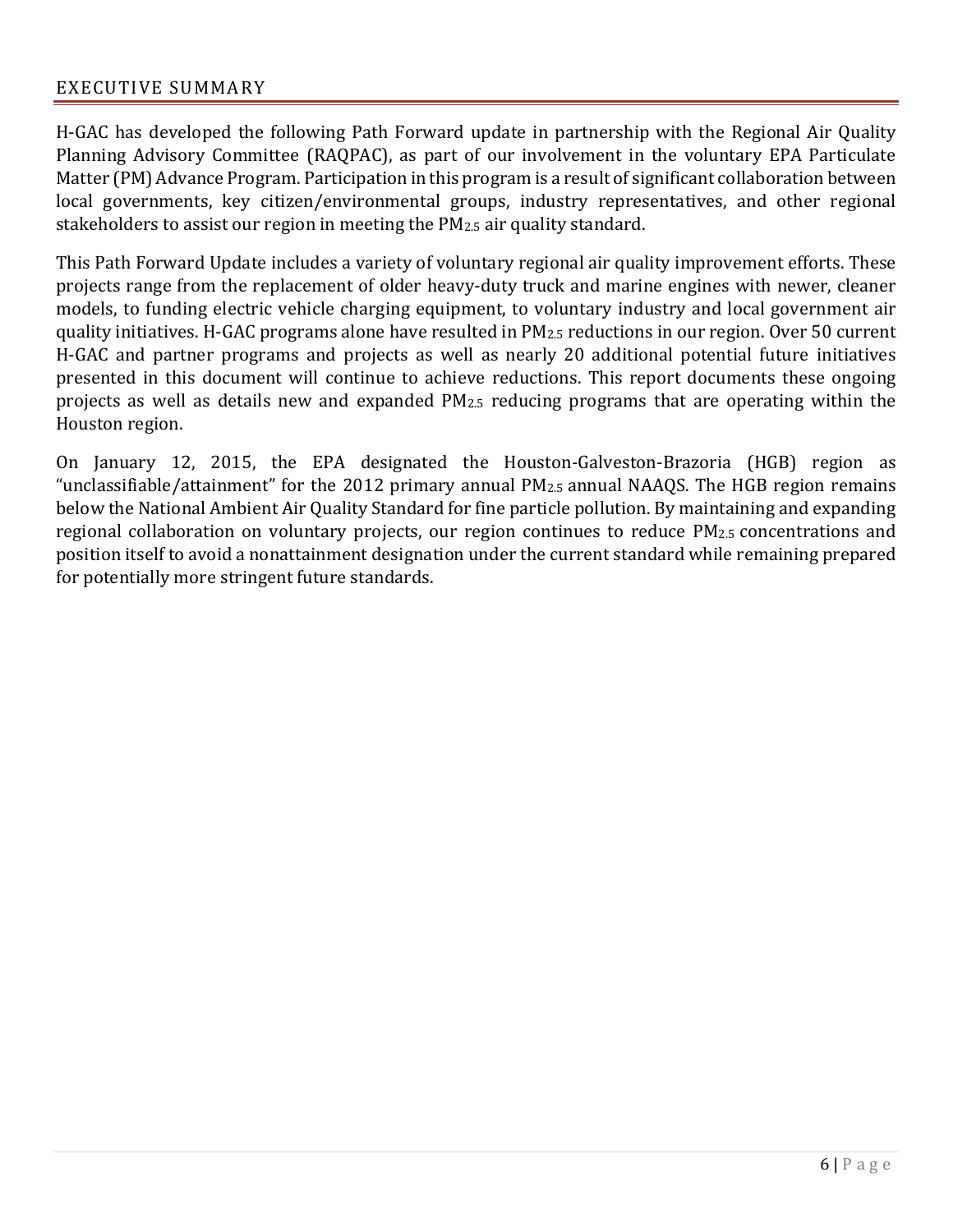## OVERALL PROGRAM OBJECTIVE

The Particulate Matter (PM) Advance Program is a voluntary, collaborative effort between governments and key regional stakeholders to organize and report on local efforts to continue to meet the revised PM2.5 National Ambient Air Quality Standard (NAAQS). The current standard, which includes a 12.0 μg/m<sup>3</sup> annual standard and a 35 μg/m3 24-hour standard, became effective on December 14, 2012. The NAAQS are health-based air quality standards that follow rules laid out initially as part of the federal Clean Air Act. Another goal of the PM Advance Program is to foster an understanding of local air quality issues and promote implementation of near-term initiatives that maintain and/or improve ambient PM2.5 levels.

#### MISSION OF THE ADVANCE PROGRAM

The mission of the PM Advance Program is to promote, identify, expand, and improve voluntary PM reduction efforts (both existing and potential future opportunities) within the areas where compliance with the 2012 PM2.5 NAAQS may be at risk. The Program also serves as a catalyst to encourage accelerated implementation of voluntary clean air strategies as well as to develop additional participation in PM reduction efforts such as vehicle replacement programs. Participation in the PM Advance program also provides an opportunity for stakeholders to promote their own PM reduction efforts and take advantage of funding opportunities that may be available for additional reduction activities.

#### VOLUNTARY PROGRAM SCOPE

Participation in the PM Advance program has allowed the region to maintain an ongoing collaborative platform to help identify existing PM reduction efforts and encourage the development of potential new reduction efforts. Regional stakeholders have worked together voluntarily to help develop this Path Forward to meet the program's stated mission. Program participation does not create or remove any statutory or regulatory requirements but can serve as an early action framework to maintain compliance with air quality standards. Please note: this Path Forward update remains a living document. This is the sixth iteration of this report. It is anticipated that periodic re-evaluation of new and existing local measures will continue and will be reflected in future versions of this report during forthcoming years.

#### PROGRAM DEVELOPMENT PROCESS

The H-GAC Regional Air Quality Planning Advisory Committee (RAQPAC), representing local governments, citizen/environmental groups, and business/industry stakeholders, has examined potential voluntary actions that are anticipated to reduce levels of fine particulate matter in the form of PM2.5 within the HGB region. To this end, the H-GAC Board of Directors has authorized H-GAC staff to develop voluntary strategies to reduce fine particulate matter as recommended by RAQPAC and the PM2.5 Task Force.

The RAQPAC PM2.5 Task Force convened to collaborate on the development of the original PM Advance Path Forward. Task Force efforts included meetings to discuss and review of past, present, and potential future PM reduction projects within the eight-county HGB ozone nonattainment area amongst RAQPAC members, stakeholders, and the interested public. Efforts also included presentations on PM2.5 composition in Houston by TCEQ and others. This Task Force was reconvened in June of 2019 to begin work on this most recent update of this report. Following this meeting, H-GAC staff and Task Force members began the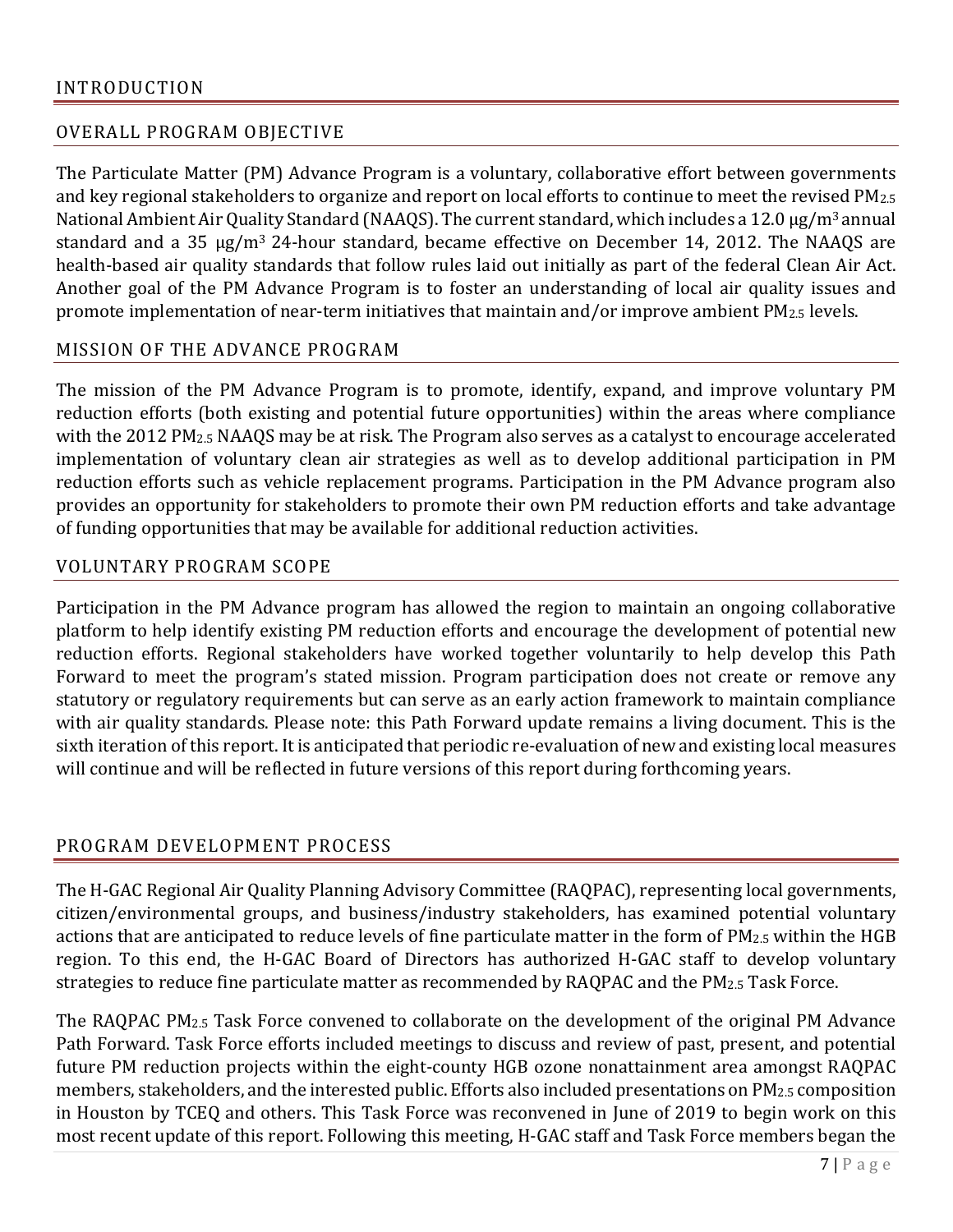task of updating this document to include the most up-to-date information on regional PM2.5 reduction efforts.

#### THE REGION

## HOUSTON-GALVESTON AREA COUNCIL

The Houston-Galveston Area Council (H-GAC) is the regionwide voluntary association of local governments for the 13 county Gulf Coast Planning region of Texas. H-GAC is also the Metropolitan Planning Organization (MPO) for the eight-county Houston-Galveston-Brazoria (HGB) area. This area includes Brazoria, Chambers, Fort Bend, Galveston, Harris, Liberty, Montgomery and Waller Counties. The scope of this report focuses on this eight-county HGB area.

#### POPULATION & EMPLOYMENT1

The HGB region has experienced dramatic changes in its population size and composition over the recent decades, and these trends are expected to continue. The region is projecting a significant increase in population and employment over the next 25 years. There are currently about 6.8 million residents and almost 3.2 million jobs within the region. By 2045, the regional population is expected to reach 10.7 million residents (an increase of 4



million people). Similarly, the region is expected to create an additional 1.6 million jobs for a total of more than 4.8 million and see a more than 60% increase in vehicular travel and a doubling of the movement of freight. Projected population growth will also result in economic changes stemming from increased purchasing power and tax revenue.

#### TRANSPORTATION SYSTEM

Every day, more than 179 million miles are traveled on the system's roadways2. Within our region, there are approximately 26,000 centerline miles of locally-owned roads and almost 4,000 centerline miles of state-owned facilities3. In addition, the region currently has more than 190 miles of High Occupancy Vehicle (HOV)/High Occupancy Toll (HOT) lanes in operation <sup>4</sup> . Regional transit includes bus routes, the METRORail light rail system, commuter transit routes, smaller vehicle routes, and ferries. The HGB region's transportation system also includes bikeways, freight rail, ports, airports, and pipelines.

Congestion remains a major challenge facing the HGB region. The number of morning and evening peak hours continues to increase as the number of commuters travelling to and from work increase. It is

3 TxDOT Standard Reports 2012

 $\overline{\phantom{0}}$ 1 H-GAC, 2019: 2045 Regional Transportation Plan: 2045rtp.com

<sup>2</sup> H-GAC TDM, 2016 (typical fall weekday VMT - all HGB roadways)

<sup>4</sup> H-GAC 2015 Regional Mobility Report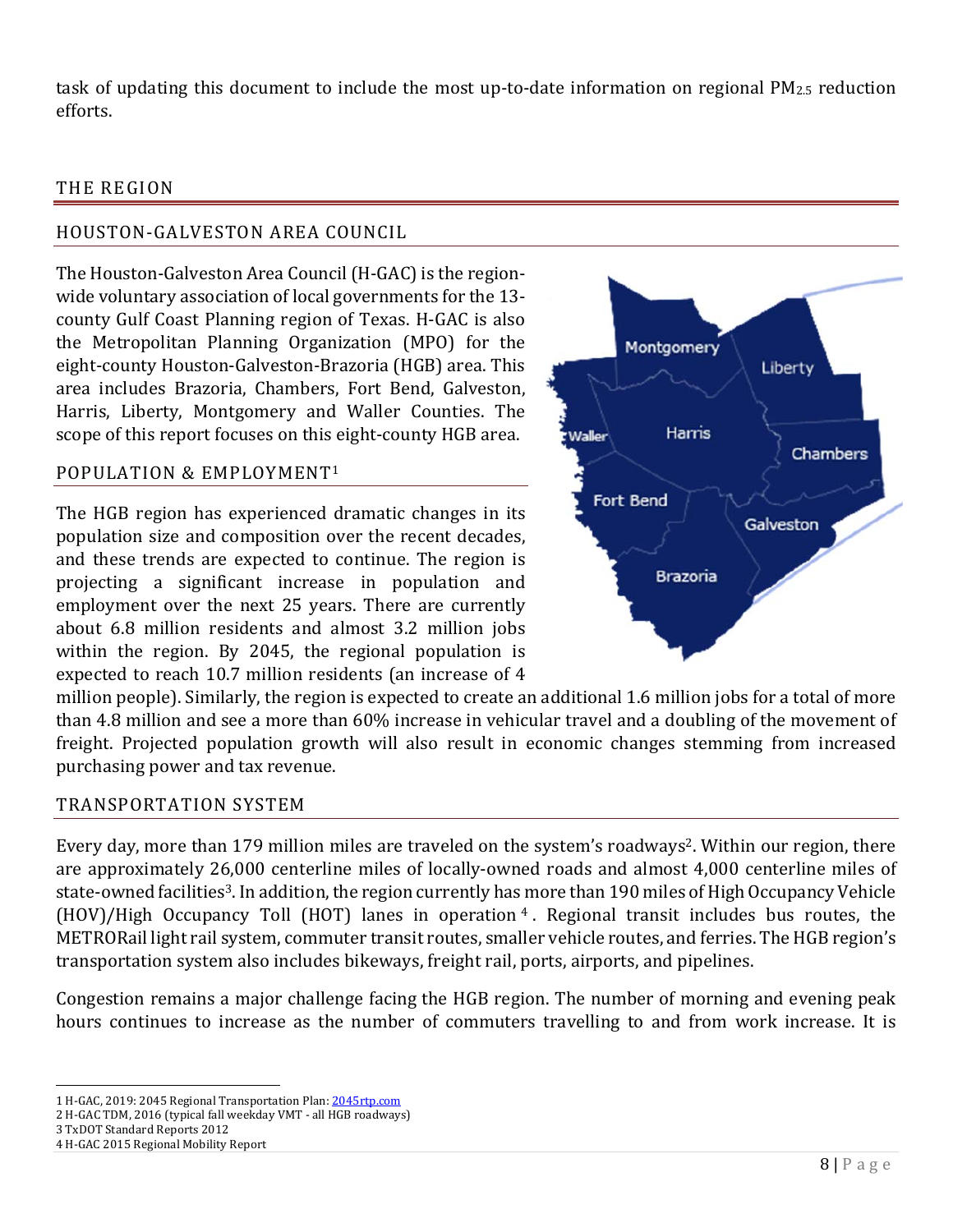anticipated that congestion in our region will continue to grow given the projected population, employment, and economic growth facing our region.

## AIR QUALITY BACKGROUND: AIR POLLUTION

Air pollution occurs when the air contains gases, particles, fumes, or odors that could be harmful to the health or comfort of humans and animals or which could cause damage to plants and materials. These pollutants may result from naturally occurring sources such as windblown dust or volcanic eruptions as well as stationary sources such as factories, power plants, or other industrial sites or mobile sources such as cars, trucks, or airplanes

The U.S. Environmental Protection Agency (EPA) has set both primary and secondary standards under the National Ambient Air Quality Standard (NAAQS) for six "criteria" pollutants. These pollutants include: carbon monoxide, lead, nitrogen dioxide, 10 micrometer particulate matter ( $PM_{10}$ ), 2.5 micrometer particulate matter (PM2.5), ground-level ozone, and sulfur dioxide. The region has historically been most troubled by high concentrations of ground-level ozone, however within the last decade there have been additional concerns about elevated concentrations of PM2.5. It is these elevated concentrations that instigated the regional participation in the PM Advance program.

Through this program, as well as through other EPA-led programs, H-GAC and its partners continue to work to reduce air pollution and help the region meet federal air quality standards. These efforts have helped the region make considerable progress towards reducing both ground-level ozone and particulate matter emissions over the last decade.

## PARTICULATE MATTER (PM)

Particle pollution is a complex mixture of extremely small particles originating from natural or man-made sources. This type of pollution is generally referred to as particulate matter or PM. Components of PM include particles of solids or liquids that can include: dust, fly ash, soot, smoke, aerosols, fumes, and mists as well as condensed vapors that have been suspended in the air. EPA groups particle pollution into two categories: Inhalable coarse particles (PM10) and fine particles (PM2.5). The size of these particles is directly linked to their potential for causing health problems. Particles smaller than 10 micrometers in diameter (PM10 and PM2.5) are able to pass through the respiratory system and deep into the lungs where they can cause serious health effects. Fine particulate matter (PM2.5) generally consists of soot, which is generally made up of elemental organic carbon from sources including soil and sources of sulfates, nitrates as well as other ionic species formed in the atmosphere.

## PAST AND PRESENT STATUS OF PM2.5 IN HGB

The HGB area has experienced significant improvements in PM2.5 levels over the past decade. Historically, the region has been designated as "unclassified/attainment" for both the  $PM_{2.5}$  and  $PM_{10}$  particulate matter standards. Details of the particulate matter NAAQS standards can be found in the table below. Note that in 2012, EPA lowered the primary annual NAAQS for fine particles (PM<sub>2.5</sub>) to 12.0  $\mu$ g/m<sup>3</sup> to be more protective of public health.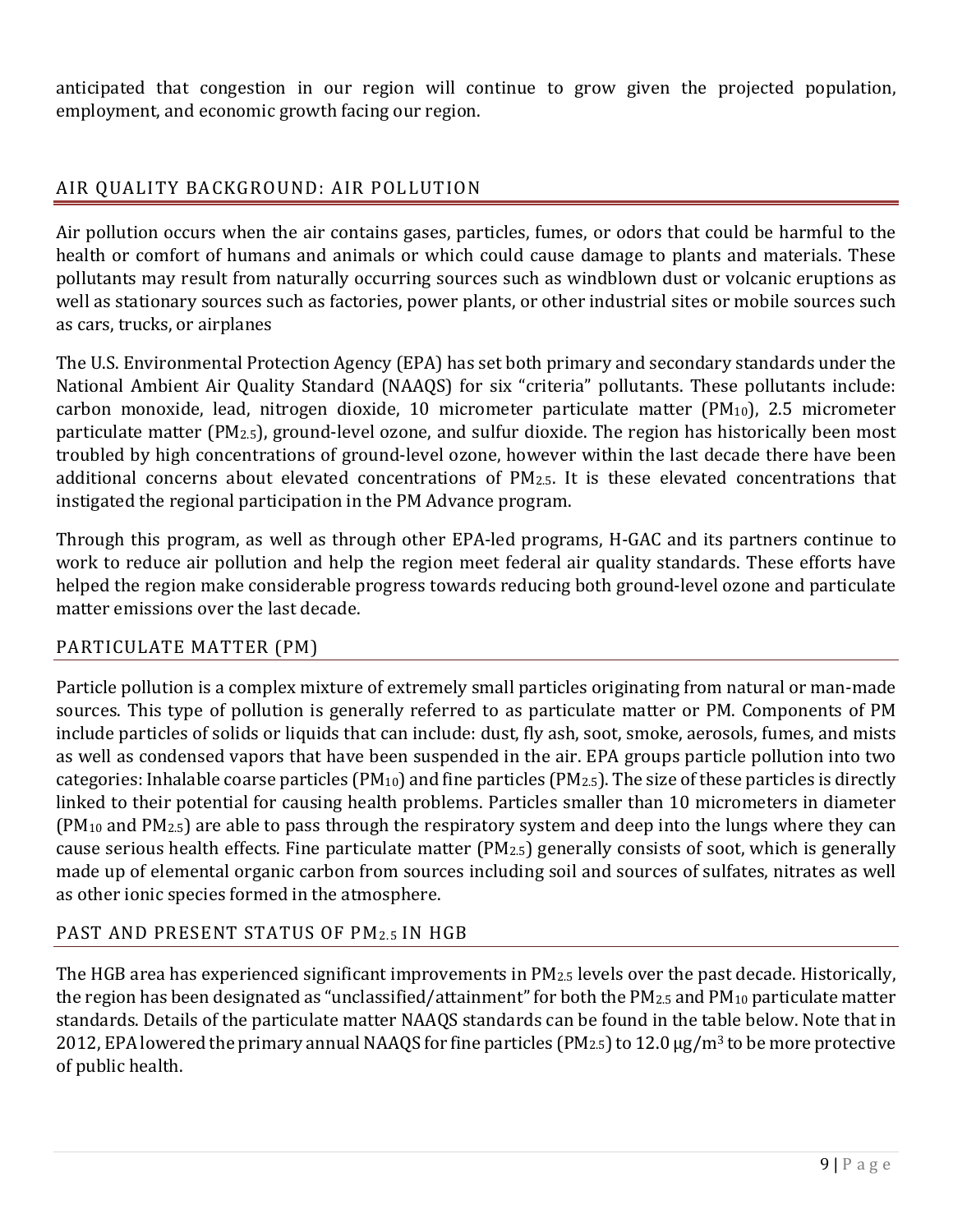| <b>Pollutant</b>                   | <b>Primary NAAQS</b>                             | <b>Averaging Period</b>     | <b>Designation</b>            |
|------------------------------------|--------------------------------------------------|-----------------------------|-------------------------------|
| Particulate Matter<br>$(PM_{10})$  | $150 \mu g/m^3$                                  | 24-hour                     | Attainment/<br>Unclassifiable |
|                                    | $12.0 \,\mathrm{\mu g/m^3}$<br>$(2012$ standard) | Annual<br>(Arithmetic Mean) | Attainment/<br>Unclassifiable |
| Particulate Matter<br>$(PM_{2.5})$ | $15.0 \,\mathrm{\upmu g/m^3}$<br>(1997 standard) | Annual<br>(Arithmetic Mean) | Attainment/<br>Unclassifiable |
|                                    | $35 \mu g/m^3$                                   | 24-hour                     | Attainment/<br>Unclassifiable |

Air monitoring data collected, compiled, and validated by the Texas Commission of Environmental Quality (TCEQ) identifies the certified  $PM_{2.5}$  annual design value<sup>5</sup> for 2010-2012 for the HGB region as 12.1 micrograms per cubic meter ( $\mu$ g/m<sup>3</sup>). Over the subsequent years, TCEQ closely monitored PM<sub>2.5</sub> concentrations and found a continuing decline in annual PM2.5 averages in the HGB area (see table below). On January 15, 2015, the EPA published designations for the 2012 primary annual PM2.5 NAAQS. The HGB region was classified as "unclassifiable/attainment."



 $\overline{a}$ **5** A "design value" for an area is a statistic that is compared to the National Ambient Air Quality Standards (NAAQS) to determine the attainment status of the area. An areas value is calculated using an arithmetic mean of the annual PM<sub>2.5</sub> averages for three consecutive years at each regulatory monitor. If an area has more than one regulatory monitor, the monitor with the highest value sets the design value for the area (EPA, 2014).<br><sup>6</sup> All values within this chart are certified. Only the data from these regulatory monitors will be used

TCEQ Source: TCEQ Source: TCEQ TAMIS Database - http://www17.tceq.texas.gov/tamis/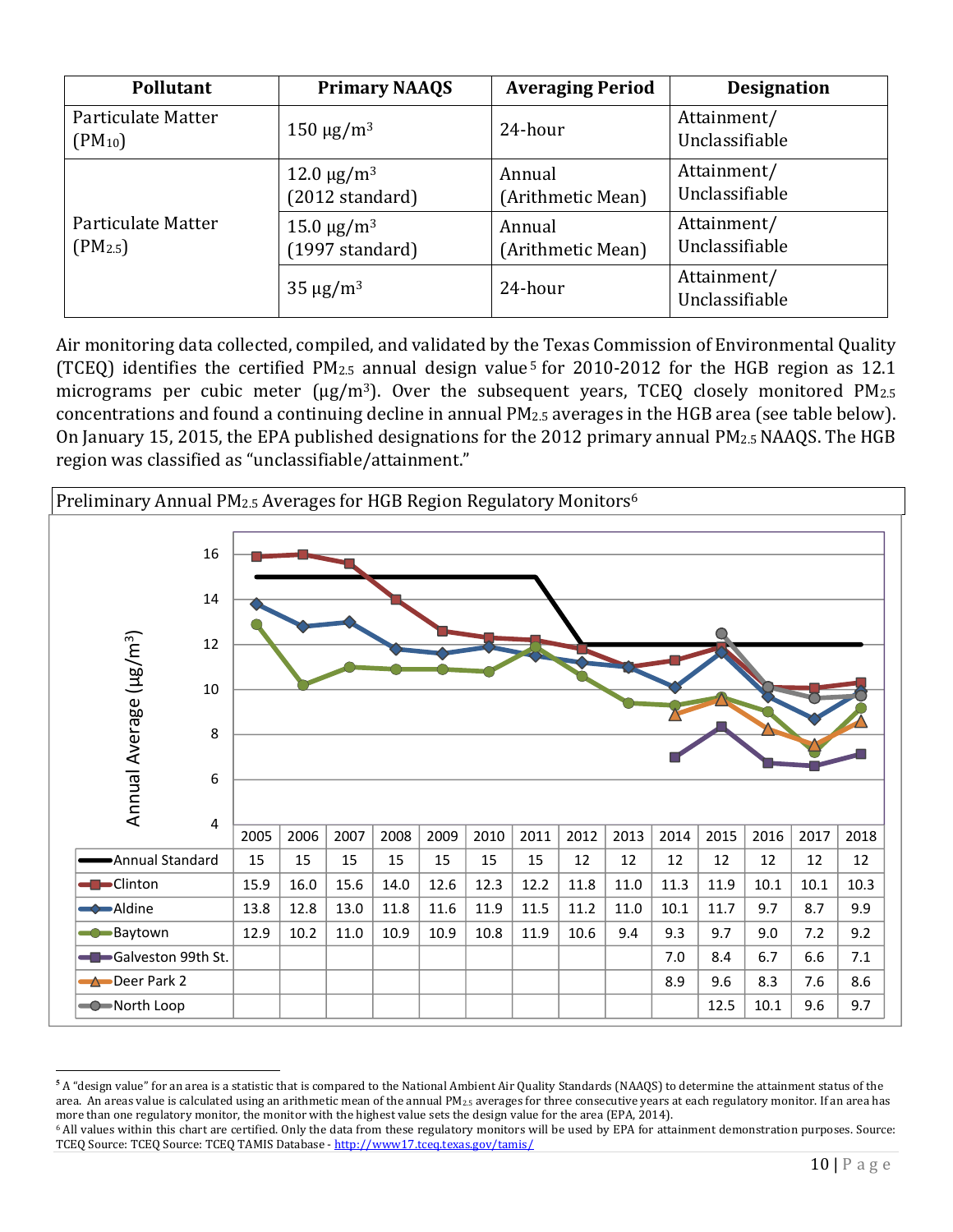EPA promulgated final area designations for the 2012 PM2.5 NAAQS on December 18, 2014. Air monitoring data for each of these monitoring locations can be retrieved from the TCEQ Texas Air Monitoring Information System (TAMIS) web: www17.tceq.texas.gov/tamis/.

## HGB MONITORING NETWORK

Over time, the monitoring system in the HGB region has expanded significantly. There are presently six sites with regulatory PM<sub>2.5</sub> monitors located within the region and many more non-regulatory PM<sub>2.5</sub> monitors operating within the region. The City of Houston, Harris County, University of Houston, Texas Commission on Environmental Quality (TCEQ), and Houston Regional Monitoring Corporation (HRM) as well as others operate these monitors as part of the regional network. Most of these monitoring stations not only measure the concentrations of the criteria pollutants in the air, but also other meteorological parameters such as air temperature and wind velocity, among others. Some of the monitoring stations also measure the levels of an additional set of selected chemicals that includes air toxics, pollen, and mold spores.

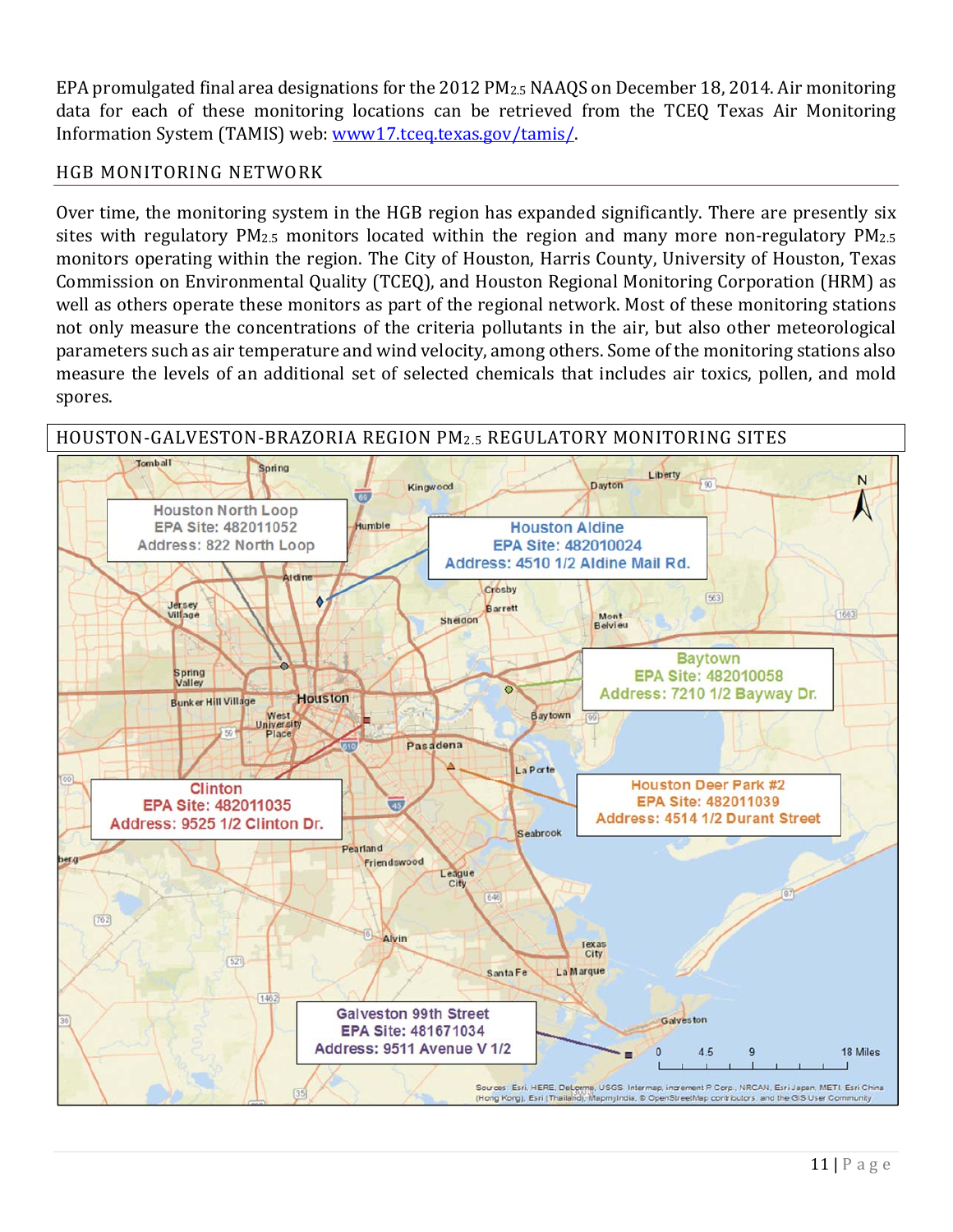The following table of monitoring sites lists the six HGB PM2.5 monitor sites which are also classified as Federal Reference Method (FRM) monitor sites by the EPA. PM2.5 data from the Houston Aldine, Baytown, Clinton, Galveston, Deer Park, and Houston North Loop monitors determine HGB attainment with the PM2.5 NAAQS.

These federal reference monitors (FRM) utilize the appropriate sampling and analysis methods as well as quality assurance/quality control (QA/QC) protocols for use in determining attainment demonstration status with the fine particulate matter standard. Monitoring sites with FRM monitors are considered regulatory monitors. There are numerous additional PM2.5 monitors within our region that are not considered regulatory monitors, but data from these other monitoring sites is used by TCEQ to help understand air quality data and trends and predict possible alerts.

| HGB Region PM2.5 Regulatory Monitoring Sites |                                      |                   |                                                                                |               |                                         |                        |
|----------------------------------------------|--------------------------------------|-------------------|--------------------------------------------------------------------------------|---------------|-----------------------------------------|------------------------|
| Region                                       | Name                                 | <b>CAMS ID</b>    | Address                                                                        | AQS<br>Number | Sampler<br><b>Type</b>                  | Operational<br>Date    |
| 12                                           | Baytown                              | C0148             | 7210½ Bayway Dr,<br>Baytown                                                    | 482010058     | $PM2.5$ (FRM)                           | 1/6/1999               |
| 12                                           | Clinton                              | C0403             | 9525 Clinton Dr,<br>Houston                                                    | 482011035     | PM <sub>2.5</sub> (FRM &<br>co-located) | 1/1/1999 &<br>4/6/1999 |
| 12                                           | Houston<br>Aldine                    | C0008             | 45101/2 Aldine Mail<br>Rd, Houston                                             | 482010024     | $PM2.5$ (FRM)                           | 8/14/2000              |
| 12                                           | Galveston<br>99 <sup>th</sup> Street | C1034             | 9511 Avenue V <sup>1</sup> / <sub>2</sub> ,<br>Galveston Airport,<br>Galveston | 481671034     | $PM2.5$ (FRM)                           | 5/1/2013               |
| 12                                           | Houston<br>Deer Park2                | C0035             | 4514½ Durant St,<br>Deer Park                                                  | 482011039     | PM <sub>2.5</sub> (FRM &<br>FEM)        | 8/10/2013              |
| 12                                           | Houston<br>North Loop                | C <sub>1052</sub> | 822 North Loop,<br>Houston                                                     | 482011052     | $PM2.5$ (FRM)                           | 4/13/2015              |

To view the data from all continuous TCEQ monitors, please follow this link:

www.tceq.texas.gov/airquality/monops/sites/mon\_sites.html. Please be aware that the PM<sub>2.5</sub> monitor at the Houston North Loop site is a non-continuous monitor. Data from this monitor is made available by TCEQ on a quarterly basis after results have been manually collected and analyzed in the laboratory.

## HGB PM2.5 INVENTORY

The following PM2.5 inventory is based on TCEQ's adjusted 2014 National Emissions Inventory (NEI) data. The NEI is a comprehensive, detailed estimate of criteria and hazardous air emissions sources. The NEI is prepared every three years by the EPA based primarily upon emission estimates and emission model inputs provided by State, Local, and Tribal air agencies for sources in their jurisdictions, and supplemented by data developed by EPA. The 2014 NEI was built from emissions data in the Emissions Inventory System (EIS). The 2014 version of the NEI is the most current edition available. Publication of the 2017 inventory is expected in early-2020.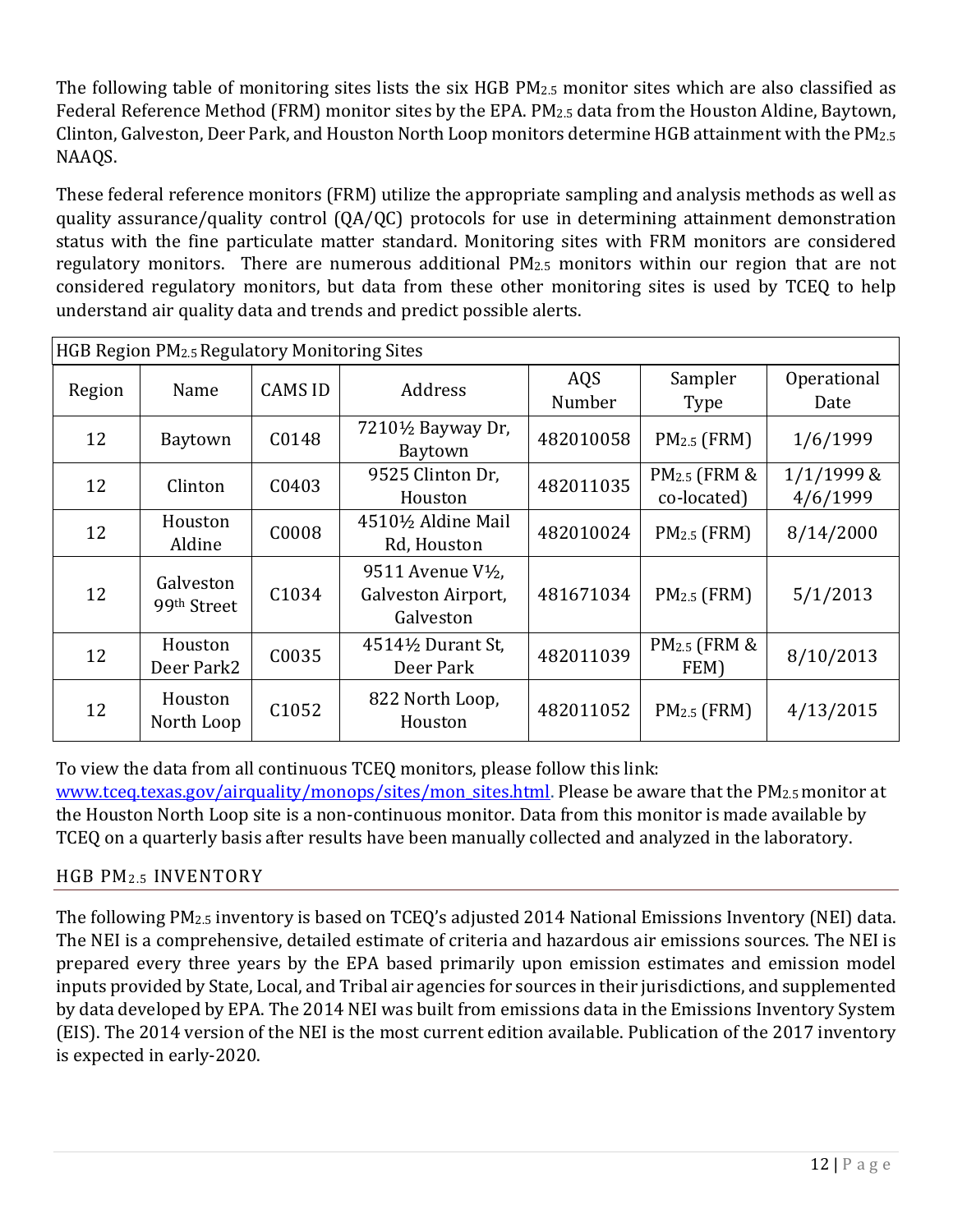

These data are split into four emission categories: point, on-road mobile, non-road mobile and area (nonpoint) sources. Point sources are individually inventoried and usually located at a fixed, stationary location (heaters, boiler and cooling water towers at large industrial facilities), although portable sources are also included (some rock crushing operations). On-road mobile sources include emissions from vehicles found on roads and highways (cars, trucks, and buses); while non-road mobile sources include mobile sources not found on roads and highways (lawn mowers, construction vehicles, farm machinery, rail, airplanes, and commercial marine vessels). Area (non-point) sources include those sources that are inventoried collectively because they are too small in magnitude or too numerous to inventory as individual point sources, and which can often be estimated more accurately as a single aggregate source (residential heating, leaf blowers, and unpaved roads). The estimated emission values for TCEQ non-point sources in the chart below are taken from the Texas Air Emissions Repository (TexAER).

| TCEQ PM <sub>2.5</sub> Inventory for HGB (tons per year) <sup>8</sup> |                     |                       |                        |                    |
|-----------------------------------------------------------------------|---------------------|-----------------------|------------------------|--------------------|
|                                                                       | <b>Point Source</b> | <b>On-Road Mobile</b> | <b>Non-Road Mobile</b> | <b>Area Source</b> |
| <b>Brazoria</b>                                                       | 1,262.53            | 72.71                 | 133.78                 | 4,357.80           |
| Chambers                                                              | 336.30              | 65.84                 | 25.68                  | 1,024.44           |
| <b>Fort Bend</b>                                                      | 1,640.62            | 119.80                | 156.64                 | 3,222.63           |
| Galveston                                                             | 1,057.68            | 62.96                 | 298.78                 | 1,455.90           |
| Harris                                                                | 4,041.63            | 1,230.24              | 1,199.67               | 10,675.29          |
| Liberty                                                               | 5.56                | 41.62                 | 59.63                  | 2,599.84           |
| Montgomery                                                            | 85.95               | 146.40                | 124.62                 | 6,330.31           |
| Waller                                                                | 7.00                | 30.72                 | 28.10                  | 1,543.45           |
| <b>Total</b>                                                          | 8,437.27            | 1,770.29              | 2,026.90               | 31,209.66          |

 $\overline{a}$ 7 TCEQ's adjusted 2014 NEI data follows the same quality assurance and quality control process as data in the Reasonable Further Progress (RFP) and Attainment Demonstration (AD) State Implementation Plan (SIP).

<sup>8</sup> TCEQ Data Sources: 2011 rail and locomotive – 2011, 2011 area source v2, 2011 commercial marine vessels, 2011 AERR on road annual criteria, 2011 nonroad annual criteria pollutants, 2011 At 2011 Drilling Rigs Controlled, 2011 aviation - if non-road. Point Source PM estimates obtained from TCEQ for 2013. The data is subject to revisions or updates. All data is subject to revisions or updates.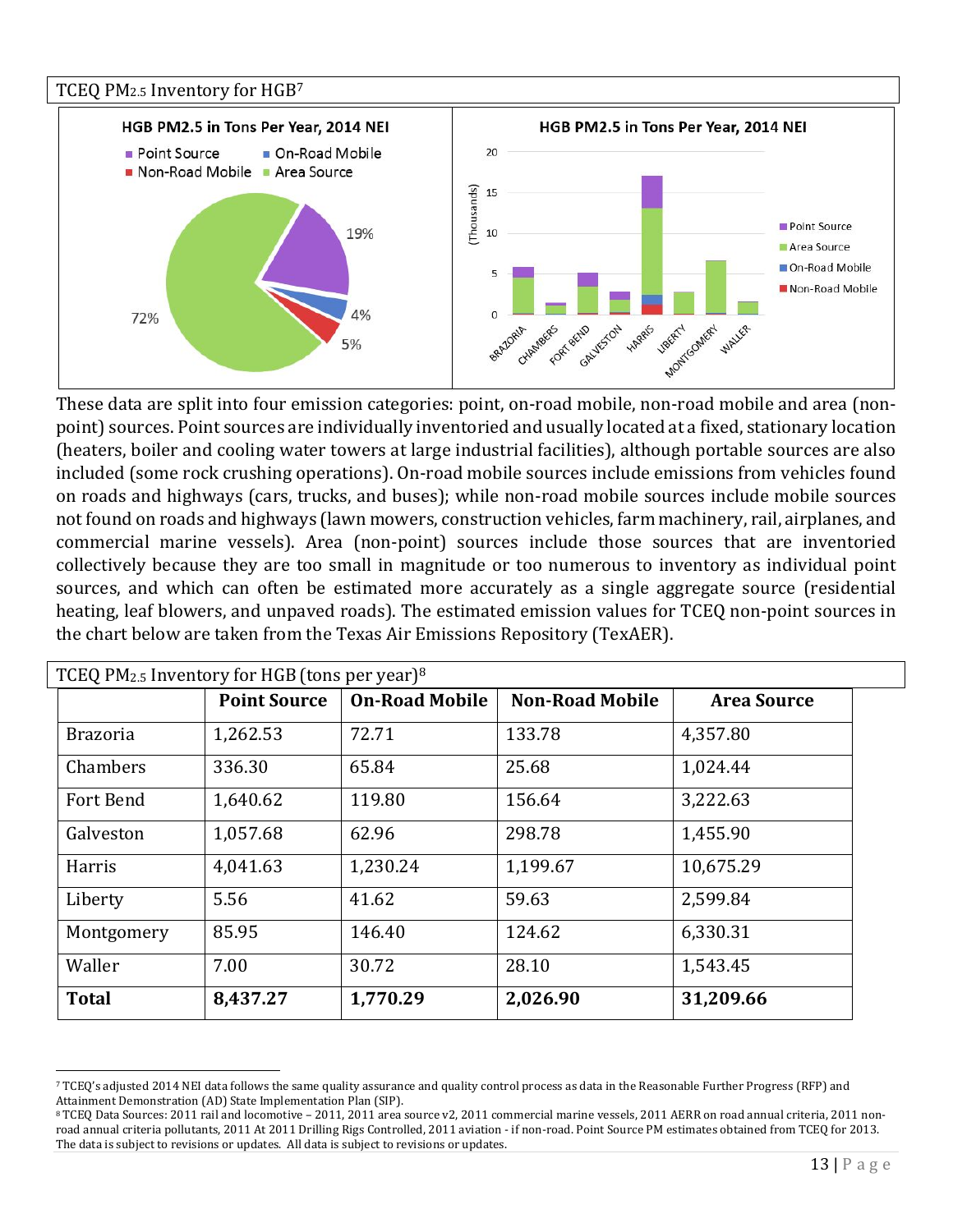## HARRIS COUNTY PM2.5 INVENTORY SUMMARY

Houston Advanced Research Center (HARC), in partnership with Harris County, spearheaded an effort to further investigate sources of  $PM_{2.5}$  within Harris County: the Harris County  $PM_{2.5}$  Emissions Inventory project. At the time of the creation of this inventory, ambient air quality monitoring data indicated that the Houston area (and in particular the Clinton Drive PM2.5 monitor) measured at near the level of the annual average PM2.5 NAAQS.

This project was funded by a Coastal Improvement Assistance Program (CIAP) grant, administered by the U.S. Fish and Wildlife Service through Harris County. The aim of this portion of the grant was to review the PM2.5 inventories developed by TCEQ and EPA for Harris County, make adjustments when technically justified, and provide a list of potential controls, including their efficiencies and costs that might be used to reduce PM2.5 emissions based on the revised inventory.

This inventory summary is broken down into three categories of emissions: point, mobile and area sources using NEI inventory definitions. This inventory summary identifies unpaved roads as the predominant source of PM2.5 within Harris County.



Since the creation of this inventory,  $PM_{2.5}$  monitors within the Houston region have shown significant reductions of approximately 25% or more. It is anticipated that future versions of this inventory will show a similar magnitude of reduction.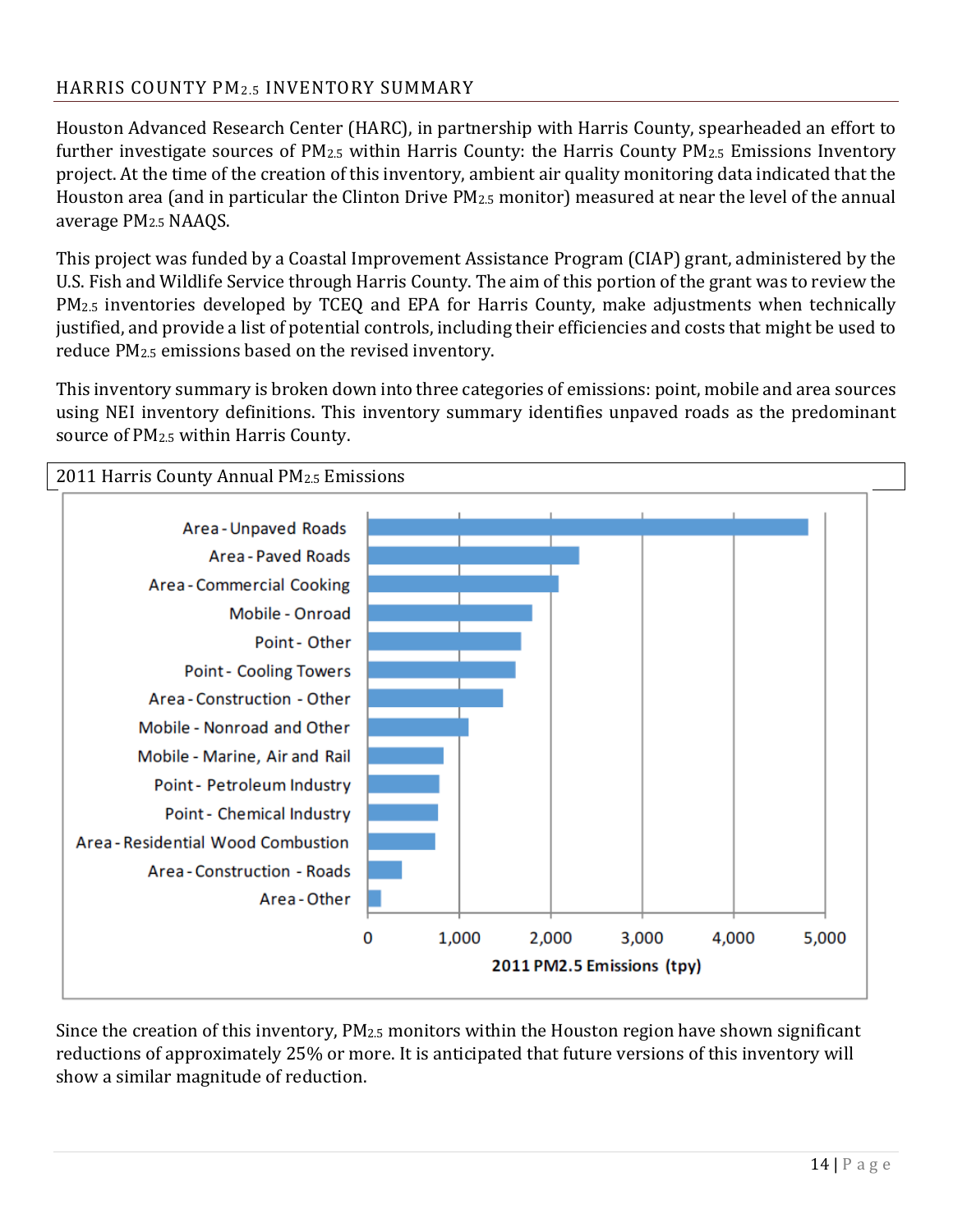## AIR QUALITY PROGRAMS AT H-GAC

H-GAC has partnered with local and regional government agencies, citizen and environmental groups, business and industry-based organizations and other stakeholders to proactively pursue air quality improvements within our region. Currently, more than 12 major emission reduction programs are underway at H-GAC to help improve to the region's ozone non-attainment status. These programs have multi-pollutant benefits and, despite their focus on reducing ground-level ozone, have resulted in significant PM2.5 reductions in the past.

## CLEAN VEHICLES & CLEAN SCHOOL BUS PROGRAMS

Since 1995, the Clean Vehicles Program has provided grant assistance to replace older diesel engines in both public and private fleets within the HGB region. This fuel neutral program is designed to reduce onroad vehicle emissions by rapid turnover to newer lower emitting engines, retrofit of existing engines with approved devices, or introduce new lower emission technologies. Both of these programs are ongoing and have resulted in the replacement of hundreds of older vehicles with new, cleaner replacements.

The Clean School Bus program serves the following counties: Angelina, Austin, Brazoria, Chambers, Colorado, Fort Bend, Galveston, Hardin, Harris, Houston, Jasper, Jefferson, Liberty, Matagorda, Montgomery, Nacogdoches, Newton, Orange, Polk, Sabine, San Augustine, San Jacinto, Trinity, Tyler, Walker, Waller, and Wharton. The goal of the program is to reduce children's exposure to diesel exhaust and reduce the amount of air pollution created by diesel school buses.

## DRAYAGE LOAN PROGRAM

Since 2010, the H-GAC Drayage Loan Program has offered independent owner operator and/or trucking companies servicing HGB ports the opportunity to apply for financing to support the purchase of cleaner, safer and more fuel-efficient drayage trucks. Almost 900 tons of NO<sub>x</sub> reductions and 14 tons of PM emission reductions are anticipated over the life of the program. This program has been a collaborative effort between H-GAC, Environmental Defense Fund, and Port Houston.

## CLEAN VESSELS FOR TEXAS WATERS

In 2011, EPA awarded H-GAC almost \$1 million to repower 3 high-emitting tug vessels with 8 new, cleaner engines. The repowered vessels mainly operate in the HGB non-attainment area—docking ships and fueling marine vessels. The project has already completed the replacement of 8 engines and reduces approximately half a ton of PM2.5 emissions annually.

#### COMMUTE SOLUTIONS: TELEWORK

The Telework Program helps regional employers and employees by educating them about the benefits of teleworking and offering financial incentives to develop and implement telework as well as alternative work schedule programs.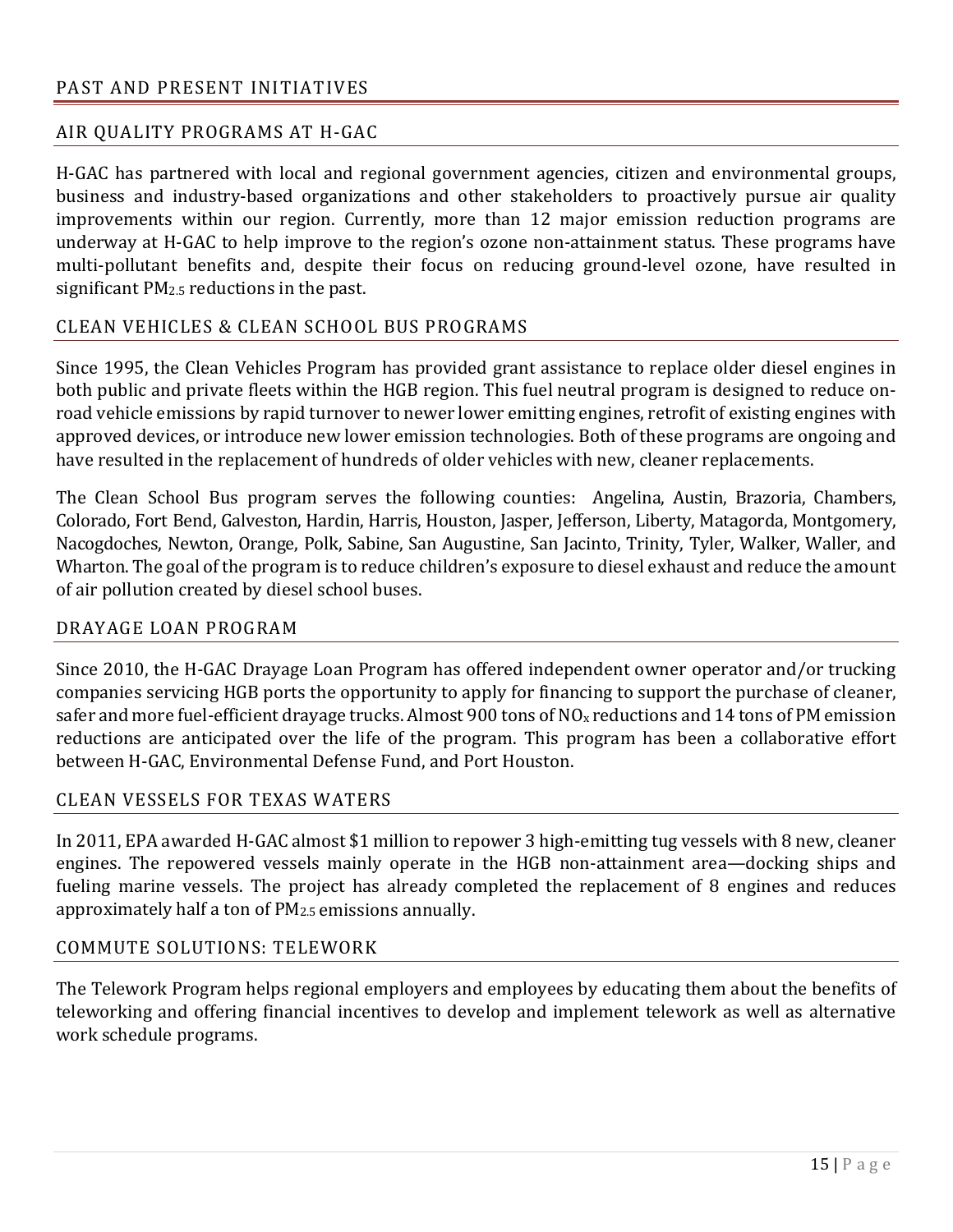## COMMUTE SOLUTIONS: PILOT PROJECTS

A total of 13 pilot projects have been implemented in the HGB region using a combination of federal funds and local matching funds. The resulting new transit service has resulted in reducing nearly 50 million VMT since these projects began and more than 5.2 million in 2018.

## GULF COAST REGIONAL TOW AND GO PROGRAM

The Gulf Coast Regional Tow and Go Program is a quick clearance program that provides no-cost towing for vehicles that break down from mechanical failure while traveling within the City of Houston on freeways. Vehicles that break down while traveling in the program's service area are cleared, at no cost to the driver, to a safe location off the highway and within one mile. By removing obstructions from regional roadways, this program can help increase average roadway speeds and thereby reduce emissions criteria pollutants as a result of the motor vehicles. This program began in mid-2018 and over the first year provided service to over 31,000 motorists. By the end of 2019, this program will expand to include all freeways in Harris County, Texas in addition to those already covered within the City of Houston.

## ACTIVE TRANSPORTATION PROGRAM

The City of Houston partnered with Harris County Precincts One and Two to jump start implementation of the Houston Bike Plan, adopted in 2017, by committing to build 50 miles of high comfort bike lanes by the Spring of 2019. With the help of additional partners like METRO, the City of Houston now has an additional 43.9 miles of high-comfort on-street bike facilities that were either complete or under construction by the end of April 2019. City staff are working with several communities to finalize plans for an additional 9.5 miles to be implemented through 2020.

The City of Houston offers approximately 270 miles of high-comfort bicycle facilities. The network includes bike lanes, bike routes, signed-shared lanes, and shared-use paths, commonly referred to as 'hike and bike' trails, which includes rails to trails, and other urban multi-use paths. In addition to these bicyclist transportation facilities, there are nearly 130 miles of hike and bike and nature trails found in City of Houston parks. In addition, Harris County and many municipal utility districts have constructed more than 160 miles of bikeways within the City limits. Houston Parks Board completed 12.54 miles of Bayou Greenways Hike and Bike Trails in 2019.

In addition to the planning efforts developed and implemented by the City of Houston, H-GAC supports communities to become more livable through planning programs and funding. Special District Studies and Livable Centers Planning Studies identify local infrastructure projects, programs, and policies that reduce VMT by improving walkway and bikeway networks, connecting community destinations, and creating more dense communities with a higher quality of life. H-GAC has completed 37 of these studies across the region since 2004, with three studies currently underway and eleven more for the next several years.

In 2018, H-GAC also completed a preliminary dataset of all sidewalks in the HGB area. As a result, H-GAC planners and local stakeholders can now make more informed planning choices based on knowledge about existing walkway connectivity.

Walking and bicycling is increasing in our region. H-GAC has four permanent counters that measure people walking and bicycling 24 hours a day, every day. H-GAC installed two of the permanent counters in 2013 and two in 2017. These counters provide baseline data about bicycling and walking. In 2018, more than 685,000 users were counted on all four trails. Usage on all trails has increased since they were installed.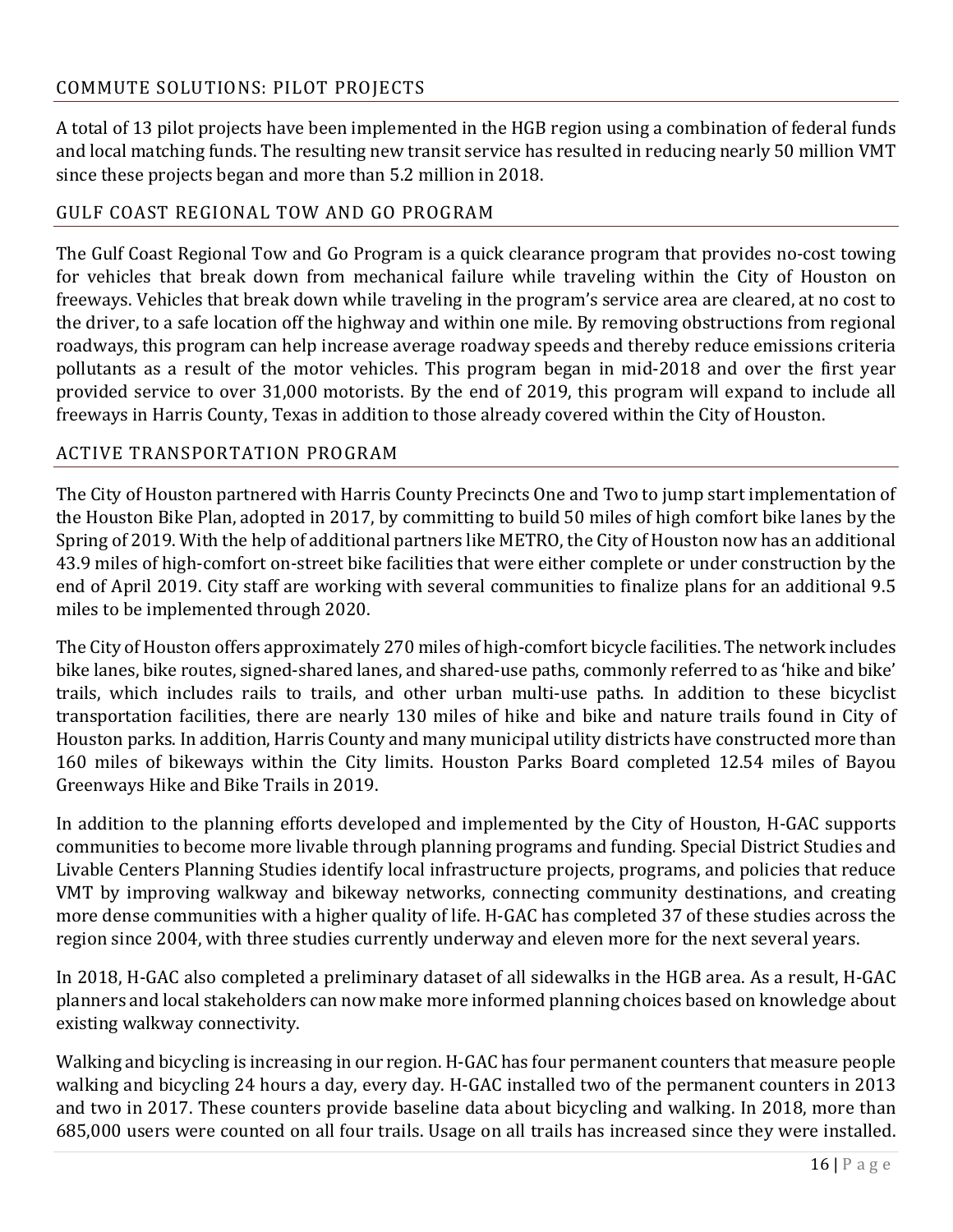The counters have shown a 249% increase in use on the Brays Bayou Greenway Trail counter, a 23% increase on the Columbia Tap Trail, a 17% increase in usage of the MKT Trail, and a 54% increase on the White Oak Bayou Greenway Trail. As our cities and counties build more infrastructure that is safe for people walking and bicycling, we anticipate that these usage increases will continue, with more people choosing to walk and bicycle for transportation as well as recreational and health purposes.

## VOLUNTARY IDLING REDUCTION PROGRAM

In 2012, in partnership with local governments, citizen and environmental groups, business and industrybased organizations and other stakeholders H-GAC developed a voluntary idling reduction program and adopted a voluntary diesel idling reduction policy. This anti-idling policy aims to lower nitrogen oxide  $(NO_x)$  and other emissions by placing a five-minute idle limit on motor vehicles. Along with promoting this voluntary policy region-wide, H-GAC provides idling reduction bumper stickers and signs within our region free of charge. Port Houston has been a major partner in developing and supporting this program, posting many idle reduction signs at the Turning Basin terminal within the Port.

The following organizations within the 8-county nonattainment region have anti-idling policies in place:

Alain Garcia Independent **Trucking** Alief ISD Alvin ISD Angleton ISD AT&T Barbers Hill ISD Brazosport ISD Transportation Services City of Galena Park City of Houston City of Houston Clear Creek ISD Columbia-Brazoria ISD Conroe ISD Transportation Department Cypress-Fairbanks ISD **Transportation** Department Damon ISD

- Danbury ISD Davenport Transportation & Rigging Dickinson ISD Fast Trac Transportation Fort Bend ISD Friendswood ISD Galena Park ISD Galveston ISD Goose Creek Consolidated ISD Harris County High Island ISD Houston Astros Houston Biodiesel Houston ISD Huffman ISD Humble ISD Jacinto City Jose Alfaro Independent **Trucking**
- Klein ISD Magnolia ISD Liberty ISD Museum Park Super Neighborhood North Forest ISD Our Lady Queen of Peace Catholic School Pasadena ISD Pearland ISD Santa Fe ISD Sheldon ISD Spring ISD Sweeny ISD Texas City ISD Tomball ISD TxDOT UPS Waller ISD Westside High School, HISD

## TCEQ TEXAS EMISSION REDUCTION PLAN (TERP)

The Texas Commission on Environmental Quality's (TCEQ) regional Texas Emission Reduction Plan (TERP) program - established by the 77th Texas Legislature in 2001, through enactment of Senate Bill (SB) 5 - has been an important voluntary project in Texas. TCEQ provides TERP funding for emission reduction projects to participants in Texas. These projects include a number of voluntary financial incentive programs (including Emission Reduction and Incentive Grants, Rebate Grants, Third-Party and American Recovery and Reinvestment Act Rebate Grants, as well as other assistance programs), to help improve the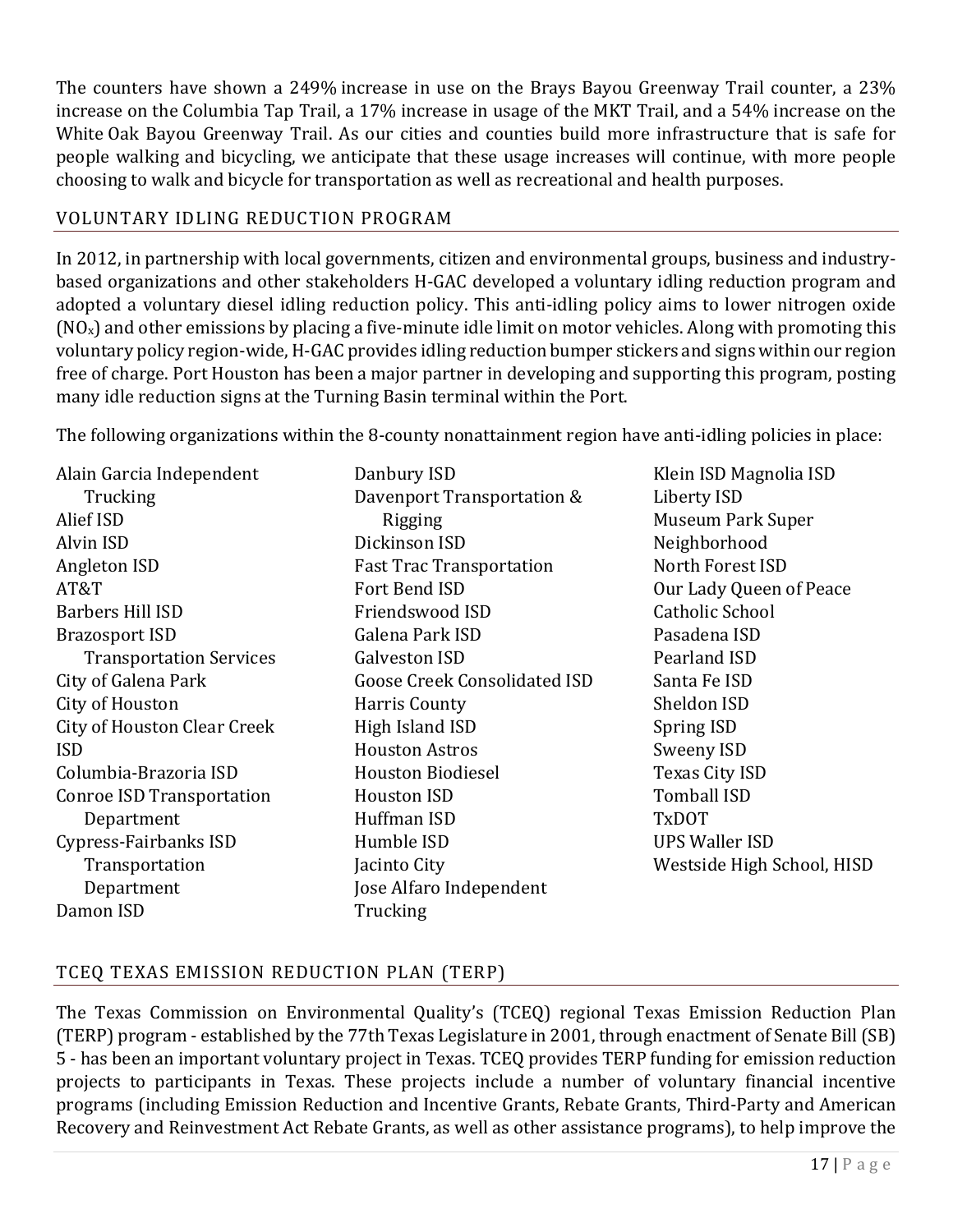air quality in Texas. Between 2008 and 2013 TCEQ regional TERP has funded more than 3,200 vehicle replacements totaling more than \$160 million dollars. During the 84th Session of the Texas Legislature in 2015, the TERP program was extended for an additional two years with a 50% increase in funding. During the most recent 85th session of the Legislature, the method of distributing TERP funding was revised in a way that will likely result in significant increases in the amount of funding available for vehicle replacements. TERP funding These TERP grants are estimated to reduce between 65 and 275 tons of PM emissions per year9. Due to the new funding distribution, it is anticipated that funding, as well as expected emissions reduction related to the TERP program may be significantly higher in future years.

## REGIONAL TEXAS EMISSION REDUCTION PLAN (TERP)

The first H-GAC Regional TERP program has provided more than \$3 million in grant funds, resulting in more than 405 tons of NOx emission reductions from on-road vehicles and off-road equipment (Local Government and Drayage Loan Trucks). PM reductions were not enumerated but are estimated to be in the range of 10 to 40 tons.

The second H-GAC Regional TERP program, which was open to Local Governments, provided \$78,015 grant funds to local fleets for a  $NO<sub>x</sub>$  emission reduction of 7.8 tons from off road equipment. Again, PM reductions were not enumerated but estimated to be at least 0.2 to 0.7 tons.

## CLEAN AIR EDUCATION

## AIR QUALITY FORECAST AND PM ACTION DAY E-MAIL ALERT SYSTEM

TCEQ provides free e-mail alerts for the Today's Texas Air Quality Forecast and PM Action Days for several metropolitan areas throughout Texas, including the Houston area. The TCEQ informs the public typically a day in advance when conditions are forecast to be favorable for high PM levels in any of the participating areas

#### DRIVE CLEAN ACROSS TEXAS

Drive Clean Across Texas was the nation's first statewide public outreach and education campaign designed to raise awareness and change attitudes about air pollution.

#### AIR QUALITY REFERENCE GUIDE

The Air Quality Reference Guide is developed and distributed by the Regional Air Quality Planning and Advisory Committee (RAQPAC). The guide provides up to date information about air pollution in the Houston-Galveston region. It is updated on a periodic basis to ensure the most up-to-date information is available to stakeholders within the region.

 $\overline{\phantom{0}}$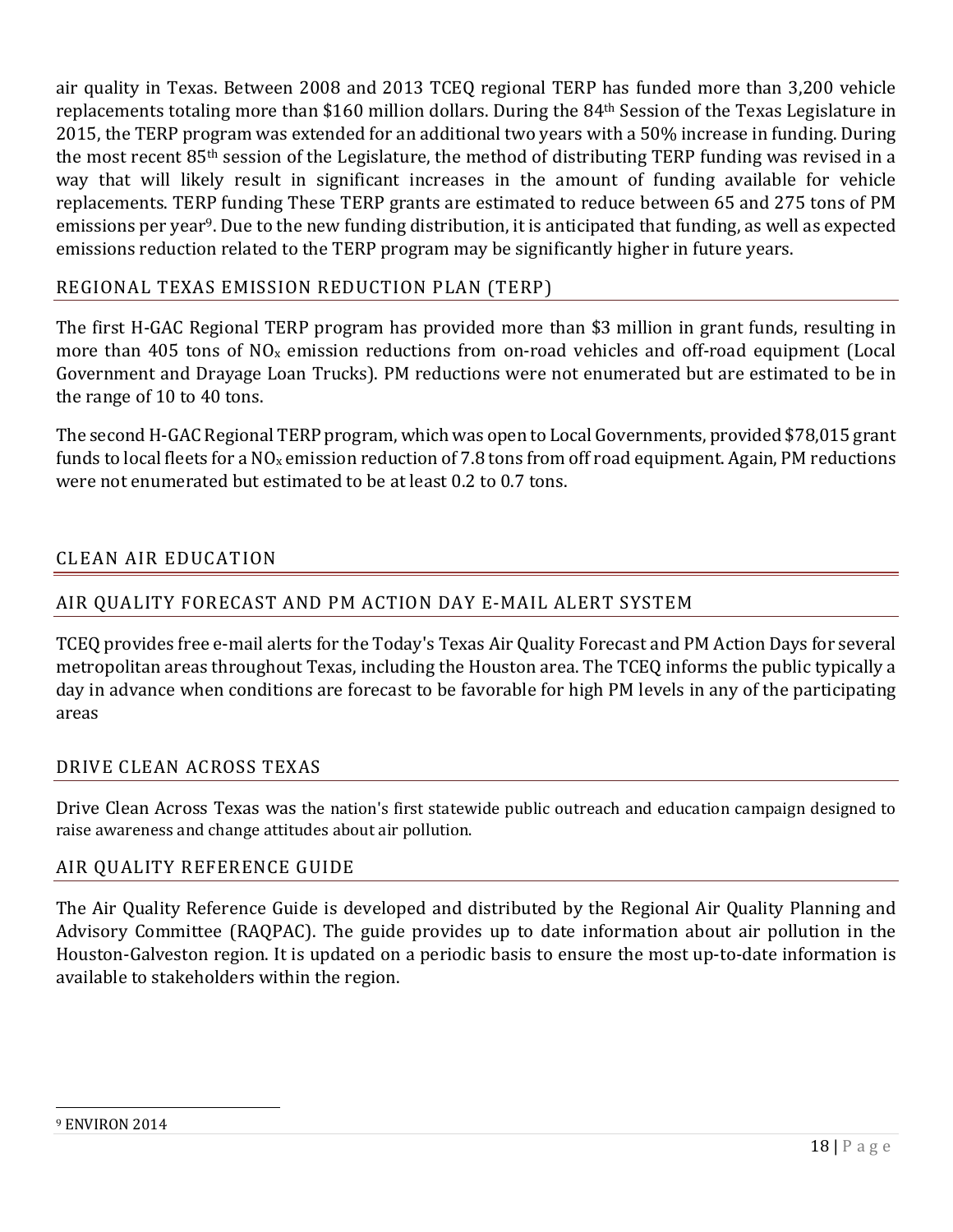TCEQ, EPA Region 6, the City of Houston, Harris County Precinct 2, Port Houston, Port Terminal Railroad Association (PTRA) and local industry have partnered to address PM2.5 sources and implement dust suppression strategies to reduce PM2.5 emissions near the Clinton Drive area.

TCEQ approved a supplemental environmental project (SEP) to pave the parking lot directly adjacent to the Clinton Drive monitoring station. The paving was completed in Summer 2009.

The City of Houston has installed barriers to keep trucks from driving onto the unpaved shoulder. Additionally, a traffic light was installed at Clinton Drive and Industrial Park East to control traffic. Since implementation, these dust suppression projects have proven PM<sub>2.5</sub> reduction benefits (not solely PM<sub>10</sub>) benefits). Speciation data from the Clinton Drive monitor show decreases in dust and soil following the implementation of dust suppression measures.

Port Houston has established a program to regularly apply emulsified asphalt to reduce dust emissions at Industrial Park East (IPE) at the Turning Basin Terminal (since 2007). Port Houston has also paved 18 acres of land and all of the roadway at IPE. Since 2008, Port Houston has sprayed approximately 48 acres with emulsified asphalt. Additionally, DuPont, a previous tenant, no longer stores bulk fluorspar at IPE. While all the roads at IPE are now paved, the tenants' properties at IPE are still unpaved. Although they are sprayed with emulsified asphalt, standing water after a heavy rain can still cause dirt to be tracked out on the paved roads. To help with this, Port Houston is now improving the IPE storm water drainage infrastructure. Additionally, the areas inside the warehouses at IPE are not paved so Port Houston has started to pave these areas.

In the western part of the Turning Basin Terminal, Port Houston has also reconstructed the High Level Road at Turning Basin, which added capacity from two lanes to four lanes from the main entry gate off of I-610 to the Port Coordination Center. Before the reconstruction of High Level Road, trucks would pass other trucks that were stopped to make a turn by traveling in the dirt shoulder which would create dust. The widening of the road to 2 lanes each direction eliminates this practice and has reduced dust created from shoulders. Furthermore, the Port operates sweepers (about 1,600 hours a year) on High Level Road and have been working on an ongoing basis with the port's tenants to eliminate the dirt that is tracked out from their leased yards onto High Level Road.

In addition, industry has undertaken dust suppression efforts near the Port. The PTRA has relocated steel loading activities from a dirt area to the south of the Clinton Drive monitor to another location in order to reduce dust. Valero Asphalt paved its large land leases located across Clinton Drive to the southeast of the Clinton monitor.

## CITY OF HOUSTON

## RENEWABLE ENERGY

The City of Houston is the largest municipal purchaser of green power in the nation with more than 89% of the City's energy supply coming from either wind or solar sources. In 2017, the City expanded its portfolio with the addition of a 50 MW solar power purchase agreement which allows 100% solar power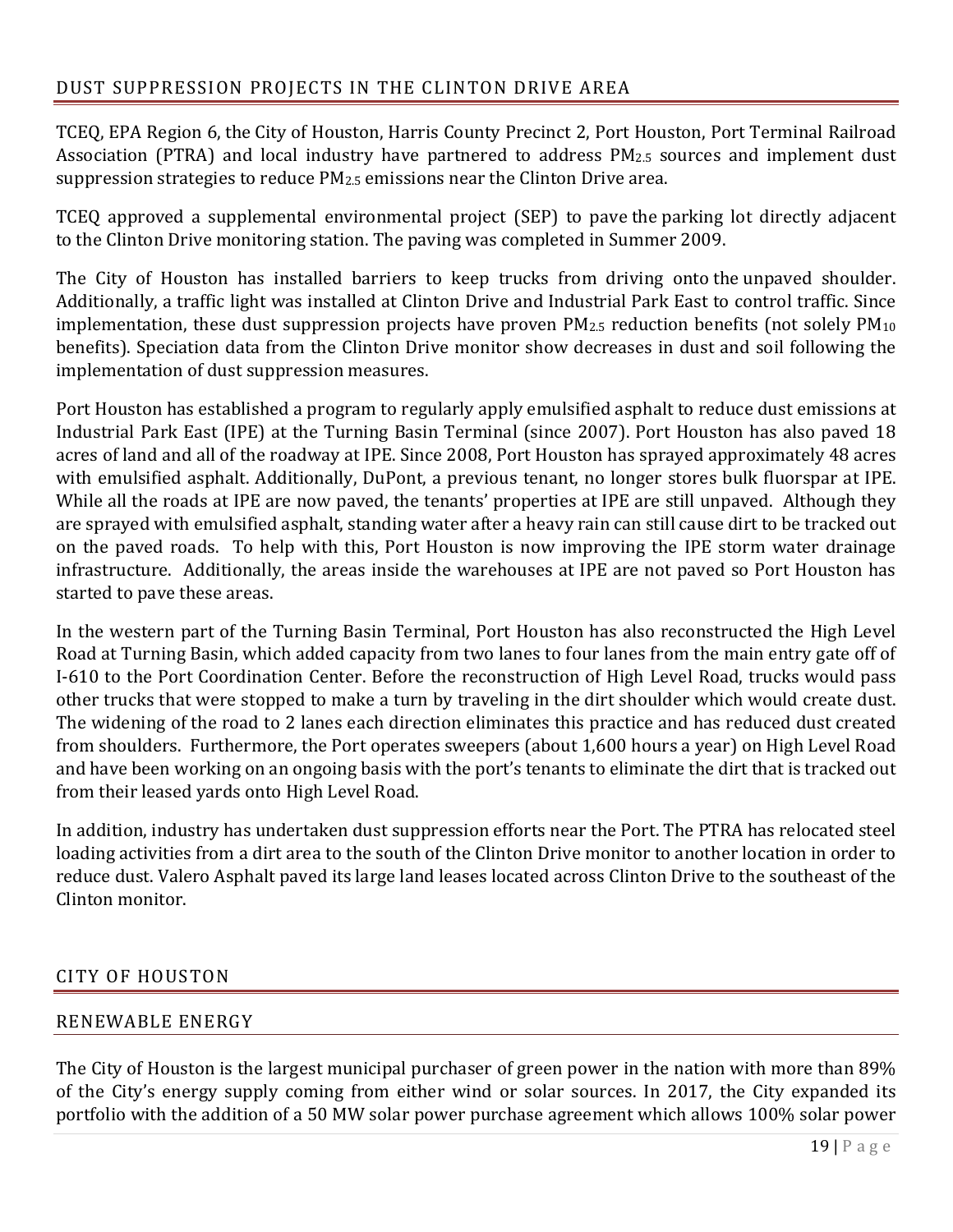to be used at City facilities such as the Houston Zoo, the Bob Lanier Public Works Building, passenger terminals at IAH, and wastewater treatment plants.

#### CLIMATE ACTION PLAN

In conjunction with the Houston Advanced Research Center (HARC), the City has been developing its first community-wide Climate Action Plan (CAP). This plan will act as a roadmap for the City, businesses, residents, and communities to reduce their greenhouse gas (GHG) emissions and meet the goals of the Paris Agreement to be carbon-neutral by 2050. The CAP will analyze current emission sources and calculate the health, safety, and economic benefits of various development and policy options that could bring Houston closer to a carbon neutral future. As sustainability and resiliency go hand in hand, the plan is also a critical component of the City's overall recovery efforts after Hurricane Harvey.

Thus far in 2019, over 30 public stakeholder meetings, 25 working group meetings, and numerous individual discussions have been conducted. Four working groups have proposed initial recommendations on goals and strategies to reduce emissions across Houston's four largest categories of emissions – transportation, buildings, decarbonization, and waste. These recommendations are currently under review by City of Houston departments and the Mayor's Office.

#### GHG REDUCTION GOAL

As of Fiscal Year 2018, the City of Houston has reduced GHG emissions for municipal operations by 37% from 2005. As co-chair of Climate Mayors, Mayor Turner and the City of Houston helped garner over 412 U.S. Mayors to commit to upholding the Paris Agreement. The City's upcoming Climate Action Plan will outline the policy and behavioral changes needed for Houston to meet this goal.

#### GREEN POWER PROGRAM

As the 4th largest city in the United States, the City of Houston uses large amounts of power. The goal of the City's Green Power Program is to demonstrate that if a city the size of Houston can one day reach 100% green power, then other cities can as well. In FY 2018, the City of Houston used nearly one billion kilowatthours (kWh) of green power, which represents almost 92% percent of our total energy consumption (12% solar and 80% wind).

As a result, for the 4th year in a row, Houston was named the #1 municipal user of green energy in the nation by the United States Environmental Protection Agency (EPA). Houston is also ranked #12 on the EPA's overall Top 100 green power users. By investing in green power, the City strives to drive further investment and development in the renewables market and make green power even more affordable and accessible for everyone.

#### SOLAR POWER PURCHASE

On Earth Day 2017, the City launched its first power purchase agreement (PPA) for a 50 MW solar facility in Alpine, TX. This represents just over 10% of the City's power consumption and provides buildings such as the Houston Zoo, the passenger terminals at Intercontinental Airport, 611 Walker, and some of Houston's wastewater treatment facilities with clean solar energy. In exchange for increasing the PPA from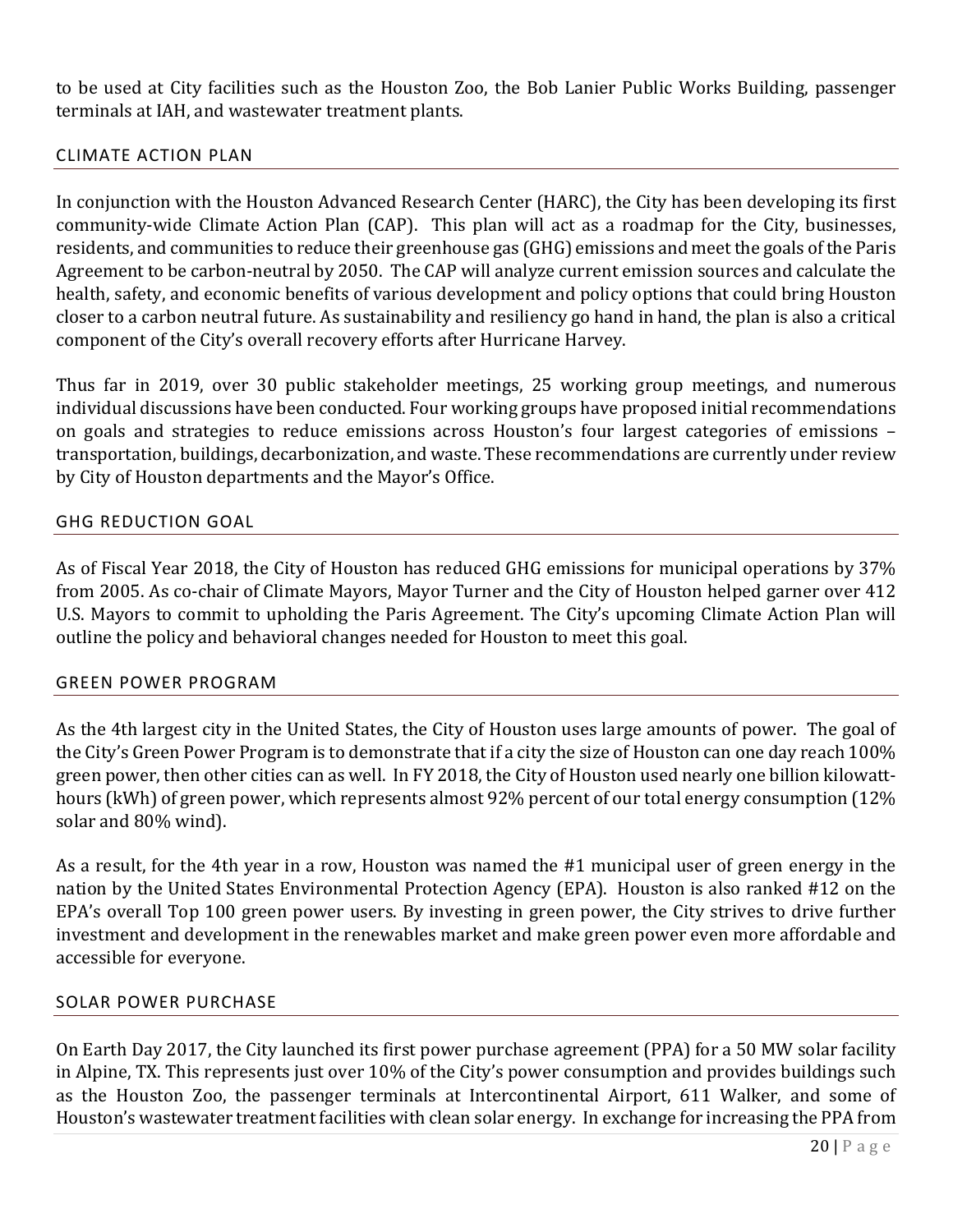30 to 50 MW, the overall contract price was reduced by 8%, resulting in an estimated \$40 million of savings over the 20-year term of the PPA

#### EVOLVE HOUSTON

Formed as a realization of the City's Climate Action Plan, EVolve Houston is a coalition of civic and business leaders who are sustainability-minded and aim to accelerate clean transportation and zero-emission goods transportation through electrification. EVolve Houston aims to improve regional air quality and reduce greenhouse gas emissions by motivating the transition to electric vehicles across sectors in the Greater Houston Area.

Potential actions include (but are not limited to) entering into partnerships that boost awareness, affordability, and availability of electric vehicle models; install charging infrastructure; electrify both public and private vehicle fleets; and deploy medium- and heavy-duty electric vehicle pilots. The coalition is currently working to support several electrification projects around the City, including the deployment of electric buses in the Houston First Corporation's downtown fleet and at the George Bush Intercontinental/Houston Airport. In June 2019, Houston First Corporation submitted its application for Volkswagen settlement funding to replace a diesel shuttle bus with an electric shuttle bus and charging station.

#### REINVENTING CITIES

The Reinventing Cities Challenge works towards encouraging renewable and zero-carbon projects in Houston. The goal of Reinventing Cities is to take under-used city property and challenge the best and brightest minds to redesign, reimagine, and reinvent how they can be used in a sustainable way. Two sites in Houston were chosen – the 300-acre Holmes Road landfill in Sunnyside and the Velasco Street Incinerator along East Buffalo Bayou. Sunnyside has great potential for a community solar farm and demand for Velasco Street may soon rise when the East Buffalo Bayou Park development expands. The Mayor's Office is currently reviewing Phase II applications, of which there were three for the Sunnyside site and two for the Velasco site.

#### PROPERTY ASSESSED CLEAN ENERGY PROGRAM

In 2016, Houston created the first municipal Property Assessed Clean Energy Program (PACE) to provide an additional tool for Houston property owners to finance energy efficiency, renewable energy, and water conservation projects. In 2017, the City announced Houston's first PACE project which, at just over \$2 million, was the largest PACE project in Texas at that time. Thus far, PACE projects have invested \$3.6M into the Houston economy, created 24 jobs, reduced 1,729 tonnes/year of CO2, saved 9.6 gallons of water/year, and saved 3.3M kWh/year of electricity.

#### RESIDENTIAL ENERGY EFFICIENCY PROGRAM (REEP)

In conjunction with CenterPoint Energy, the City's Sustainability Office is providing up to \$5 million/year in targeted energy efficiency improvements to low-income, multi-family housing complexes being redeveloped following Hurricane Harvey. Houston Housing and Community Development is currently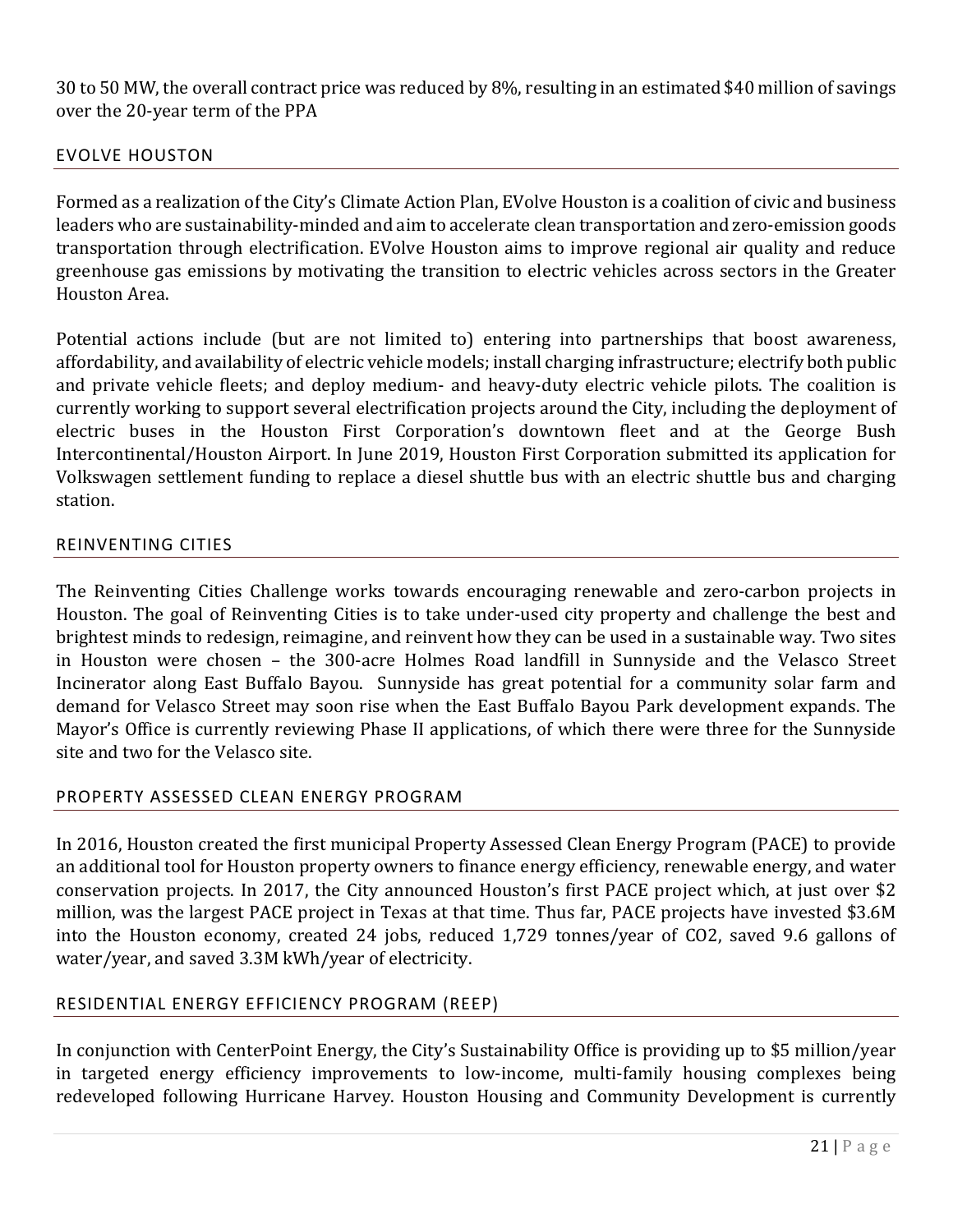reviewing project candidates. Additional complexes will be added to the program each year, in conjunction with the City's \$315 million housing development program.

## ENERGY EFFICIENCY

Since 2004, the City has required all new buildings to be LEED Certified. The City currently has 37 LEED buildings with plans to add more through 2020. To date, the City has invested \$70 million in energy efficiency retrofits: 6 million square feet of retrofitted City facilities are expected to achieve guaranteed energy use reductions of 30%, saving over 22 million kWh of electricity every year. The City's most recent retrofitting projects were in the Parks and Recreation Department and in the Library Department where 18 libraries were retrofitted.

## GREEN BUILDINGS AND ENERGY EFFICIENCY

For City buildings, there is an aggressive program in place to improve energy efficiency. So far, 6 million square feet of city facilities have been retrofitted and are reducing energy usage by 30% each year. By 2020, the City has also committed to improving energy efficiency by 20% at an additional 30 million square feet of facilities. The City has also adopted an aggressive stance on the creation of LEED certified buildings targeting Silver certification for all new construction. So far, this has resulted in the completion of 31 LEED certified projects with another two currently being planned.

## SMART CITY STREETLIGHT INITIATIVE

In September 2019, the City will deploy a small proof-of-concept pilot to install five LED streetlights as its first ever complete City-installed and -owned streetlighting system. The installation is planned along the Tierwester Road realignment project. Streetlights will be equipped with sensors and advanced lighting controls that will be programmed to allow lighting levels to be dimmed for energy savings and increased for pedestrian safety crossing. A unique capability of the controls will be the ability to expand existing Wifi coverage. The controls will also provide the City with an advanced streetlight asset management system. Aluminum poles will be used for their sustainability.

An air quality monitoring system to gather real-time air quality data will also be installed on one of the streetlights. Among the key data collected will be ozone, particulate matter, nitrogen dioxide and humidity. There are several stake holders who will benefit from this information including air quality professionals, community groups, educators, health and safety managers and researches. This environmental data will be available to analyze and will showcase the attractiveness of living, working and investing in Houston.

#### EPA GREEN POWER PARTNER OF THE YEAR

The City of Houston was the recipient of the 2017 Green Power Leadership Award from the U.S. Environmental Protection Agency (EPA). EPA's annual Green Power Leadership Awards recognize America's leading green power users for their commitment and contribution to helping advance the development of the nation's voluntary green power market. Houston has received the award previously in 2008 and 2014.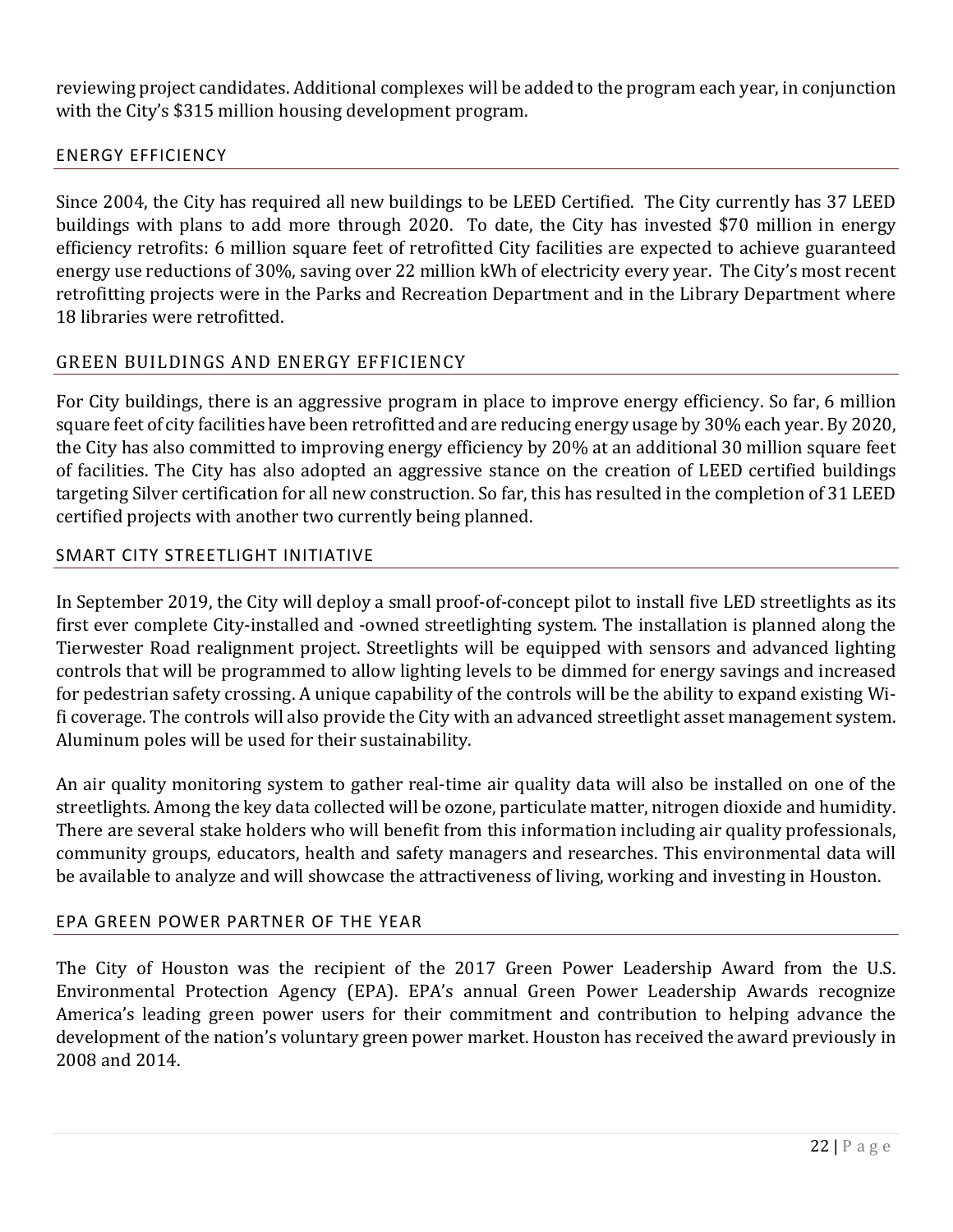In June 2019, Texas Southern University began piloting an autonomous vehicle (AV) electric shuttle bus in partnership with METRO, the City of Houston, and the Houston-Galveston Area Council. In the first phase of the pilot, METRO will operate the bus on a one-mile roundtrip route connecting East and West campus with three stops. The pilot will assess the physical and operational characteristics of the bus, as well as conduct surveys to evaluate stakeholder and community engagement. The second and third phases of the pilot, likely to being in 2020, will extend the shuttle's route. The project aims to test and support AV technology that can provide reliable "first-mile/last-mile" links to local transit.

## PARKING GUIDANCE SYSTEM

In 2016, ParkHouston was awarded \$3.2 million in Congestion Mitigation and Air Quality program funding for a parking guidance system. This system will provide real-time on- and off-street parking information to guide the traveling public to available parking spaces quickly and efficiently. The project will provide directions from main access roads through dynamic and fixed messages signs, a website, and/or a mobile application. The project aims to reduce traffic congestion, saving energy and vehicle pollution, while also improving mobility and the parking customer experience.

#### LED LIGHTING CONVERSION PROGRAM

In 2014, at the City's request, CenterPoint Energy began converting  $\sim$ 175,000 streetlights to LED technology. This project is intended to reduce the City's streetlight energy usage by approximately 50%, while reducing the City's greenhouse gas emissions by 5%. Although the project was supposed to take several years, thanks to overwhelming support from residents asking for lighting to be installed in their neighborhoods and a push to light up the city in time for the Super Bowl, CenterPoint Energy is ahead of schedule.

The Public Works Department also finished replacing the incandescent bulbs at all 2,450 signalized intersections with LEDs and the City is now realizing over \$3.6 million a year in savings.

#### "SMART FLEET" MUNICIPAL FLEET AIR QUALITY MONITORING PROJECT

In partnership with the Houston Health Department (HHD), the Environmental Defense Fund (EDF) implemented a "smart fleet" pilot to test a cost-effective, scalable model for mapping air pollution using municipal vehicles. An analysis of over one million connected vehicles, published by EDF & Geotab, indicates that just 10 vehicles could map over 50% of a city without altering their normal routes. Prior to this pilot, air pollution mapping using vehicle-mounted sensors has required expensive equipment, specialpurpose vehicles, time-consuming hands-on instrument management, and special-purpose routes. In contrast, the Houston Smart Fleet pilot used rugged, low-cost instruments mounted on municipal vehicles. HHD vehicles collected and transmitted data in real time, demonstrating a new model for cities to actively monitor air quality using existing assets. EDF is now working with Rice University to analyze data from the pilot, and EDF and the City are building on this data collection model to develop a "Control Chart" tool that the city could use to identify air pollution patterns of interest for enforcement of existing pollution policies and design of new ones.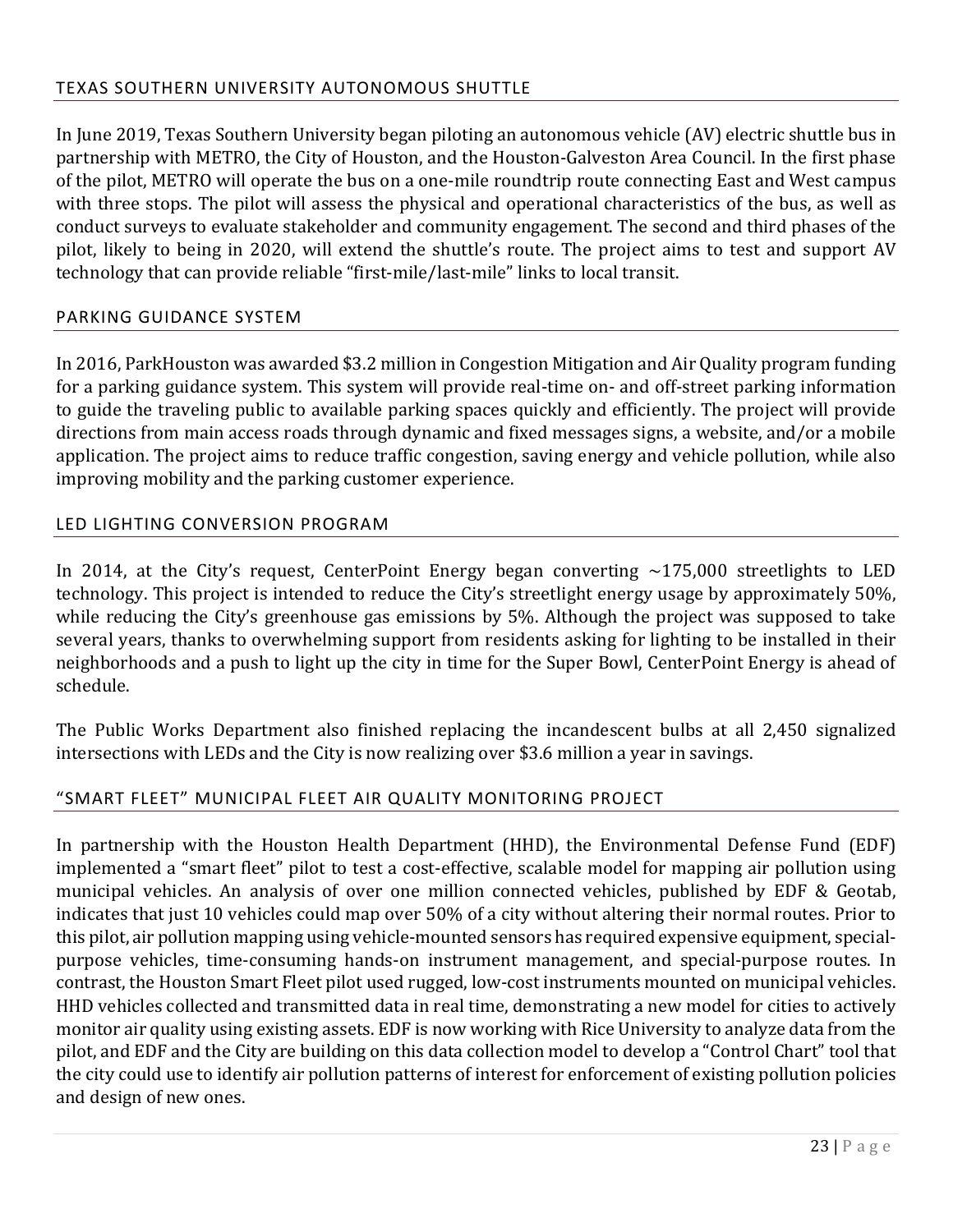The City was awarded a \$75k grant from Rice University/Kinder Foundation for a green fleet study with the Houston Solutions Lab, to be completed in Fall 2019. This study will help the Fleet Department determine when to replace COH fleet vehicles and what type of fuel would be most emissions and cost efficient. The goal of the study is to create a pathway to a 100% electric fleet for all non-emergency passenger vehicles.

#### GREEN FLEETS

Through the City's Houston Drives Electric program, Houston has become a leader in government electric vehicle (EV) fleets. Through this program, the City has recently added 27 Nissan Leafs to its vehicle fleet for a total of 3742 electric and plug-in hybrid fleet vehicles and 526 conventional hybrid vehicles. In addition to the purchase of these more efficient vehicles, the City has created the Houston Fleet Share program to serve as a central, shared motor pool. This has resulted in a 50% increase in vehicle utilization with more needs met using fewer vehicles. As a result, 44 older and less efficient vehicles have been sold and 84 others have been reassigned.

Participation in Department of Energy's (DOE) EV Project, with partner Ecotality, added 77 additional Blink charging stations in Houston, including 24 at the airports and 29 in downtown Houston. Through this program participants, including the City of Houston and other businesses, received charging stations at no cost and an additional credit to install the charging station. In addition, the City has offers 24-hour permitting for residential charging stations and is working on additional incentives to spur the adoption of EV technology.

The City was awarded a \$75k grant from Rice University/Kinder Foundation for a green fleet study with the Houston Solutions Lab, to be completed in Fall 2019. This study will help the Fleet Department determine when to replace City fleet vehicles and what type of fuel would be most emissions and cost efficient. The goal of the study is to create a pathway to a 100% electric fleet for all non-emergency, passenger vehicles.

#### SUSTAINABLE FLEET

Prior to Hurricane Harvey, Houston had the 4th largest municipal hybrid fleet in the nation. Approximately 50% of the City's non-specialty, light-duty fleet have been replaced with hybrid vehicles to reduce current and future maintenance costs, increase vehicle reliability, and decrease emissions. Overall, about 11.5% of the City's fleet is green and the City plans to use funding from the VW settlement to add more alternate fuel and electric vehicles to the City's fleet.

The City of Houston was also among the first municipalities in the nation to use electric vehicles in a municipal fleet-share program. The pool-vehicle program has seen a 50% increase in use of vehicles placed in the program, meaning more needs are met with fewer vehicles. 44 older vehicles have been sold due to the increased efficiencies, and 84 vehicles reassigned. The City's use of EV and hybrid vehicles have also resulted in annual savings compared to the cost of running internal combustion engine vehicles.

Unfortunately, due to severe flooding within the parking garages under City Hall, nearly all of the City's Electric Vehicle fleet were destroyed. However, thanks to the support of Nissan, the City plans to add 29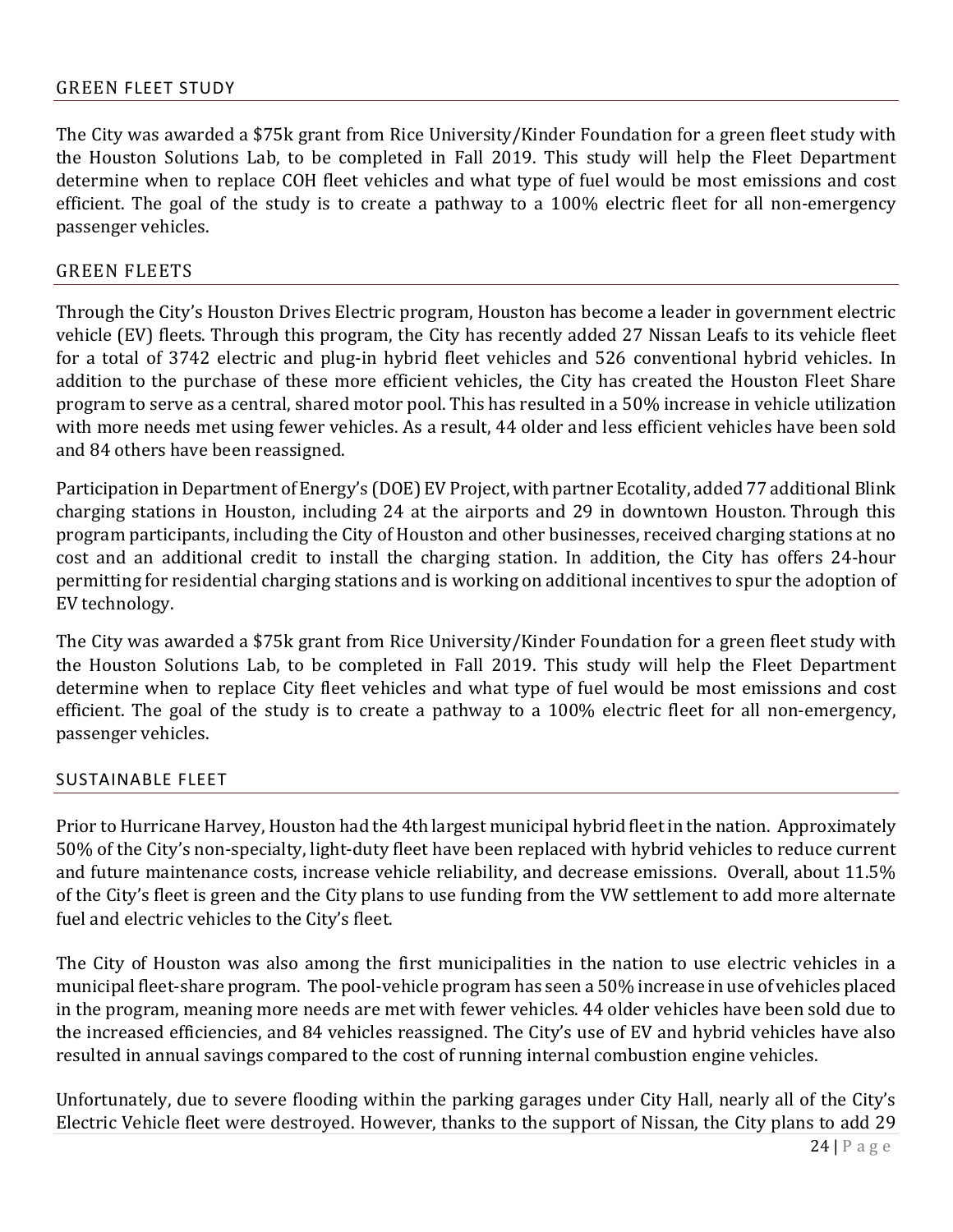EVs back in the City's fleet. As one of the 11 cities selected under the Electrify America program, the City of Houston is working with local businesses and neighborhoods to expand public EV infrastructure throughout Houston.

## ANTI-IDLING POLICIES

As a result of Houston's efforts during 2018 -2019 to reduce air emissions via Houston's anti-idling ordinance involving outreach and enforcement the HHD Bureau of Pollution control and Prevention (BPCP) received 50 Idling Complaints.

In addition, during the months of June – July 2018, members of the BPCP Engineering Department visited more than 40 truck maintenance yards on the north part of the City and issued four Notice of Violations (NOV's) for trucks idling for more than 5 minutes. As a result of one of the NOV's issued to one of the Truck Maintenance Sites, the facility Installed a Billboard sign on their fence outside their business to enforce the Idling Ordinance in their property. See picture below:

#### CONCRETE BATCH PLANTS

There are approximately 180 concrete batch plants (CBP's) in the Houston area – twice as many as Dallas and the most of any area in Texas. A concrete batch plant is a facility that produces concrete. These facilities mix cement, sand, and water to make concrete and load it into trucks for delivery. If not properly controlled, these operations can expose residents to large amounts of particulate matter (fine dust). Particulate matter is a dangerous and widespread air pollutant that is associated with causing cardiovascular and respiratory harm, cancer, and premature death.10 Particulate matter produced during concrete batch plant operations may contain crystalline silica and metals.11 Last year, the City of Houston conducted an investigation of thirty-five concrete batch plants and discovered over forty violations including but not limited to, the lack of use of adequate dust controls and visible emissions leaving property lines among the most frequent. Given the increasing number of concrete batch plants in our region, efforts should be made to collaborate with the cement industry to ensure best practices are implemented to protect the public health of communities.

CBP's emit particulate matter pollution within the city limits, often in close proximity to residences, schools, parks and other public places. These sources are a concern for the community and result in numerous 311 complaints. The BPCP has been seeking stronger permitting requirements thru numerous permit comments submitted to the Texas Commission of Environmental Quality (TCEQ) to reduce particulate matter emissions and restrict locations. The City continues to conduct site inspections of concrete batch plants, which may include deployment of a mobile laboratory, and is developing a training program to teach citizens to recognize compliance problems created by CBP's facilities that fail to meet the current permit by rule compliance criteria. In addition, the BPCP has supported City of Houston citizens in CBP's Public Meetings and Hearings.

#### ENERGY EFFICIENCY AT THE AIRPORTS

 $\overline{\phantom{0}}$ 

The Houston Airport System is working to upgrade and renovate outdated infrastructure and equipment at the William P. Hobby and George Bush Intercontinental Airports. The projects include installing four

<sup>&</sup>lt;sup>10</sup> U.S. Environmental Protection Agency, Integrated Science Assessment for Particulate Matter, December 2009. EPA 600/R-08/139F <sup>11</sup> https://www3.epa.gov/ttnchie1/ap42/ch11/final/c11s12.pdf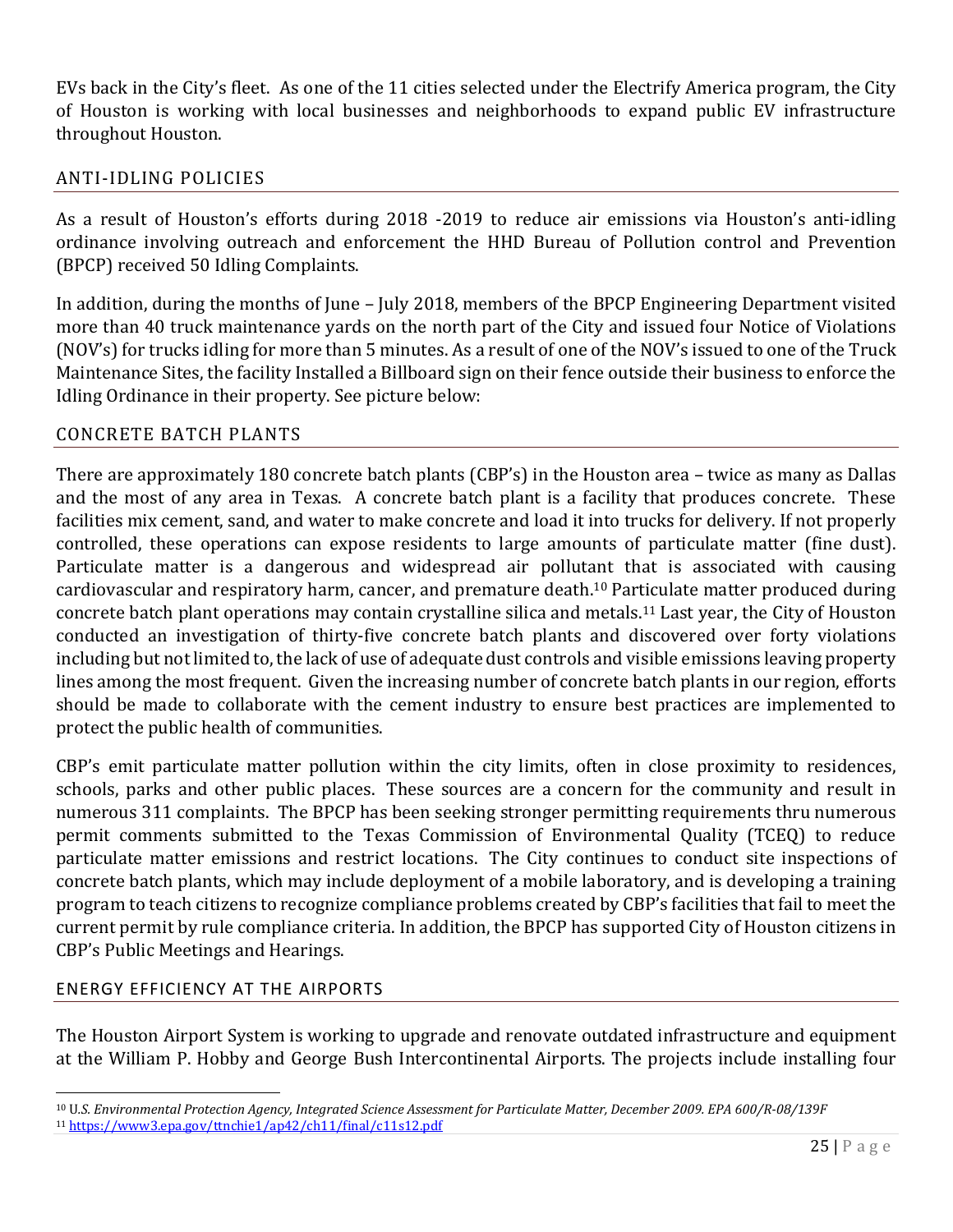new chillers, improving building operations, and installing a solar array on new shading canopies. The implemented projects will reduce annual energy consumption by more than 24 million kWh and utility costs by more than \$1.3 million. This will also help the Houston Airport System to reach its "net-zero" energy goal for George Bush Intercontinental Airport.

The Texas A&M Engineering Experiment Station Energy Systems Laboratory will manage project design and construction. The majority of funding will come from the LoanSTAR Program; which is administered by the State Energy Conservation Office of the Texas Comptroller's Office.

## HOUSTON AIRPORT SYSTEM EMISSIONS REDUCTIONS

Houston Airport System has initiated a variety of efforts at both George Bush Intercontinental Airport (IAH) and William P. Hobby Airport (HOU) in order to mitigate particulate matter emissions. Some of these strategies include conversion of power sources from diesel to compressed natural gas or electricity, methods for reducing fuel consumption, and improved routes to combat vehicle idling and traffic congestion, among others.

Ground support equipment (GSE), including luggage loaders and aircraft tugs, at IAH and HOU have been converted from diesel-powered to run on electricity, reducing the use of conventional fuels. EcoPark Parking Shuttles operating between airport terminals and long-term parking facilities at IAH that were formerly running on diesel are now being powered by Compressed Natural Gas (CNG). An above-ground automated people-mover (skyway) has been installed at IAH, which has eliminated the need for dieselpowered buses operating between airport terminals, thereby reducing fuel consumption and travel time. Additionally, an aircraft hydrant fuel system (HFS) that utilizes passenger gates has been installed, eliminating the need for diesel-powered fueling trucks that travel between aircraft at the terminal and the fuel storage facility, further diminishing fuel consumption.

The staging and routes for limousines in the terminal areas of IAH, as well as the Ground Transportation Center for taxis, Super Shuttles, Cruise Line Buses, and Passenger Arrivals and Cell Phone Lot, have all been improved in order reduce idling and travel times. The use of the Consolidated Rental Car Facility (CRCF) has significantly reduced the annual vehicle miles traveled by car rental shuttle buses simply by reducing the travel routes to the CRCF. The large number of diverse buses previously operated by the car rental firms have been replaced by a small number of clean diesel buses. Parking garages at HOU, and eventually IAH as well, now have guidance systems that display available parking space and signage LEDs to guide the driver to the nearest empty spot to improve traffic flow, and reduce congestion, and drive time looking for a parking spot.

Auxiliary power units (APUs) are small on-board turbines or gate-side diesel generators that are operated to provide electrical power and air conditioning to an aircraft when it is parked at a gate and its main engines are shut down. Preconditioned air and centralized 400 Hz power hookups have been installed at all gates at IAH and HOU to replace APU usage when aircraft are parked. These systems rely on grid power provided by electric utilities. While aircraft are hooked up to these external connections, the APUs are not operated, eliminating PM emissions during these times. Furthermore, the Houston Airport System adopted the Leadership in Energy and Environmental Design (LEED) certification standards for new construction of city-owned facilities.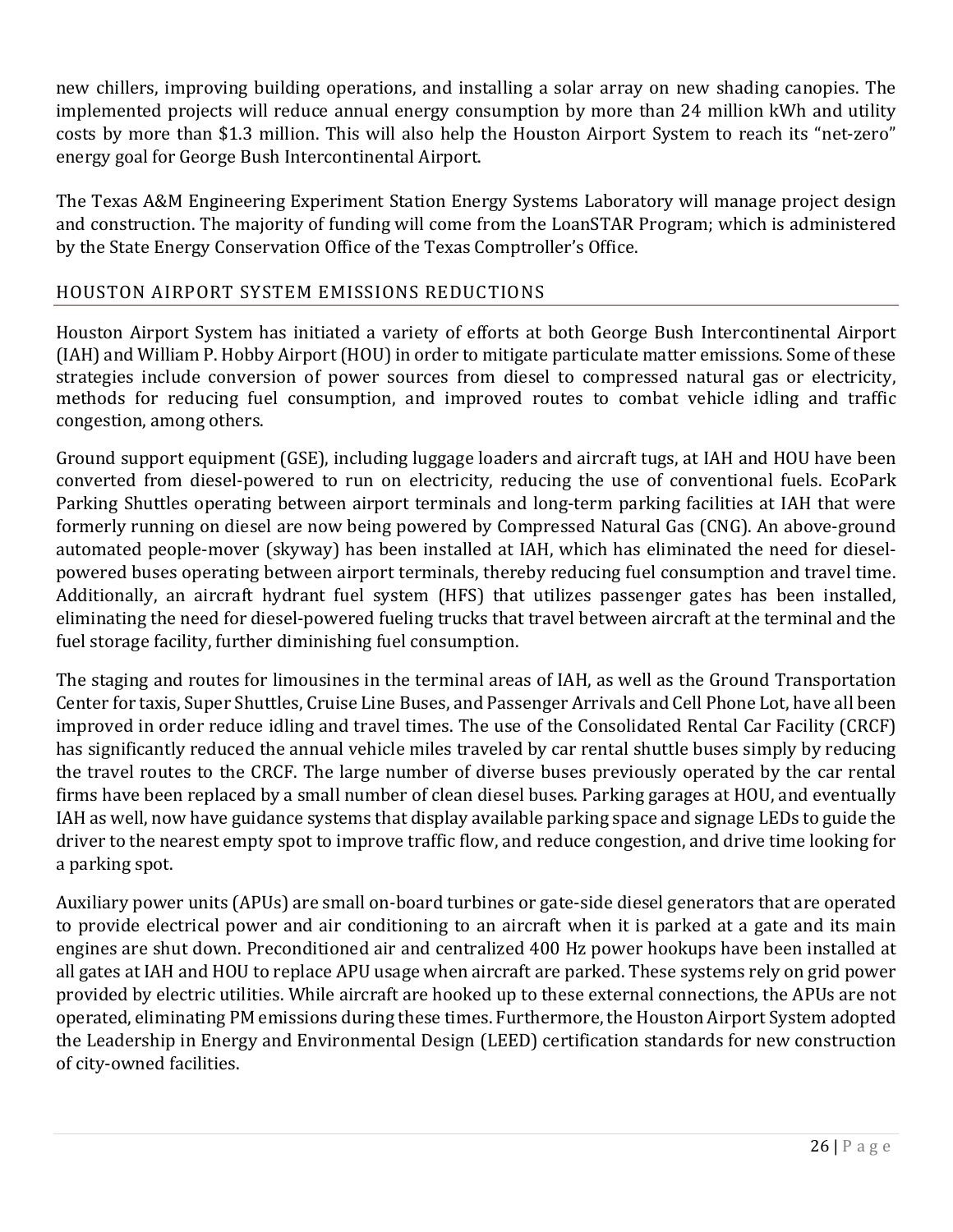In addition, the Houston Airport System is in the process of initiating multiple other actions which will result in PM emission reduction. For example, central utility plant improvements at IAH include: state-ofthe-art emissions controls, a new hot water heating system to reduce fuel consumption and the corresponding emissions, additional electric chillers to reduce the use of steam chillers, solar photovoltaic array supporting the Control Room and Administration Building, implementation of energy conservation initiatives, and optimization of the HVAC thermal and distribution systems. HOU will also undergo similar central utility plant improvements, including implementation of energy conservation initiatives, emission reduction strategies, and upgrades to chillers and the chill water system.

There are a variety of other efforts planned by the Houston Airport System that will work towards PM emission reduction. The lighting at IAH and HOU will be retrofitted with LED bulbs that will lower energy costs and reduce energy usage. Furthermore, the Houston Airport System will focus on returning HVAC equipment at IAH terminals to optimal performance, reducing excessive run-times and optimizing use. Updates to building controls will allow for better management of terminal-level equipment and improve ability to troubleshoot and prevent failures. Coils in Air Handling Units at IAH will be replaced with Variable Air Volume systems which will balance out ventilation, and a solar photovoltaic array is planned at HOU's Red Garage - both efforts that will reduce air emissions. Lastly, the Houston Airport System will introduce native landscaping at Ellington Airport, HOU, and IAH.

## BIKE SHARE PROGRAM

In 2015 the City of Houston was awarded a federal grant to expand Houston BCycle. This funding allowed BCycle to more than triple the size of bike share in Houston. Currently, BCycle has 92 stations, 635 bikes and 2 transport vehicles in their existing bike share network. The network has expanded to include stations in Midtown, Downtown, Montrose, Texas Medical Center, Rice University, University of Houston, Texas Southern University, Greater Heights, Woodland Heights, Memorial Park, Third Ward, Second Ward, East Downtown, Washington Avenue, Buffalo Bayou Park, Museum District, Memorial City, and Near Northside. Implementation of the project began in early 2017 and is still ongoing.

The program is reaching new heights in ridership–with more than 260,000 trips projected by the end of 2019 and more to come as expansion continues. This projected total would be more than a 60% increase from 2018's record-breaking number. Commuter trips (one-way) now comprise more than 55% of all trips taken.

## SAFE PASSAGE ORDINANCE AND COMPLETE STREETS POLICY

The City approved a Safe Passage ordinance in May 2013 to keep bicyclists and pedestrians safer on city streets and encourage more outdoor activity. In November 2013, Mayor Parker signed the Complete Streets Executive Order, which unveiled a transformative new policy for Houston streets to accommodate the needs of all users, not just those behind the wheel. The Complete Streets and Transportation Plan is meant to provide safe, accessible and convenient use by motorists, public transit riders, pedestrians, bicyclists, and people of all ages and abilities. In 2014, the City and BikeHouston created a bike safety campaign, Goal Zero, to enforce and educate motorists and cyclists about the Safe Passage Ordinance. Houston City Council adopted the Houston Bike Plan in March 2017. A key goal of the Bike Plan is to provide a safer bicycle network for people of all ages and abilities through improved facilities, education, and enforcement. In March 2018, an innovative partnership between Harris County and the City of Houston allotted \$30 million to improve seven streets in the City of Houston near the University of Houston and the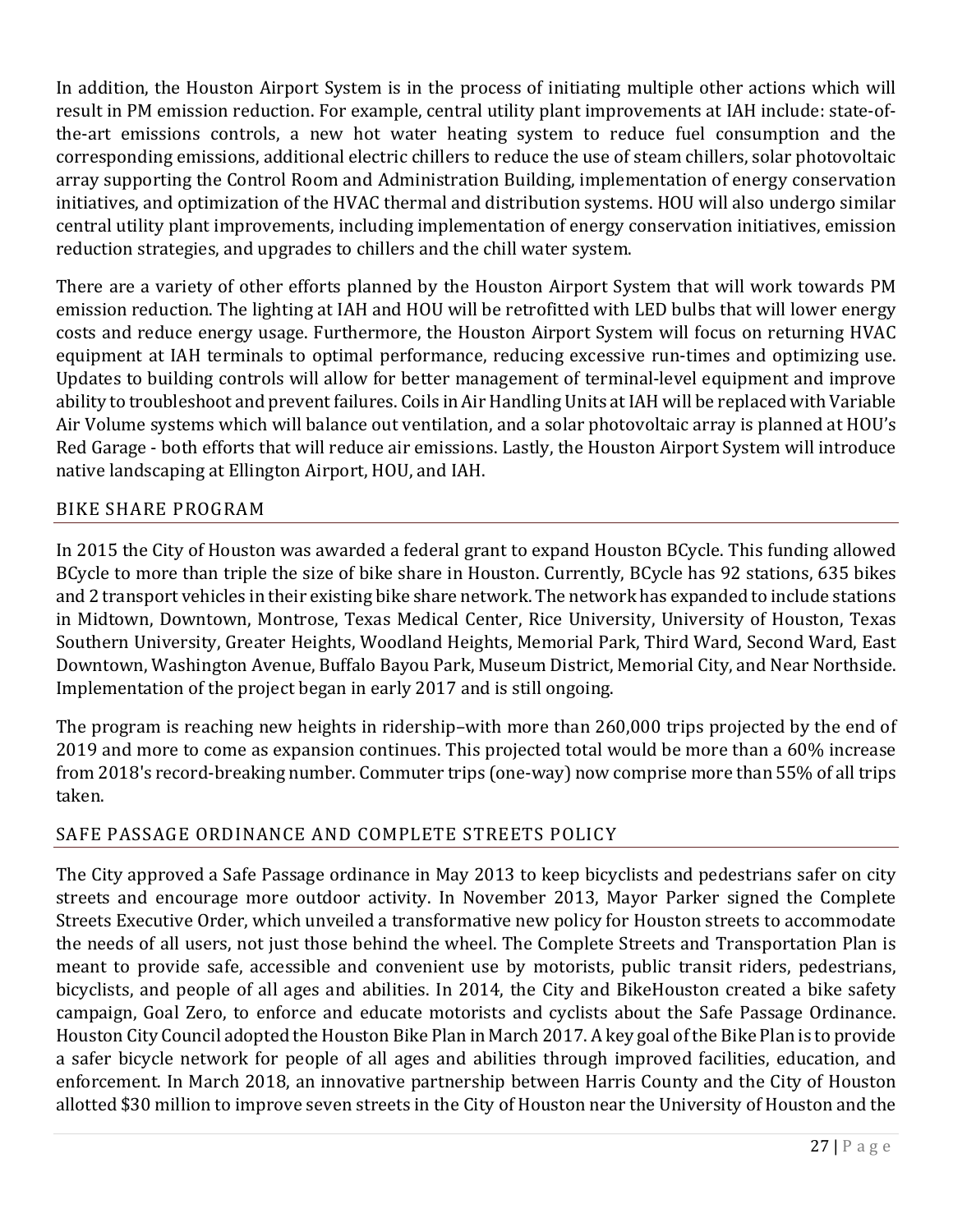Texas Southern University Corridor. This funding will help to improve and build additional sidewalks, repair drainage, and help reduce street flooding. Moreover, it will add additional bike lanes to the Third Ward area and provide students with mobility options to get around by either walking, biking or driving. The Complete Streets program compliments Mayor Sylvester Turner's Complete Communities initiative, which was announced on April 12, 2017 and improves neighborhoods so that all of Houston's residents and business owners can have access to quality services and amenities. Additionally, in 2018, Mayor Turner announced a safety initiative to research the top 10 most dangerous street intersections in Houston. A total of 12 intersections were researched by the City of Houston, in partnership with the Federal Highway Administration (FHWA). Upon completion of the study, the FHWA recommended both long and short-term safety improvements; many of the short-term recommendations have already been implemented.

## FCC RECYCLING FACILITY

FCC, an environmental services and infrastructure firm, opened a new, state-of-the-art Material Recycling Facility in northeast Houston that will process around 65,000 tones/year of recyclable materials – including glass, aluminum, plastics, and metals. The facility has a total capacity of 145,000 tonnes/year and will operate for at least the next 15 years.

## METAL RECYCLERS TASK FORCE (MAPPS)

The City continues to collaborate with researchers from the University of Texas Health Science Center at Houston School of Public Health (who are in the lead) and Rice University, area metal recycling facilities, community members, and Air Alliance Houston in a project to study and address potential health risks associated with air emissions from metal recycling facilities in Houston.

This is a three-phase project. Phase 1 of the project consists of collaborators working to conduct outdoor air monitoring, determine health risks and describe residents' environmental health concerns. Phase 2 of the project consists of development and application of a Public Health Action Plan to recommend best emissions-mitigating-practices and educate the community, metal recyclers and policy makers about environmental health. Phase 3 of the project consists of follow up activities to evaluate the effectiveness of the Public Health Action Plan. Phase 2 is currently being completed.

#### BAYOU GREENWAYS 2020

The Houston Parks Board launched an initiative to create 150 miles of trails and bridges that will connect Houston's major bayous by 2020, such that 1.5 million Houstonians will live within 1.5 miles of the Bayou Greenways. \$100 million in funding, plus \$170 million in additional private and nonprofit support, has been set aside for this project.

## VOLUNTARY ENVIRONMENTAL COMPLIANCE AGREEMENTS

The City and industrial businesses have voluntarily implemented environmental compliance agreements that help reduce emissions. By these agreements, businesses have modified operational controls minimizing particulate and visible emissions, such as from painting and abrasive blasting operations in the ship channel area.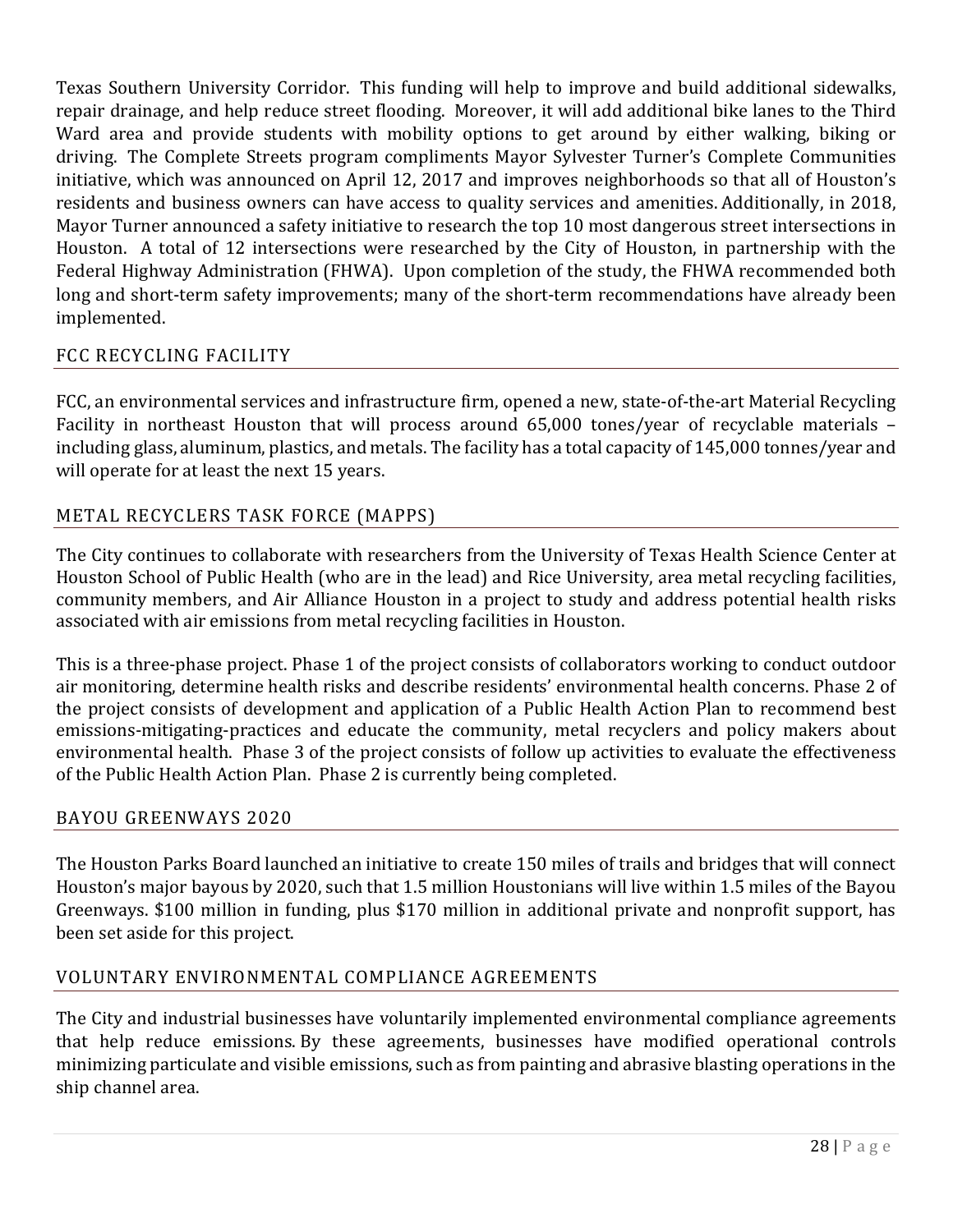## ENERGY CORRIDOR TRANSIT AND PEDESTRIAN IMPROVEMENTS

Harris County provides funding to The Energy Corridor District through a LIP grant provided by TCEQ for contractual services to install transit and pedestrian infrastructure improvements at local bus stops to improve the transit user experience. These improvements will shift travel behavior away from singleoccupant vehicle trips and increase ridership on local METRO bus routes to reduce emissions and improve air quality. This project anticipates increased ridership of the routes served by the enhanced bus stops will reduce an estimated 151,632 vehicle miles traveled (VMT) in the first year of the project, resulting in reduced NOx, VOC and CO emissions by approximately 0.85 tons.

## ENHANCED ENFORCEMENT PROGRAM FOR SMOKING VEHICLES

The Harris County Sheriff's Department, the Precinct 4 Constable's Office, and the Precinct 5 Constable's Office have implemented an emissions enforcement program to ensure that all vehicles on our roads are in compliance with air quality standards. This enforcement program is conducted in collaboration with the Harris County District Attorney's office, the Harris County Judge's office, the Harris County Attorney's office, the Texas Department of Public Safety, and the Houston-Galveston Area Council. Law enforcement personnel target high emitting vehicles, smoking vehicles, and suspicious vehicles to verify that the state inspection certificates attached to these vehicles are legitimate.

#### GREENLINK CIRCULATION BUS SERVICE

Harris County provides funding to the Houston Downtown Management District through a LIP grant provided by TCEQ to purchase service and fuel related to operating the Greenlink Circulator Transit Service, which operates within the Downtown Houston area at no cost to riders. In 2016 the Greenlink Service eliminated 185,809 automobile trips within Downtown, improving air quality by reducing 1.16 tons of NOx, VOCs, and CO emissions. The project positively affects both regional air quality and regional congestion. In addition to the direct air quality benefits, the service provides ancillary air quality benefits through the reduction of congestion and overall traffic delay through Downtown.

#### HOUSTON BCYCLE EXPANSION PROGRAM

Harris County provides funding to Houston Bike Share through a LIP grant provided by TCEQ to expand the size of the BCycle network from 33 stations and 225 bikes, to 104 stations and 850 bikes. The Houston BCycle program is a bike sharing system that allows individuals to check out bikes using a credit card from any of the 33 self-service BCycle stations in Houston. When a ride is complete, the bicycle can be checked back into any station in the network. BCycle is a very low-cost way to reduce emissions by encouraging the use of bicycles instead of cars. BCycle also helps to leverage investments in transit by facilitating first and last mile connections. Taking cars off the road results in less congestion and reduced traffic wait times. Reduced trip times for vehicles also results in reduced emissions per mile traveled.

#### PORT HOUSTON REEFER PLUG-INS CLEAR THE AIR

Harris County provides funding to the Port Houston through a LIP grant provided by TCEQ to purchase equipment needed to install 132 units with 528 industrial electrical outlets in a location where refrigerated containers (reefers) are stored at the Bayport Container Terminal. These outlets will provide a way for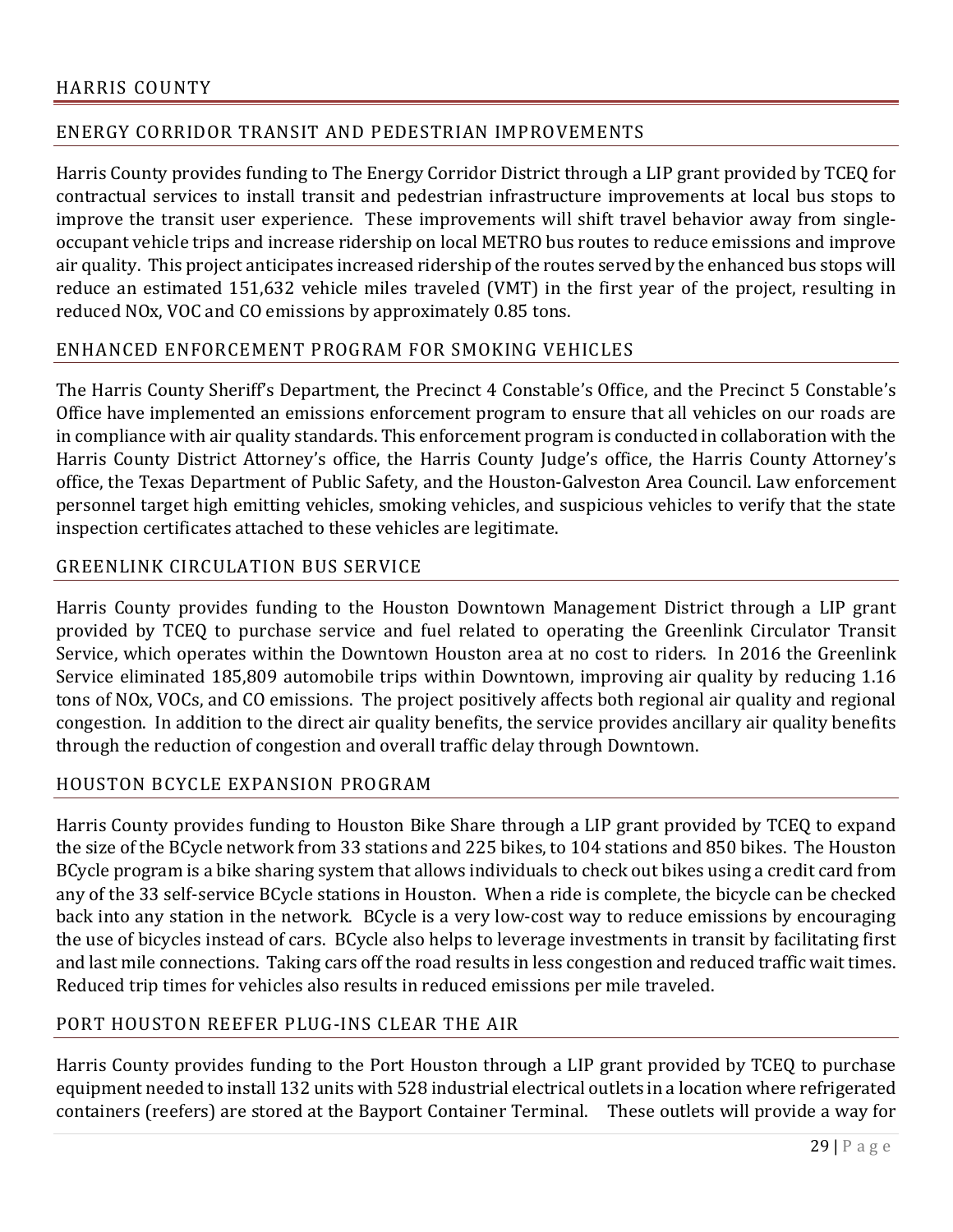the reefer containers to be powered with electricity rather than by Transport Refrigeration Units (TRUs) powered by a diesel engine. Plugging the containers in will reduce pollution for these engines, which will significantly impact air quality.

## METROPOLITAN TRANSIT AUTHORITY OF HARRIS COUNTY

## LIGHT RAIL EXPANSION & NEW BUS NETWORK

The Metropolitan Transit Authority of Harris County (METRO) operates three light rail lines, 85 local bus routes (including two free downtown circulators), and 31 Park & Ride commuter bus routes as part of its fixed-route system. The original 7.5-mile Red Line light rail opened in January 2004. The recent additions of the North Line light rail extension in December of 2013 and the opening of the Green and Purple Lines in May 2015 have increased the light rail system's total mileage to 22.5 miles. These openings contributed to an increase in annual boardings on METRORail by 68% from FY2013 to FY2018. Additionally, METRO implemented a complete overhaul of the local bus network (termed "New Bus Network") in August 2015 to curtail declining ridership and improve service by moving to a frequency-based network. By the close of FY2018, local bus ridership had increased by 1% over FY2016.

## BUS FLEET

As of September 30, 2018, METRO operated a fleet of 1,261buses devoted to fixed-route service, which handled 67.4 million boardings in Fiscal Year 2018.12 The fleet includes 405clean running, diesel-electric hybrid technology buses (32 % of the fleet) and an additional 50 compressed natural gas (CNG) buses (4% of the fleet), both of which contribute to PM reductions for the HGB region.

## METRO BIKES ON BUSES

There are a growing number of bicycle and pedestrian paths and walkways and a concentrated effort to connect these walkways with activity centers and transit nodes. All METRO buses are equipped with bike racks, with the exception of park and ride buses (which have cargo areas for bike storage). METRO's annual bike boardings have continued to increase from 2011 through 2018. In METRO's FY2013, there were 167,421 bike boardings that were recorded and in FY2014 that number increased by 50% to 251,072 and by another 4.6% in FY2016, totaling 262,649 bike boardings. In FY2018, the bike boardings totaled 283,019, a 1% increase from the previous fiscal year, FY2017, which was unadjusted for impacts from Hurricane Harvey. 13

## METRO STAR VANPOOL PROGRAM

STAR, the regional vanpool and rideshare program provided by METRO is one of the largest programs of its kind in the nation. The program provides a 7-15-seat passenger vans for use by groups of 5 to 15 riders along with insurance, maintenance, roadside assistance and administrative coordination. Average daily fares range from four to eight dollars, and the average round-trip is 58 miles. Additionally, program participants benefit from a capital subsidy (the average for 2017 was \$429 per van per month) toward the cost of the vehicle to help offset vanpool costs. Volunteers within the vanpool groups do the driving. For

l

<sup>&</sup>lt;sup>12</sup> METRO's Fiscal Year 2016 is October 1, 2015 through September 30, 2016<br><sup>13</sup> Metro Bike Boarding Running Count FY 2011 – FY 2016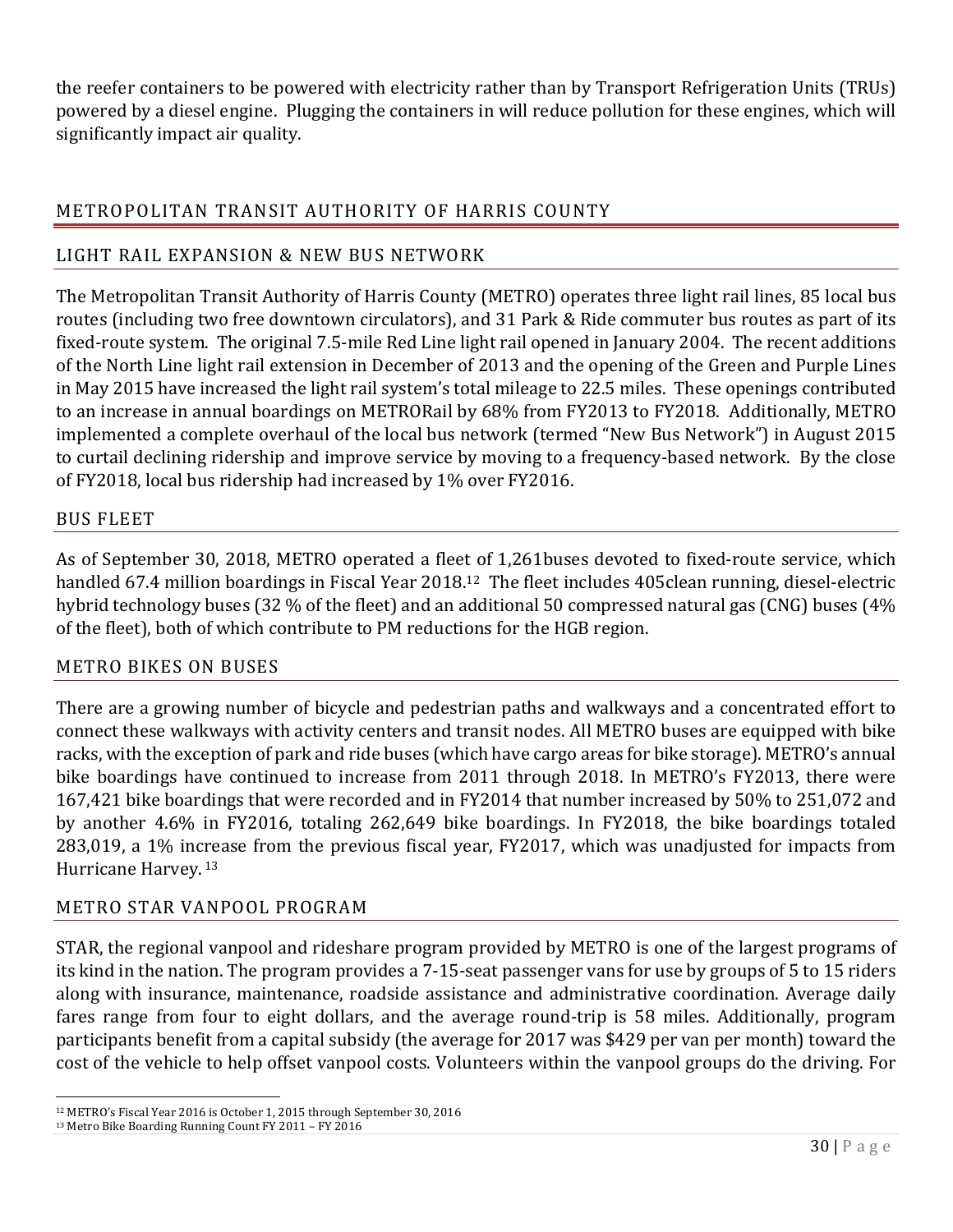the last fiscal year of 2017, there was an average of 592 vanpools in operation with more than 6,042 riders in the region. This program reduced nearly 52 million VMT in 2017.

#### PORT HOUSTON

## BAYPORT EXPANSION AND INCREASED EFFICIENCY

Port Houston was awarded a \$10 million Transportation Investment Generating Economic Recovery (TIGER) grant in 2013 to be used toward the expansion of the berth at its Bayport Container Terminal. The grant is funding the extension of Bayport's wharf and the purchase of three new all-electric, rail-mounted gantry cranes to handle the increase in container throughput. The project will allow Bayport to handle more than 2 million 20-foot-equivalent units (TEUs), doubling its present capacity, and will help support international trade with more than 1,000 ports in more than 200 countries. Increased productivity as a result of the expansion is projected to reduce truck waiting and idling times by an estimated 7.6 minutes on average.

## CLEANER, MORE-EFFICIENTLY OPERATING CRANES

Port Houston replaced ten (10) Tier-2 755-horsepower rubber-tire gantry cranes (RTGs) at Barbours Cut with eight (8) newer Tier-3 665-horsepower RTGs. These RTGs will operate approximately 2,500 hours a year and will be able to handle the same amount of cargo plus additional cargo as the eight retired cranes because the older cranes averaged about 4 moves an hour while the new cranes average about 12 to 15 moves per hour. The increased efficiency associated with these cleaner, faster cranes reduces the truck idling and associated emissions at the Port.

#### LYNX AND CONTAINER TRACKING MOBILE APP

Port Houston's online information system that tracks vessel arrivals and container movements at its Barbours Cut and Bayport terminals is called Lynx. The Port has recently expanded access to Lynx to trucking companies and cargo owners so that container availability can be tracked, and the trucking company can be automatically notified when a container is ready for pickup. Additionally, the Port has developed a mobile app that allows drivers to check on the status of a container and its pick up availability. Information on how to access Lynx online and how to access the mobile app can found at: https://porthouston.com/terminal-toolbox/container-terminals/access-to-shipping-information/

The expanded access to Port Houston container status at its container terminals through Lynx and the mobile app reduces unwarranted truck trips to the terminals and therefore results in less criteria pollutant emissions.

#### BAYPORT TERMINAL OPERATIONAL IMPROVEMENTS

The stop sign at the truck exit at the Bayport Container Terminal has been removed and Port Road has been restriped to allow two lanes of truck traffic to exit without stopping. This eliminates idling for all trucks exiting Bayport plus eliminates a source of congestion during peak times.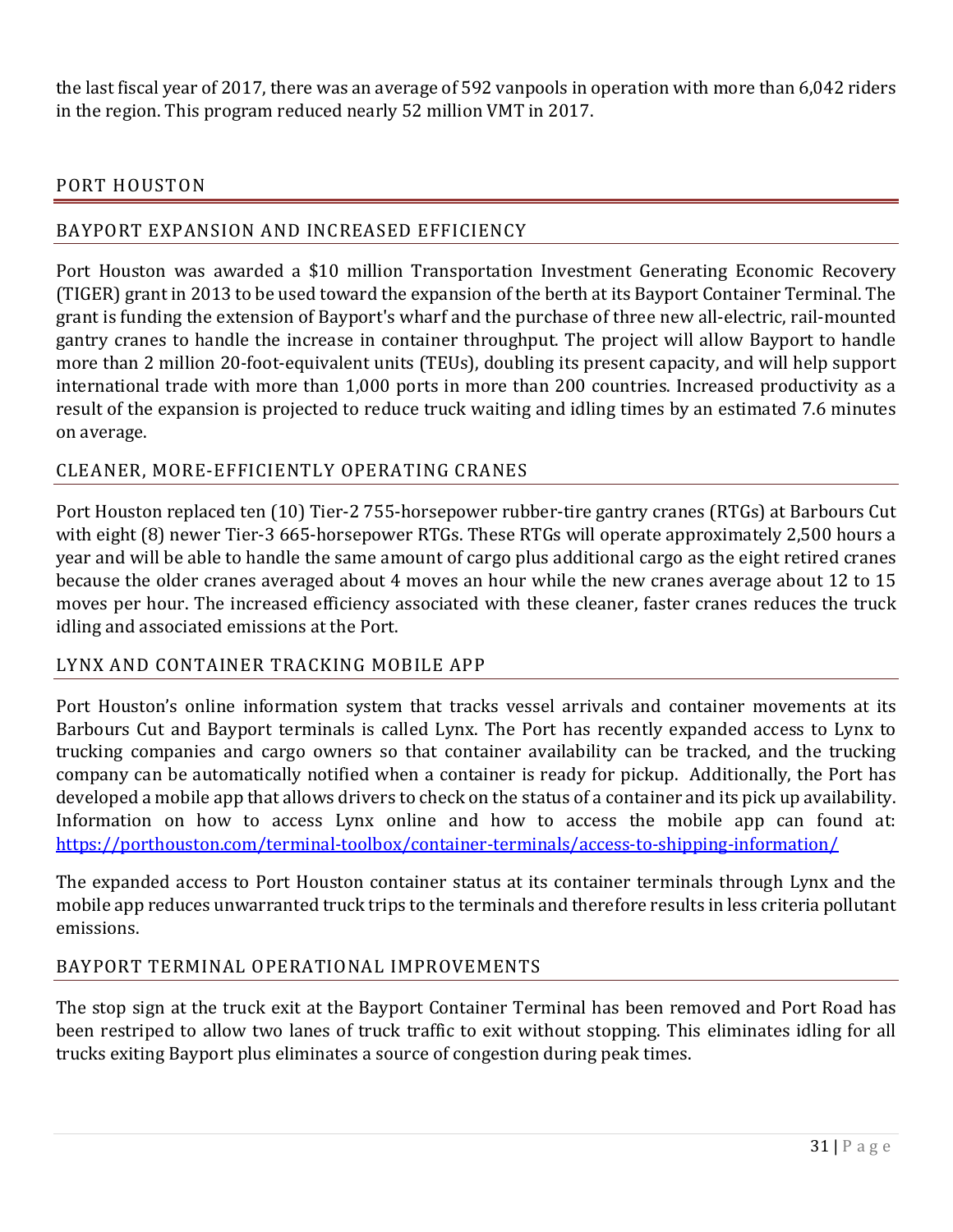#### GATE AUTOMATION

Port Houston has implemented an automated gate system with optical character recognition (OCR) portal to automate equipment identification, traffic processing and damage inspection imaging at the entry gate of the Barbours Cut and Bayport container terminals. The system automatically identifies containers, chassis, and license plates associated with the equipment. Since implementation, gate OCR installation enabled Port Houston to process trucks twice as fast and reduced idling time by 48%, dramatically reducing emissions.

#### TRUCK PRE-ADVISE PROGRAM

Port Houston is phasing in a Truck Pre-Advise program with the initial phase consisting of a few of the drayage trucking companies that visit the container terminals the most. It will then be expanded to additional drayage trucking companies as the first phase proves to be successful. The Pre-Advise program works by gathering the truck's transaction information in advance (instead of at the gate). The trucking companies can send their information (Truck License Plate, Chassis Number, Container Number, Booking details, etc.) through Lynx or electronically. Port Houston holds the information and will match it to the truck when it arrives at the terminal. This program will help reduce emissions because there will be a reduction in the time the drivers sit idle at the terminal gates.

#### PARTNERSHIPS

As part of Port Houston's efforts to exchange older engines with cleaner burning technologies, the Portcreated public/private partnerships with tenants and stakeholders to implement emission reduction strategies and policies. Port Houston has established a proven track-record in securing state and federal grants for emission reduction benefits for Port and Port tenant and stakeholder engines and equipment.

Through the 2009 American Recovery and Reinvestment Act (ARRA)/Diesel Emission Reduction Act (DERA), the Port and six tenant/stakeholder partners used \$2.8 million in grant funds for the replacement, repower and retrofit of 115 diesel engines used in port activity which will result in lifetime reduction 6 tons of PM2.5. Furthermore, the Port provided \$50,000 in matching dollars as leverage for a \$9 million EPA SmartWay grant to fund the revolving Drayage Loan Program

In 2010 the Port was also awarded a DERA grant of \$1.5 million to cover the incremental costs associated with fuel switching activities for all Maersk vessels calling at the Port's container terminals prior to the EPA's mandated North America Emission Control Area implementation in 2012. The fleet of 26 vessels performed 163 vessel calls and fuel switches which resulted in a decrease in emissions of 32 tons of PM2.5.

In early 2015, the Port was awarded almost \$1.8 million dollars for two different DERA grants that will be used to replace older drayage trucks. The funds from one grant were passed through to H-GAC to fund an expansion to its Houston-Galveston Drayage Truck Program. This grant helped to replace 15 older on-road drayage trucks with newer 2010 model year compliant drayage trucks and is expected to reduce 10.2 tons of PM2.5 over the lifetime of the trucks. The funds from the second grant were passed through to two (2) of Port Houston's tenants and helped replace 23 older drayage trucks (12 on-road trucks used only on Port Houston turning basin terminal and 11 on-road terminal tractors used to pick up containers at the Bayport and Barbours Cut terminals) with newer on-road terminal tractors with 2010 model year compliant onroad engines. This grant is expected to reduce 13.8 tons of PM2.5 over the life of the trucks.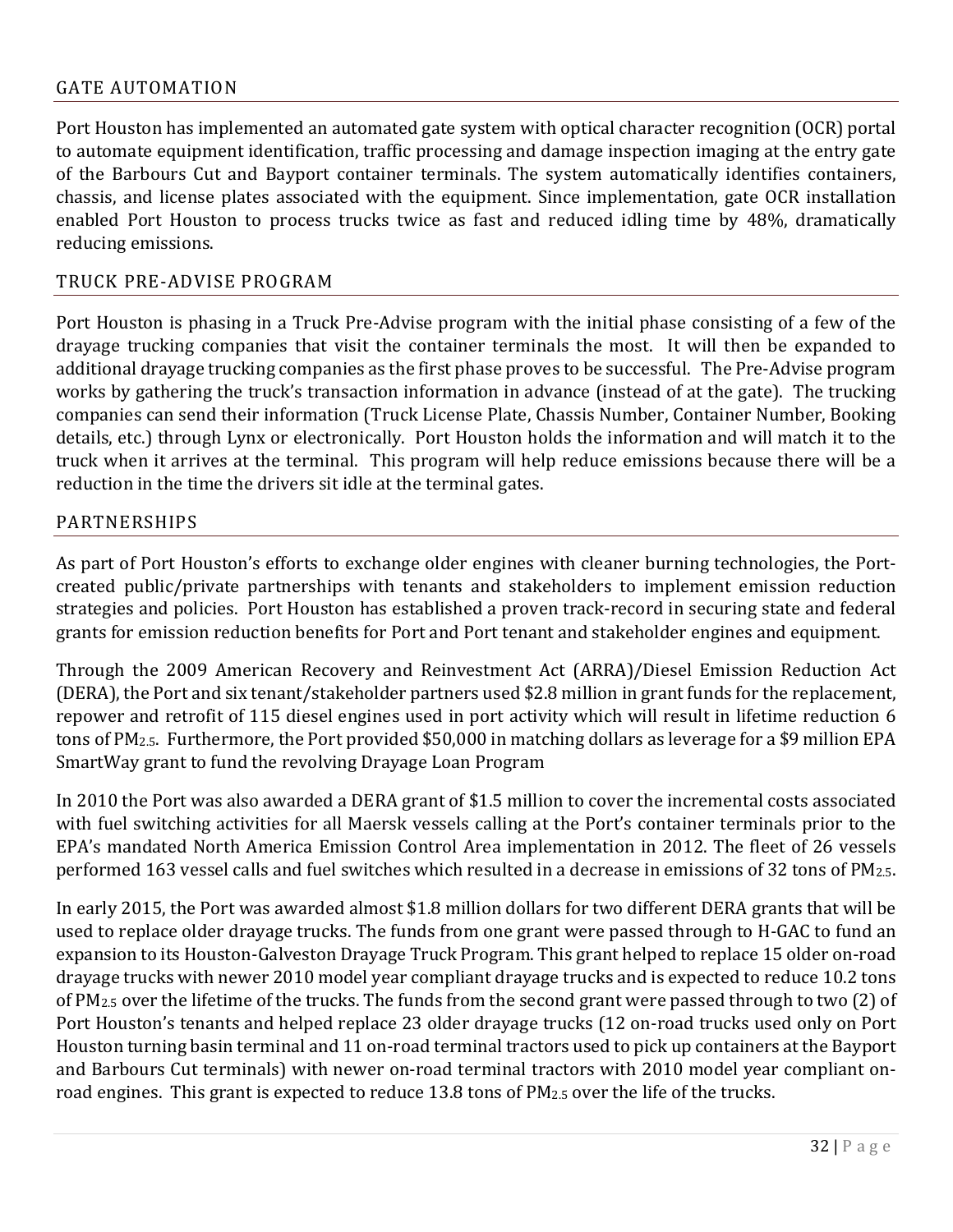Regional partners, including the Port, planned to apply for additional DERA funding during the 2016 funding opportunity however were unable to finalize a submitting during this year. However, the Port has applied for, and received, DERA funding in 2017 for Port owned work trucks and buses. It is expected that these projects will result in further 0.43 tons of PM2.5 reductions within the region.

## BROADWAY DOUBLE TRACK PROJECT

Access to the entire rail network serving the south side of the Houston Ship Channel (HSC) was constrained by a short, but critical bottleneck segment of single track. Port Houston owns the track segment, which is operated by Port Terminal Railroad Association (PTRA). All trains serving the industrial and port facilities on the south side of the HSC had to operate over this 0.28-mile segment of single track, which includes a single-track bridge over Broadway Street. The single-track segment was operating above its original design capacity which was causing 2 1/2 hours of train delay per day. Adding a second track was needed because the additional capacity provided by the second track will be sufficient to handle anticipated volume growth for the next thirty years.

Port Houston was successful in getting this project into the H-GAC Transportation Improvement Program (TIP) and was completed in July 2019. was completed. Having two main tracks on this segment will reduce delays to trains awaiting clearance to enter onto the single track, improving the flow of cargoes to and from industrial and port facilities and reducing emissions.

## TEXAS DEPARTMENT OF TRANSPORTATION

## CONNECTSMART PROGRAM – ADVANCED TRANSPORTATION TECHNOLOGY DEPLOYMENT

TxDOT's Houston ConnectSmart is a multi-year program with overarching goal to reduce congestion by introducing and deploying advanced transportation technologies through a total mobility platform (including a mobile application). The ConnectSmart platform will enable Houston regional users to discover multi-modal mobility options, plan their travel, and undertake their trip via a navigable app. The app users are provided with relevant and real-time mobility information and incentives related to their trip, encouraging travel behavior changes aimed at reducing traffic congestion and improving air quality, safety, efficiency, and system performance within the Houston region. Such travel behavior changes would include making a trip at a less congested time by leaving earlier or later, taking an alternate route, sharing a ride, and utilizing alternative moves of travel like public transit.

In addition, the ConnectSmart program will integrate multi-modal mobility services with Transportation Systems Management and Operations (TSMO) and Active Demand Management (ADM) to provide smarter and more connected transportation systems. Most important, transportation agencies will be provided with multi-sourced data analytics to better enable transportation agencies to manage demand and increase access to essential services and destinations.

The Houston ConnectSmart program is built on a strong public-private-professor partnership (P4) with local transportation agencies (e.g., H-GAC, Houston METRO, TranStar, among others) that provide the foundation for a long-term and financially sustainable program.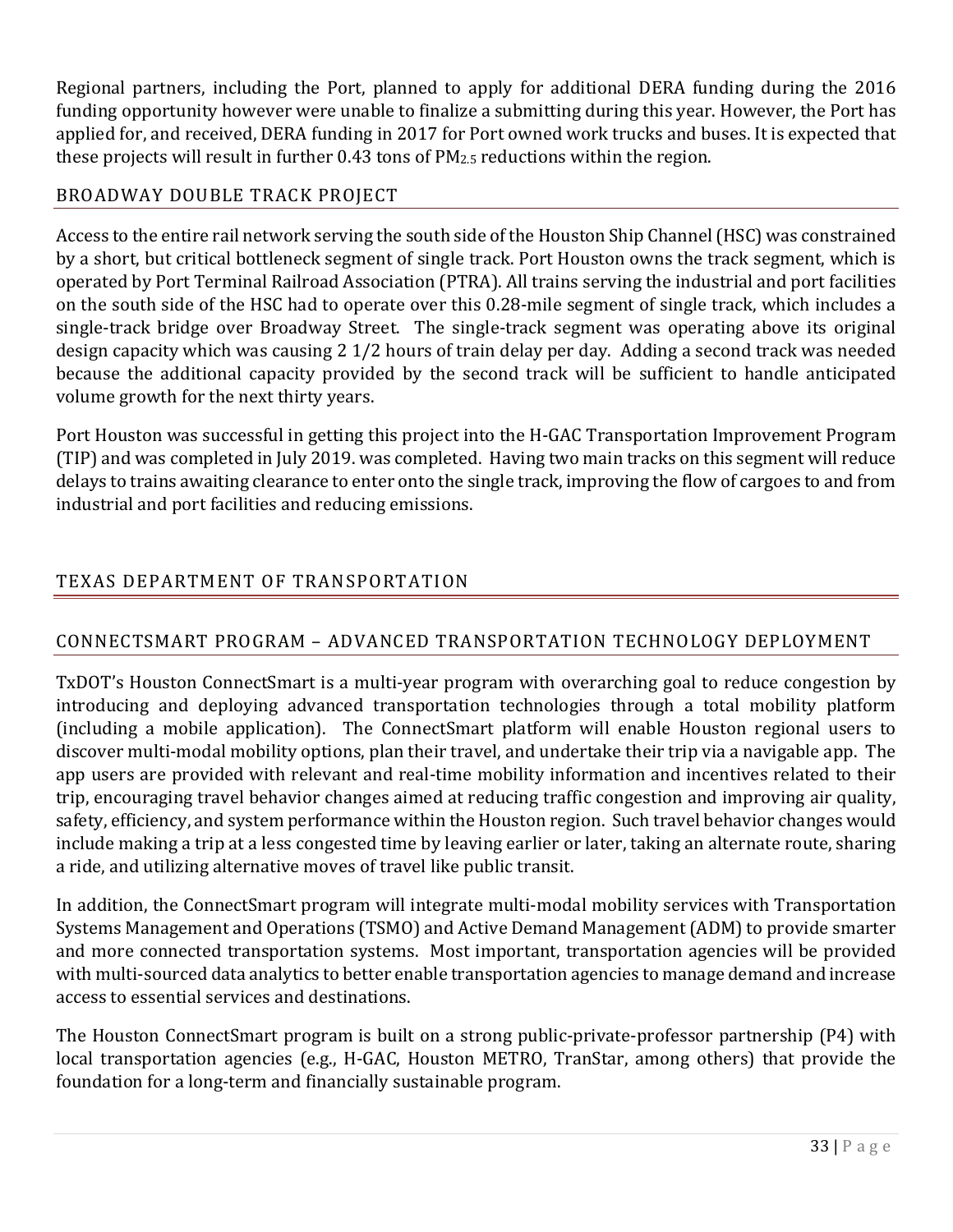## OPERATIONAL EFFORTS TO REDUCE EMISSIONS

The Texas Department of Transportation (TxDOT) has been working to reduce both  $NO<sub>x</sub>$  and PM<sub>2.5</sub> through a variety of different strategies. TxDOT has encouraged contractors in both construction and maintenance to limit work hours to times which would have the least impact on air quality. For construction contractors in high-volume corridors, this includes limiting construction to night time and other off-peak periods. For maintenance contractors, this focuses on curtailing work during ozone action days. In addition, for TxDOT staff is encouraged to limit idling of agency vehicles when possible.

## CLEAN AIR PLAN

TxDOT's Clean Air Plan (CAP) is the Department's effort to set an example in the field of air quality. In March 2002, TxDOT partnered with the Texas Commission on Environmental Quality to create the Drive Clean Across Texas campaign (DCAT), the first state-sponsored public awareness program aimed at motivating individuals to change driving habits. DCAT asks the public to drive less, to maintain their vehicles so that they pollute less, to avoid unnecessary idling, to buy a vehicle that pollutes less, and to pollute less by driving the speed limit.

The CAP is TxDOT's internal effort to take the same kind of actions that DCAT asks of the public. The CAP is far more ambitious, however, including all the measures of DCAT and many more. The CAP program asks TxDOT employees voluntarily to participate by logging in their clean air activities during the period from May 1<sup>st</sup> to September 31<sup>st</sup> (the ozone season). In return, employees can earn between two to eight hours leave: http://crossroads/org/env/CAP/CAPsite/Incentives.htm

#### ALTERNATIVE FUEL CORRIDOR SIGNAGE

In compliance with the Federal Highway Administration's (FHWA) Alternative Fuel Corridor, TxDOT is working to install supporting signage along approved alternative fuel corridors. This process is ongoing.

#### ELECTRIC VEHICLE PILOT

In addition to these efforts, TxDOT has also undertaken a multi-year project to expand the use of alternative fueled vehicles for areas within the so-called TERP Triangle. A roughly triangular region with vertices in Houston, San Antonio, And Dallas-Fort Worth that includes most of the major metropolitan areas in the State of Texas. This program will work to replace older gasoline and diesel vehicles with new, alternative fueled models, including all-electric ones. The first phase of this project is ongoing and will focus on the HGB area and will take place in the biennium that includes 2018 and 2019.

#### RAILROAD PROJECTS

## ANTI-IDLING ENGINE CONTROLS

Approximately 75% of Union Pacific (UP) switcher engines operating in the HGB rea have anti-idling controls, which reduce PM emissions. This is an improvement over 60% as reported in the 2016 version of this report.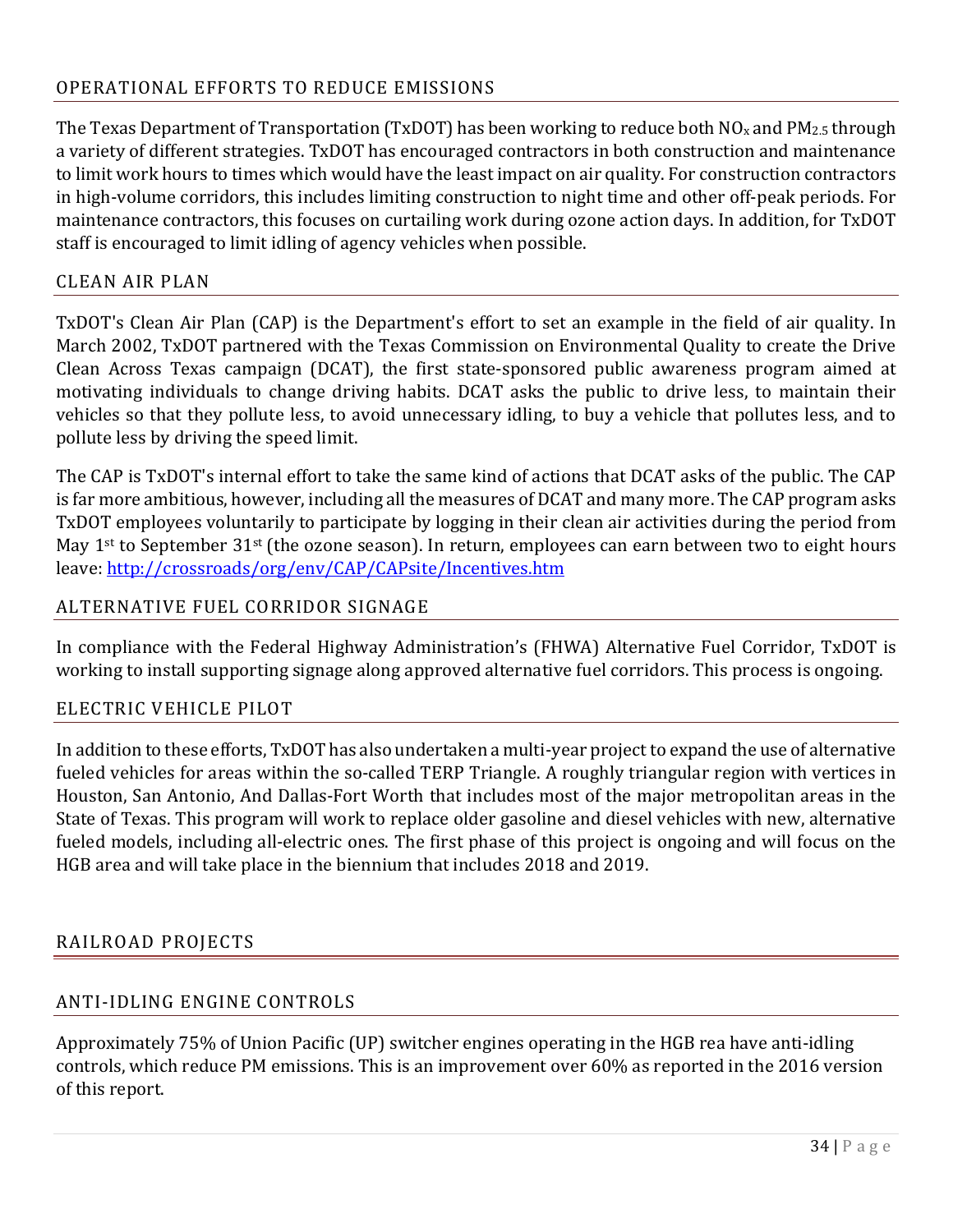#### REFURBISHED SWITCHER AND LOW EMISSION ENGINES

The Port Terminal Railroad Association (PTRA) and UP are operating newly refurbished switcher engines on the Clinton line. UP currently has  $51$  new low-emission genset<sup>14</sup> engines in the Houston area. In addition, UP has 13 Tier 2 locomotives funded by Texas Emissions Reduction Plan (TERP). At present, there are no Tier 4 locomotives assigned to the Houston region, however it is likely that a number of the vehicles are operating within the Houston region at a given time.

## REGULATORY PROJECTS

A number of regulatory projects have reduced fine particulate matter emissions in the HGB region. Some of these initiatives are outlined below.

## EPA'S CONTROL OF EMISSIONS FROM SHIPS

In March 2010, the International Marine Organization (IMO) officially designated waters off North American coasts as an Emission Control Area (ECA) with stringent international emission standards for ships. The first-phase fuel sulfur standard began in 2012, which required that all marine diesel fuels used by ships in the North American ECA be limited to a maximum fuel sulfur content of 10,000 ppm (1 %). In January 2015, a more stringent maximum of 1,000 ppm (0.1 percent) came into force for all ships in the North American ECA. It is anticipated that the implementation of the ECA will reduce PM2.5 shipping emissions in the Gulf Coast region by 86%.

#### FEDERAL MOTOR VEHICLE CONTROL PROGRAM

The Federal Motor Vehicle Control Program has significantly reduced exhaust emissions from both light duty and heavy-duty vehicles in the HGB area.

#### INDUSTRY PROJECTS

As of January 2011, approximately 90% of the nation's refinery capacity is under lodged or entered 'global' settlements to reduce  $SO<sub>2</sub>$  emissions at both refineries and sulfuric acid plants<sup>15</sup>.

An East Harris County company reduced particulate emissions by an estimated 24 tons per year during 2005 to 2007 with several projects including boiler shutdown, process changes and cooling tower equipment upgrades. Another company upgraded cooling tower equipment and decreased particulate emissions (quantity not estimated).

Shell Deer Park made several equipment upgrades that reduced particulate and/or sulfur dioxide emissions, including the 2003 installation of a wet gas scrubber on refinery's cat cracker, resulting in the

 $\overline{a}$ 14 Genset locomotives are powered by ultra-low-emission diesel engines that are connected to electric generators, thus the name "Generator-Set," or "Genset" switcher. http://www.tceq.texas.gov/assets/public/implementation/air/sip/hgb/hgb\_mveb\_2012/12002SIP\_ado\_complete.pdf

<sup>15</sup> http://www2.epa.gov/sites/production/files/documents/refineryinitiative-powerpoint021111.pdf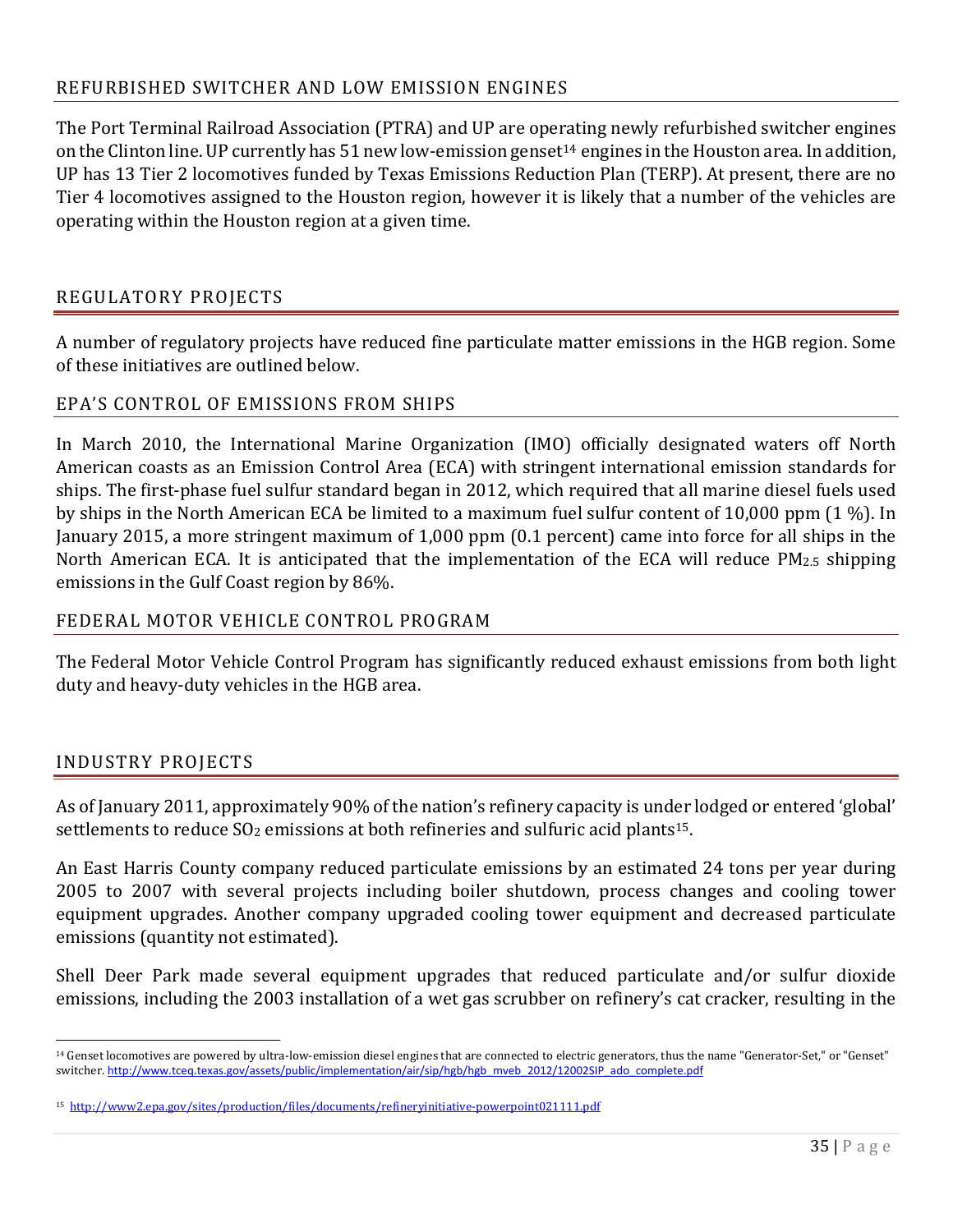reduction of 61 tpy of PM and 4,674 tpy of  $SO<sub>2</sub>$  16. Shell also installed a flare gas recovery compressor system on the Deer Park Refinery's East Property Flare at end of 2012—resulting in the reduction of 2475 tons of  $SO<sub>2</sub><sup>17</sup>$  annually.

Valero Refining has implemented control measures to reduce SO<sub>2</sub> emissions by 3,500 tpy. The Rhodia sulfuric acid plant was projected to decrease its  $SO_2$  emissions by 8,984 tons per year from 2005 to 2012.

The Dow Chemical Company completed several shutdowns and upgrades to facilities at Freeport and Deer Park that reduced PM emissions by 192.97 tpy. These projects include: a shutdown of the Acetylene plant (Deer Park), 2008; Latex plant shutdown (Freeport), 2009; Upgrades to the Dow Pyridine derivatives facility and cooling tower (Freeport), 2009; Power 3, Power 6 and Poly 2 facilities shutdown (Freeport), 2010; EDC VCM facility shutdown (Freeport), 2011; Styrene 1, 2, EBA and distribution facilities shutdown (Freeport), 2012; and improvements to HT cooling Tower in Deer Park, including drift eliminators, 2013.

## ENERGY EFFICIENCY IN THE HOUSTON-GALVESTON-BRAZORIA REGION

In 1999, the Public Utility Commission of Texas (PUCT) adopted rules for the state's Renewable Energy Mandate, establishing a renewable portfolio standard (RPS), a renewable-energy credit (REC) trading program, and renewable-energy purchase requirements for competitive retailers in Texas18.

The State has established the Texas Energy Efficiency resource goal of 20% incremental load growth in 2011, which is equivalent to approximately 0.10% annual savings, with 25% in 2012, 30% in 2013 and onward19.

In Fort Bend County, NRG Energy added a 75-megawatt natural gas generating unit to its W.A. Parish power plant. This natural gas unit has higher energy efficiency and less PM2.5 emissions than a conventional power plant.

Port Houston also increased its renewable energy purchases from 25% to 30%.

## POTENTIAL AND FUTURE PROJECTS

*These ideas are NOT commitments of future action. They are merely ideas, and their implementation would be contingent on funding availability, and an affirmative commitment from the proposing agency. All ideas are voluntary and would result in PM benefits.*

 $\overline{\phantom{0}}$ 

<sup>16</sup> Based on comparison of 2002/2003 emissions to 2004/2005 emissions

<sup>17</sup> Based on comparison of 2011 emissions versus 2013 preliminary-AEI emissions

<sup>18</sup> http://www.dsireusa.org/incentives/incentive.cfm?Incentive\_Code=TX03R&re=1&ee=1

<sup>19</sup> http://www.aceee.org/sector/state-policy/texas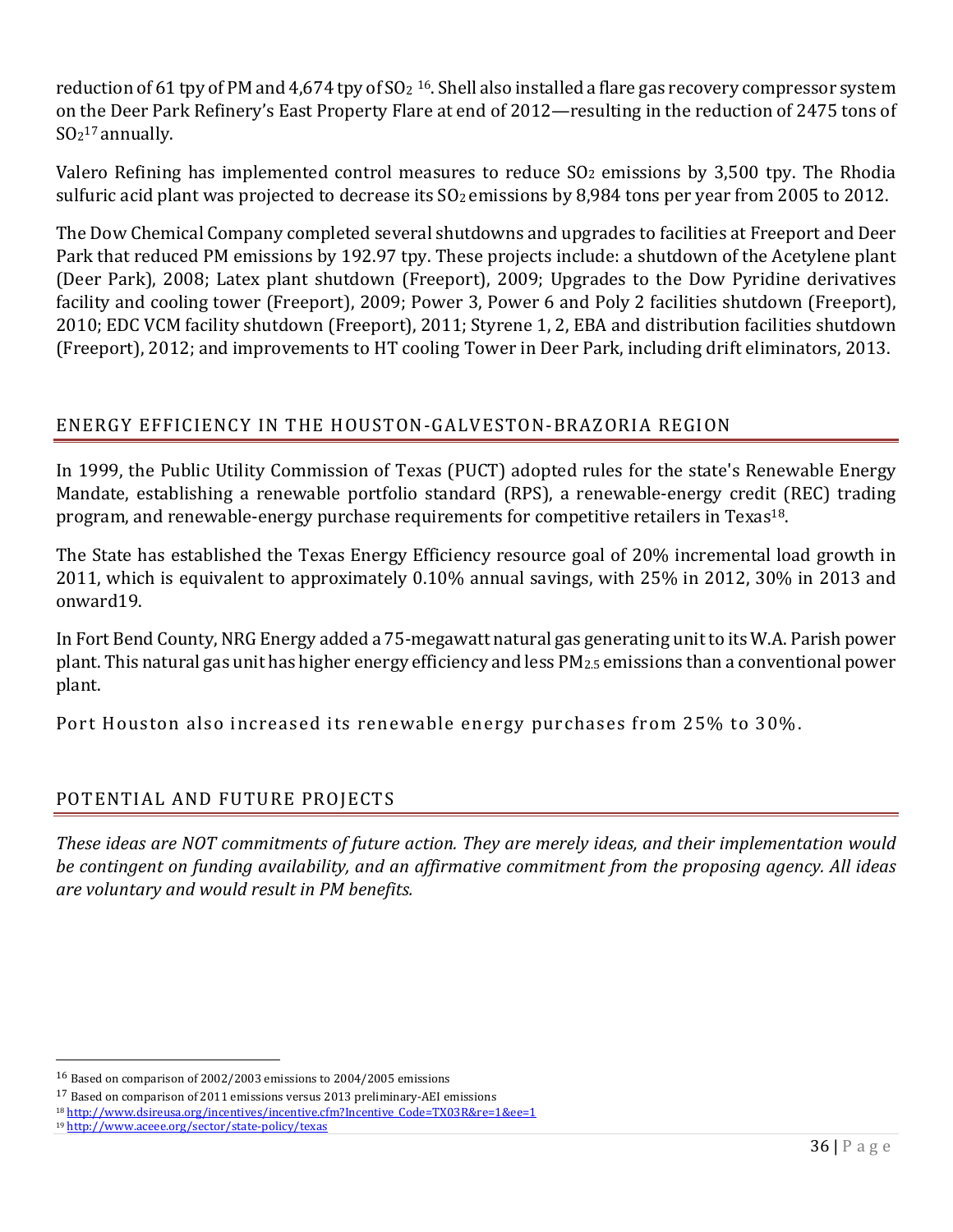## CLEAN VEHICLES & CLEAN SCHOOL BUS PROGRAMS

The Clean Vehicles Program will continue to provide significant emission reductions within our region. This program has funded replacements of school buses, private fleets, drayage trucks, transit vehicles and more. Since its start, the program has provided more than \$78 million in financial aid, replaced more than 2,700 engines and developed several alternative fueling stations. In the future, the Clean Vehicles Program will target heavy-duty fleet replacements which will continue to result in both PM and NO<sub>x</sub> emission reductions for the region.

In 2015, EPA awarded a total of \$240,000 to three school districts in Texas to replace older diesel school buses with new buses that emit 90 percent cleaner emissions<sup>20</sup>. The Aldine Independent, Lone Star Public School and Spring Branch Independent School Districts will receive rebates through EPA's Diesel Emissions Reduction Act to replace 12 of their existing diesel school buses. Since 2008, the DERA program has funded more than 600 clean diesel projects across the country. These projects have reduced emissions for more than 60,000 engines. Over 500 school bus fleets applied to EPA's Rebate Program, requesting more than \$32 million in funding.

## DOE ZERO-EMISSION DELIVERY VEHICLE DEMONSTRATION PROJECT

The goal of H-GAC's Zero Emission Truck project is to demonstrate the effectiveness of all-electric delivery vehicles in the Houston region. H-GAC received more than \$2 million from the U.S. Department of Energy for this project. H-GAC has partnered with United Parcel Service (UPS) and Workhorse to develop, assemble, and deploy all-electric delivery vehicles along with an electric vehicle charging station (EVSE) for each vehicle at facilities within the HGB region. This has resulted in the deployment of 18 of these allelectric vehicles on regional roads. These vehicles will be tested over two years to measure emission reductions and evaluate vehicle performance. It is anticipated that an additional 12 vehicles will be deployed with local fleets before completion of the project. By deploying zero emission trucks, the project will reduce petroleum consumption and emissions of harmful air pollutants, including PM.

#### REGIONAL TERP

H-GAC received \$3 million from TCEQ to establish the second Regional Texas Emission Reduction Program (TERP). The Regional TERP provided grants to local governments for the replacement of non-road equipment and on-road vehicles powered by heavy duty diesel engines, and aids in the replacement of drayage trucks associated with the Drayage Loan Program. Regional TERP grant amounts are based upon the NOx reduction created by the equipment and vehicle replacement. These replacements will also result in PM2.5 reductions in the HGB area.

#### EXPANSION OF MASS EMISSIONS CAP AND TRADE PROGRAM

In Texas, the Mass Emissions Cap and Trade Program (MECT) is a market-based cap and trade program that implements an annual NOx emissions cap for major source facilities within the Houston-Galveston-Brazoria ozone nonattainment area. H-GAC and other local stakeholders including ExxonMobil, Environmental Defense Fund, and others have been working with TCEQ to expand the existing MECT

l <sup>20</sup> http://www.epa.gov/cleandiesel/dera-rebate-schoolbus.htm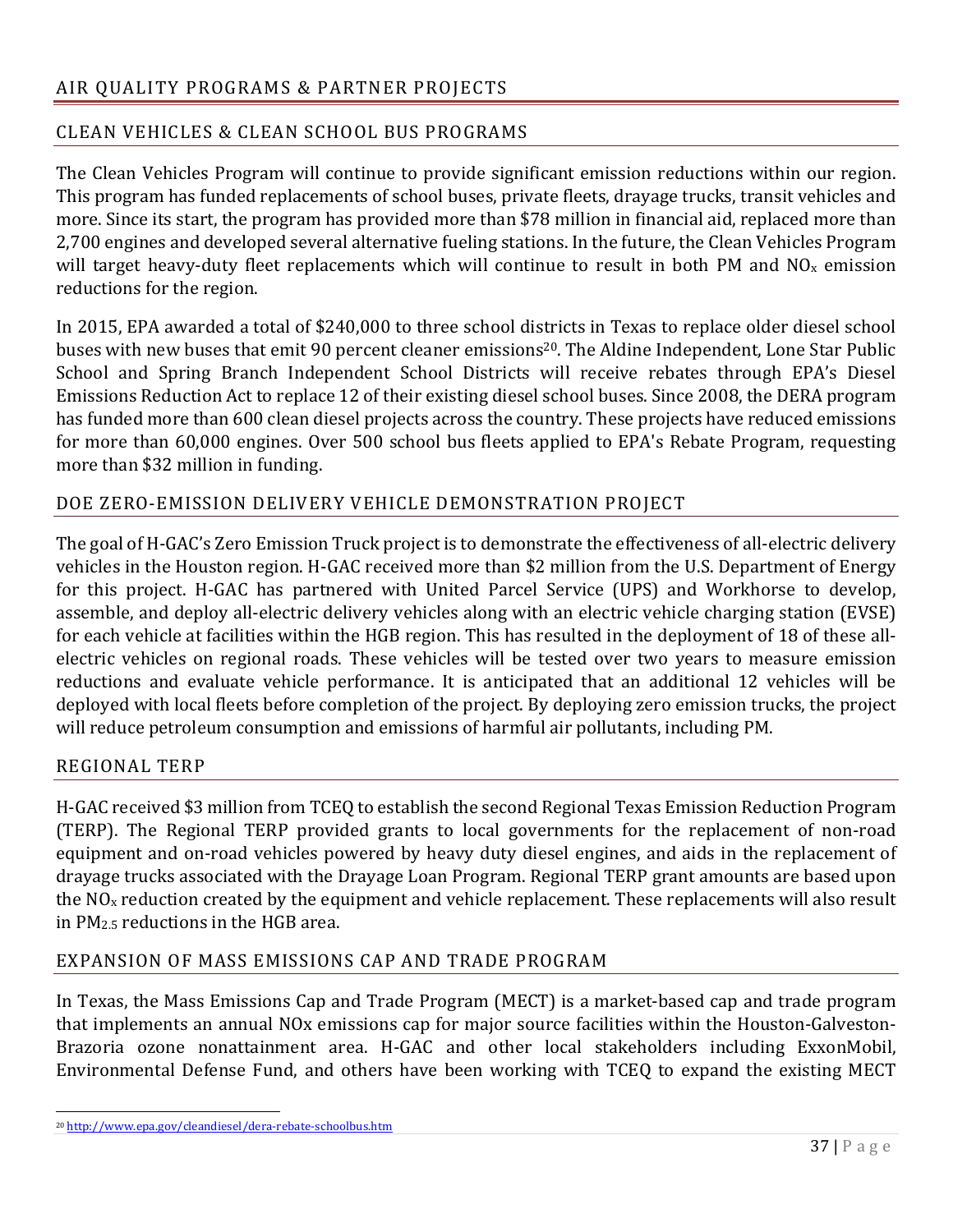program to allow the inclusion of exhaust capture systems and emissions treatment systems for oceangoing vessels and locomotives as eligible candidates for the cap and trade program. At present, these facilities are not eligible to participate in the program. It is anticipated that, should they become part of the program, that they will help to encourage the introduction and expansion of these control measures within the region.

## VOLKSWAGEN SETTLEMENT / ELECTRIFY AMERICA

H-GAC has been working to ensure that the HGB region is included in all aspects of the recent settlement between Volkswagen and EPA. Actions taken using Settlement funds are earmarked to remediate increased concentrations of NOx resulting from fraudulent diesel emissions controls, however any resulting air quality improvements should also result in reduced PM2.5 concentrations. To this end, H-GAC has worked with Electrify America to implement the zero-emissions vehicle investment portion of the Settlement as well as justify the deployment of electric vehicle charging equipment within the region. As a result, the HGB region was chosen as one of the focus areas for the first Electrify America investment cycle. H-GAC has also been working with TCEQ, the state beneficiary for the Settlement, to offer recommendations regarding the most efficient and cost-effective methods for capturing emission reductions using Settlement funds.

## CLEAN AIR EDUCATION

## PM FILTER OUTREACH CAMPAIGN

H-GAC is considering the potential application and impact of a PM filter outreach and education campaign for truck drivers. Diesel particulate filters are ceramic devices that collect PM in exhaust steam. The high temperature of the exhaust heats the ceramic structure and allows the particles inside to break down (or oxidize) into less harmful components. When maintained correctly, PM filters reduce emissions of PM, hydrocarbons and carbon monoxide by 60 to 90 percent<sup>21</sup>. To function appropriately, manufacturers recommend that filters be cleaned every 100,000 miles to prevent clogged filters. The educational component of this campaign would focus on appropriate use and maintenance of PM filters and associated emission reduction technology.

## HOUSTON INDEPENDENT SCHOOL DISTRICT (HISD)

## HISD ELECTRIC VEHICLE SCHOOL BUS DEMONSTRATION PROJECT

This potential future project is being led by National Strategies LLC as part of a commitment made under the Clinton Global Initiative (CGI), with the support of Houston Independent School District (HISD), TransPower and NRG and others. The demonstration project being considered includes the repower of 4 conventional type-C HISD school buses to all-electric, battery powered vehicles (EV) with vehicle-to-grid (V2G) technology and vehicle-to-building (V2B) capability. The project duration is anticipated to be 2.5 to 3 years, including a 9-month bus operation cycle in summer and winter seasons with a total cost of approximately \$2 million. The overall objectives of the project are to demonstrate the economic viability

 $\overline{\phantom{0}}$ <sup>21</sup> EPA http://www.epa.gov/region1/eco/diesel/pdfs/particulate\_matter\_filter\_fact%20sheet.pdf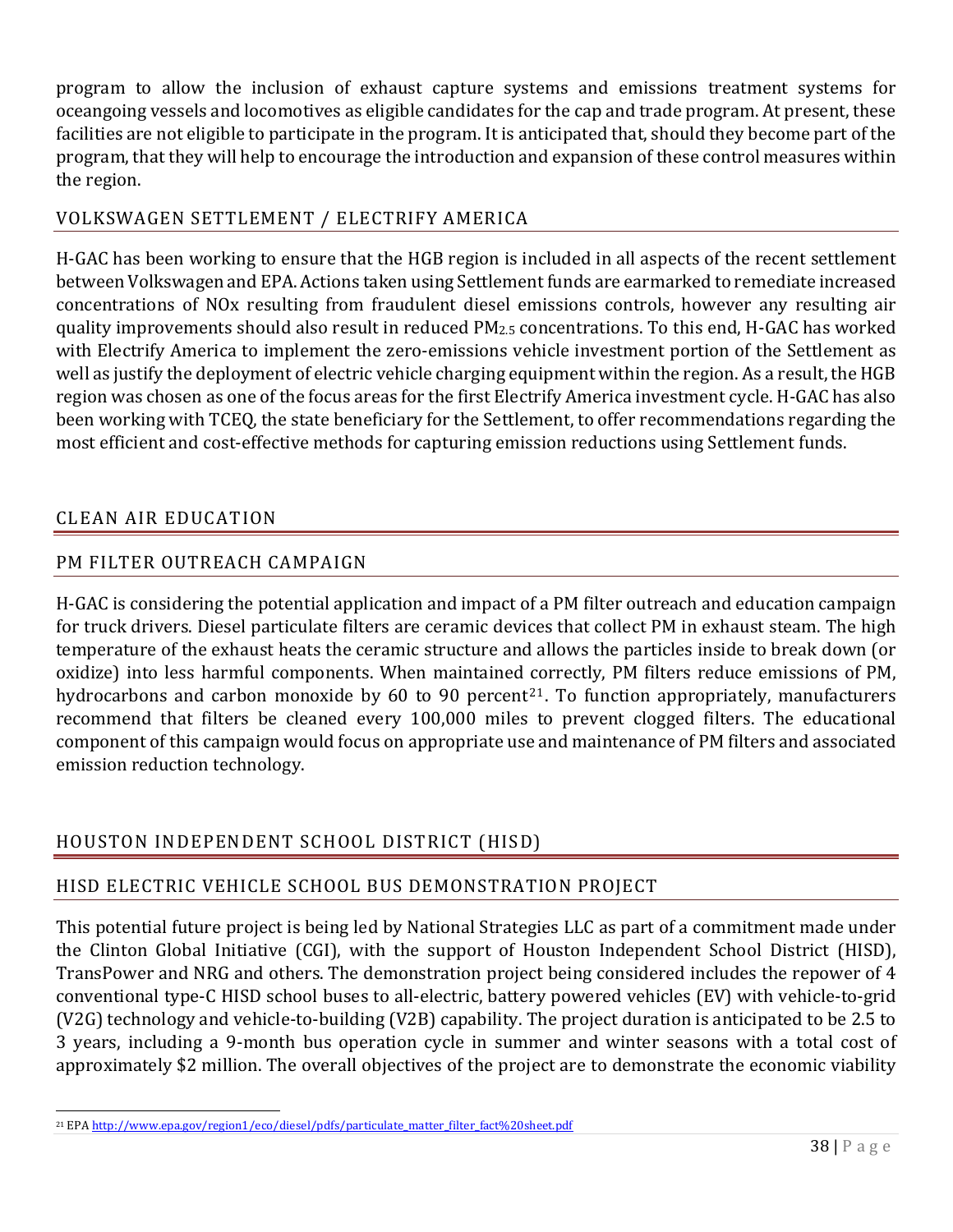and air quality benefits of EV V2G school buses in order to speed the adoption of zero-emission school buses and associated emission reductions across the U.S.

#### CITY OF HOUSTON

#### RENEWABLE ENERGY

In 2014, EPA recognized the City of Houston for its use of green power practices and technologies<sup>22</sup>. Houston signed a two-year agreement to purchase more than 620 million kilowatt-hours of certified renewable energy certificates from wind projects. This purchase accounts for half of the city's municipal power needs and make Houston the largest municipal purchaser of renewable power in the Green Power Partnership. The City is planning to continue to expand this renewable energy portfolio through the construction of 30 MW of solar power which will be used to power City facilities.

#### PORT HOUSTON23

#### FUTURE DUST SUPPRESSION PROJECTS

Fugitive road dust entrainment rates, whether from parking lots or on the transit network, depend upon the dust loading, vehicle speed and number of vehicles. Dust loading has been controlled by paving unpaved surfaces and regular pavement cleaning or watering or other treatment of unpaved surfaces. The benefits of these programs are proportional to the activity on those surfaces. Analysis of these projects is relatively straightforward given the level of activity and understanding of the dust loading of those areas.

Port Houston is planning dust suppression projects in future years. Approximately 30 acres will continue to have emulsified asphalt sprayed following this initial effort.

#### PORT HOUSTON AUTHORITYBARBOURS CUT TERMINAL GATE REDESIGN AND EXPANSION

Port Houston plans to redesign and expand the truck entrance and exit gates at the Barbours Cut Terminal. The new design and expansion will increase gate capacity which will handle the anticipated future throughput. This project will also look state-of-the-art gate processes, operating systems, practices, and technology, which have changed significantly since the gate was constructed in the late 1990's

l

<sup>22</sup> http://www.epa.gov/greenpower/awards/winners.htm

<sup>&</sup>lt;sup>23</sup> These ideas are NOT commitments of future action. They are merely ideas, and their implementation would be contingent on funding availability, and an affirmative commitment from the proposing agency. These ideas can be considered as factors in the PM Advance discussion, but they themselves are not open for discussion before RAQPAC. All ideas are voluntary and would result in PM benefits. Contingent on funding, and in conjunction with TxDOT, railroads, the City of Houston, H-GAC, and Harris County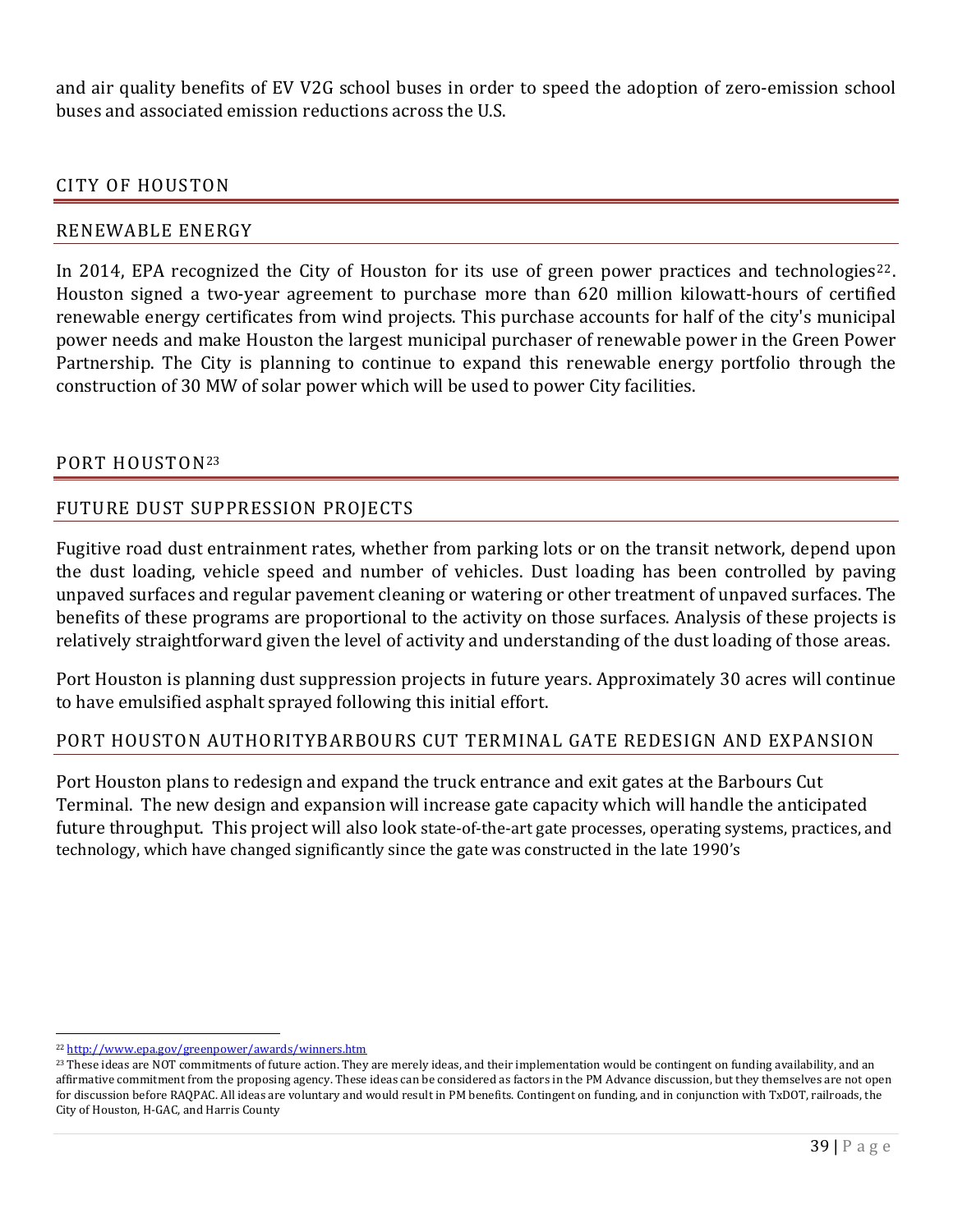## OVERWEIGHT CONTAINER ROUTE BETWEEN HGB REGION PORTS

An overweight or dedicated truck route can improve emissions by reducing stop-and-go emissions and reducing the number of truck trips. During the most recent rulemaking session, the Texas legislature passed a rule that allows shipping companies to purchase permits that allow overweight trucks on regional roads. These rules may allow more cargo to be shipped with fewer trucks as well as help to smooth traffic flow around Port areas which can result in improved emissions. In other transportation measures, such as traffic signal improvements, traffic flow improvements have been shown to reduce emissions rates by fine (5) to ten (10) percent for regional fleets. The relative benefit may be higher with heavy-duty trucks than for light-duty vehicles because braking, idling, and acceleration are high emissions modes for trucks.

Overall emission reductions will also depend on the dedicated truck routes and the expected usage of routes. Other considerations include whether infrastructure costs are incurred to allow overweight trucks, create grade separation, or overcome obstacles to allow such trucks routes to be constructed.

## RAILROAD PROJECTS

## REPLACEMENT OF RAILROAD SWITCHER ENGINES

In the Houston area, there has been discussion regarding a potential future railroad demonstration project involving the replacement of traditional switcher engines with natural-gas-powered engines. Powering long-haul locomotives with LNG would result in PM reduction benefits for the HGB region.

#### REGULATORY PROJECTS

## TIER-3 MOTOR VEHICLE FUEL AND EMISSION STANDARDS

The Tier-3 emission standards include a lower PM emission standard for light-duty gasoline vehicles beginning in 2017 and phasing in through 2025. This means that in addition to the 2007 PM standards for heavy-duty diesel that is reducing PM emissions in the near term, as the fleet turns over, on-road vehicle PM emissions will continue to decrease in the future. The table below shows the effect of Tier-3 emission standards in years 2018 and 2030.